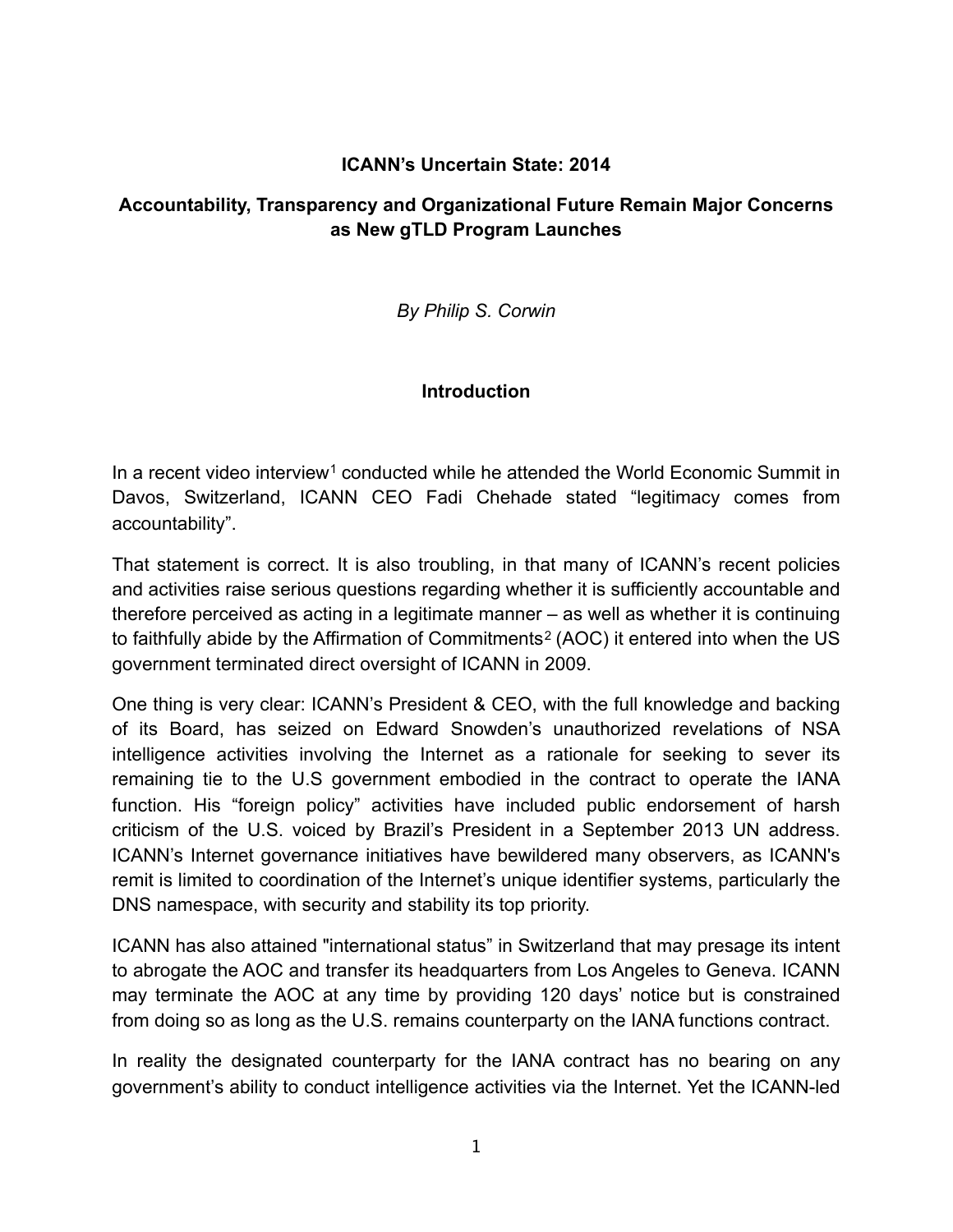initiative has now resulted in multiple developments focused on calls to "globalize" ICANN and the IANA function. However, the IANA contract is a strategic asset of the United States and cannot be transferred without U.S. acquiescence; such "globalization" could even require Congressional authorizing legislation.

But such globalization also raises profound legal and political issues – as well as the central question of whether a successful quest to transform ICANN into an International Organization with greatly diminished or even no U.S. ties would result in an organization with very substantial self-funding capabilities -- but without meaningful accountability and accompanying transparency. Central to all these issues is the question of whether ICANN presently is and will remain sufficiently accountable and transparent. That is a particularly critical question given that ICANN need not rely on appropriations from any government of international organization – with a current operating budget exceeding \$180 million and initial revenues from the new gTLD program already in excess of \$300 million and quite possibly rising to more than \$500 million once public auctions are held to resolve gTLD contention sets. Indeed, so long as there is interest among future applicants – whether it is voluntary or not, as could be the case for generic word brands seeking to protect their trademark at the top level of the DNS – ICANN can proceed to further increase its revenues through additional rounds of new gTLDs.

ICANN's initiatives to sever its historic ties with the U.S, as well as five top-down mandated ICANN Presidential Strategy Panels undertaken absent any prior consultation with its own stakeholder community, have caused consternation within that community. While ICANN rhetoric focuses on maintaining and strengthening its multistakeholder model, its current practices indicate a management intent on redefining the structure and operations of the model. Intentionally or not, ICANN's Internet Governance and Strategy Panel initiatives have also diverted the focus of its community and the public from the ongoing implementation of ICANN's largest and most challenging program in history – the delegation of more than one thousand new gTLDs. While more than one hundred new gTLDs have launched to date their impact on security and stability, trademark rights, and consumer protection and competition authorities is just beginning to be recognized and evaluated – and early signs are worrisome.

All of these developments should raise concerns among policymakers, particularly within the U.S., and demonstrate the need for focused oversight, investigation, analysis and decision-making before the situation evolves past the point of no return.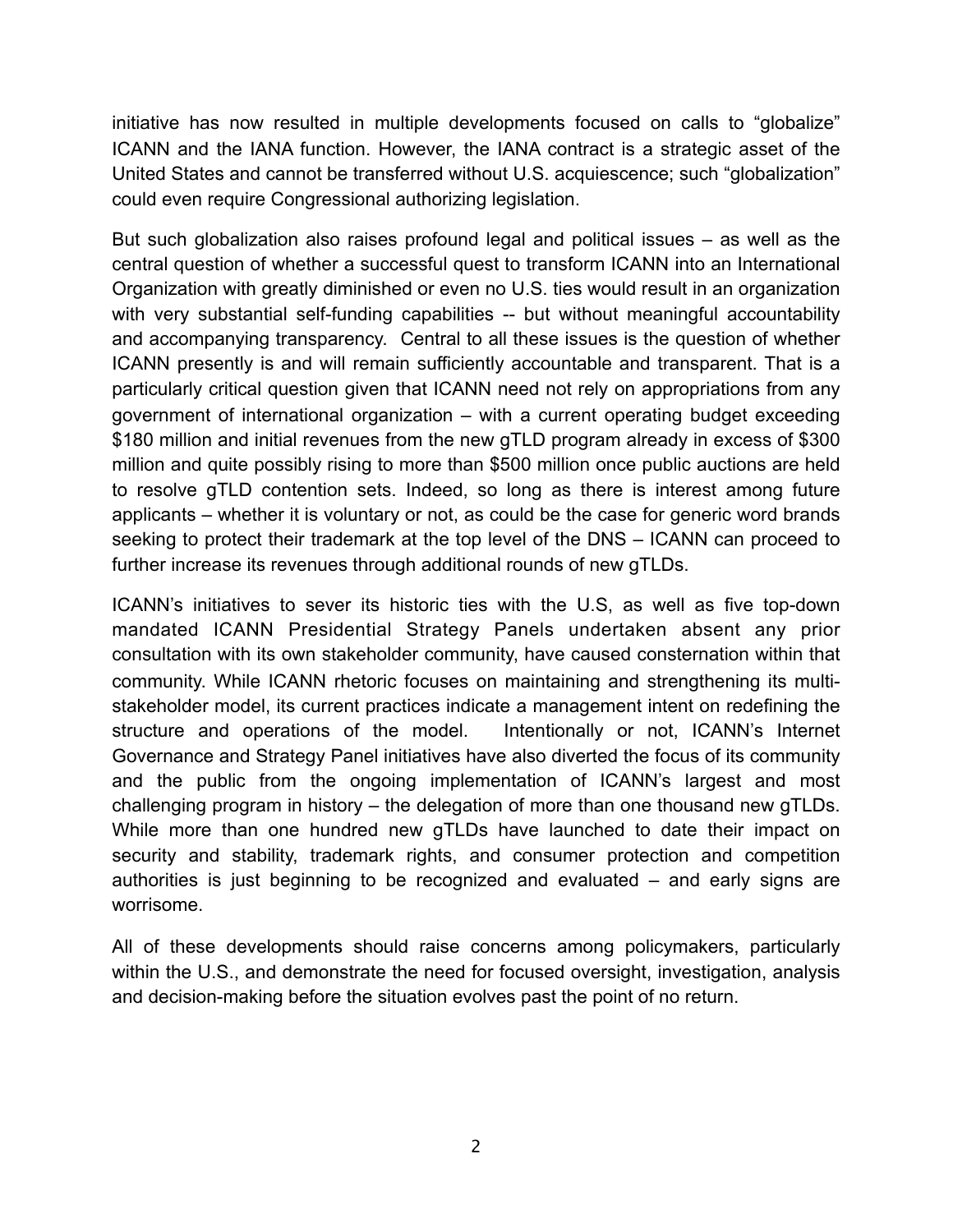## **Executive Summary**

#### **Montevideo Statement**

- **ICANN's CEO led the effort to organize the October 2013 meeting in Montevideo that asserted that revelations concerning NSA activities required accelerated globalization of ICANN and IANA functions. He did so pursuant to a secret September 2013 Board resolution that was not revealed until mid-November 2013.**
- **No consultation effort was engaged in with ICANN's stakeholders and constituencies before these decisions were made.**
- **Secret Board resolutions are not consistent with ICANN's commitment to transparency.**
- **ICANN Board actions have become more opaque in recent years. Steps should be taken to open Board meetings and actions to real-time public scrutiny.**

#### **Brazilian Internet Governance Meeting**

- **Immediately after concluding the Montevideo meeting, and after traveling to Brasilia and receiving Brazilian President Dilma Rousseff's agreement to host an Internet Governance conference in that nation, ICANN's CEO Fadi Chehade remarked that "she spoke for all of us, she spoke for the world" when she lambasted the United States over NSA intelligence activities in a September 2013 UN general Assembly address. Again, this meeting and request had the support of ICANN's Board and was undertaken per their secret September Resolution. Chehade has agreed to be co-chair of the meeting and ICANN is contributing substantial funds to it.**
- **The United States, while rejecting any linkage between NSA activities and challenges to the current Internet governance model, has nonetheless agreed to be a co-host of the upcoming April meeting in Sao Paulo. No public explanation for this decision has been offered.**
- **While the primary goals of the meeting are Internet governance principles and a "roadmap for the future evolution of the Internet governance ecosystem", NSA surveillance activities and divesting the U.S. of the IANA contract are inevitable additional subjects of discussion given the Montevideo call for ICANN and IANA globalization, and other factors.**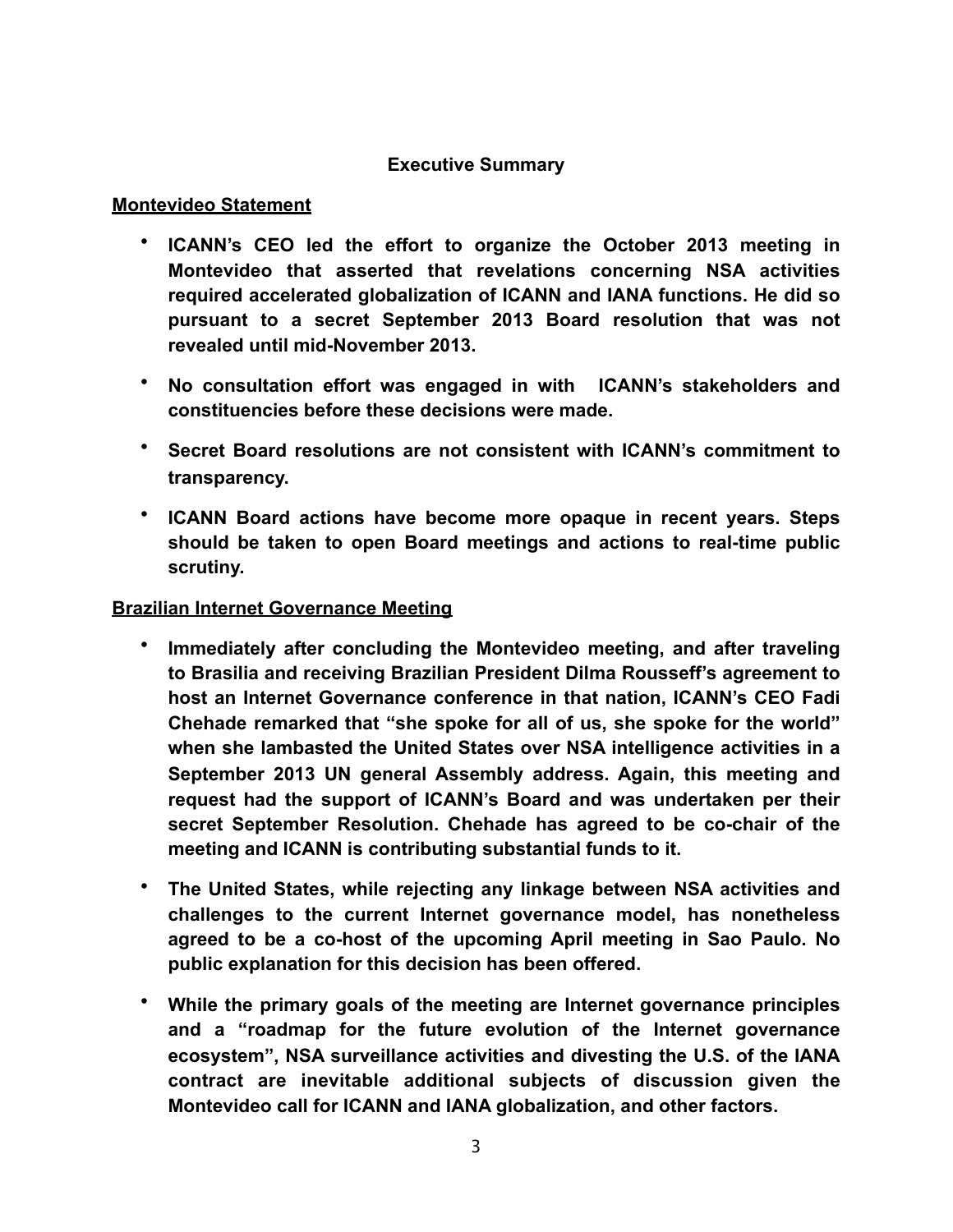- **ICANN stakeholders and other interested parties are struggling to organize and provide meaningful input to the conference organizers before the March 8th cutoff they have set for receiving it.**
- **Although proponents of the meeting portray it as an opportunity to build support for the multi-stakeholder model in advance of the late fall 2014 ITU meeting in South Korea, the Secretary-general of the ITU and nations that support placing ICANN functions within the UN orbit will be attending Sao Paulo and in a position to influence its deliberations and outcome.**

## **European Commission Declaration**

- **On February 12, 2014 the EC declared that, due to NSA revelations, that ICANN and the IANA functions must be globalized per a clear timeline.**
- **While the EC reaffirmed support for the multistakeholder model and rejected transfer of key functions to the International Telecommunications Union -- declaring that "top-down approaches are not the right answer" -- it did not propose an alternative that would assure ICANN accountability.**
- **The EC's position on jurisdiction and choice of law could lead to imposition of the European Union's approach on data protection, cybersecurity, and other matters on entities outside its direct jurisdiction – including U.S. companies.**

## **Potential Consequences of ICANN and IANA Globalization**

- **It is now being recognized that ICANN has embarked on a general campaign linked to the NSA revelations in order to sever its remaining U.S. ties and accompanying oversight.**
- **Any transfer of authority over the IANA contract raises questions regarding effective ICANN accountability; politicization of IANA control; choice of law for contracts between ICANN and the contracted registry and registrar parties; and other important matters.**
- **ICANN's Board has just approved the creation of several President's Globalization Advisory Groups (GAG) in order to further support ICANN globalization. The GAG will address the issues of the Affirmation of Commitments ("AOC"); policy structures; legal structure; root server system; the IANA multistakeholder accountability; and, Internet governance.**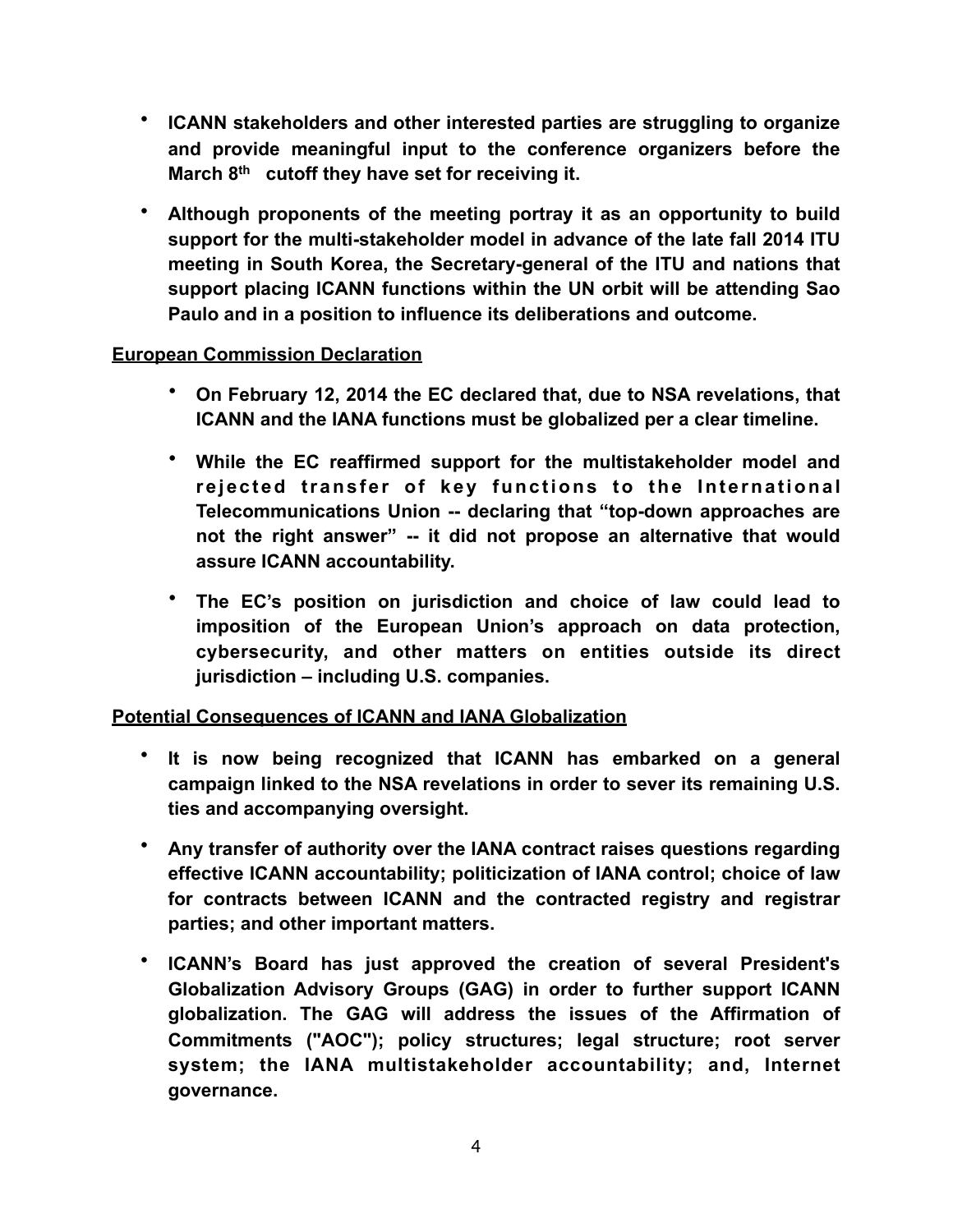### **ICANN and IANA "Globalization" Requires U.S. Government Acquiescence**

- **The IANA contract is a critical asset of the United States and cannot be transferred to any other entity absent U.S. agreement.**
- **The Department of Commerce arguably lacks the authority to facilitate such a transfer absent authorizing legislation enacted by Congress.**
- **Given this open legal question and the importance of a stable and secure Internet to global economic activity, as well as the current state-of-play, it would be prudent for relevant Congressional committees to immediately initiate a dialogue with DOC/NTIA on this matter as well as undertake independent inquiries and oversight activities.**

### **ICANN's Quest for "international Status"**

- **In addition to utilizing the NSA revelations as leverage to transfer the IANA contract and accompanying accountability, ICANN has diminished the status of its Los Angeles office to almost nominal headquarters status - possibly in violation of letter, and almost certainly the spirit, of its 2009 Affirmation of Commitments with the United States. The LA office is now one of three co-equal "hubs", with the others located in Asia – Istanbul and Singapore. ICANN's CEO will be based in those Asian hubs for the majority of 2014.**
- **At the January 2014 Davos World Economic Forum, CEO Chehade stated that the "time has come" for the US to pass on its ICANN stewardship because it is "no longer sustainable".**
- **ICANN has openly declared its intention to seek International Organization status, and has obtained some form of "international status" from Switzerland. It has also stated it is seeking legal status in other nations. While ICANN staff originally portrayed the Swiss move as only being in contemplation of relocating certain functions out of LA, recent press reports and subsequent statements indicate that ICANN may be planning to move its headquarters to Geneva.**
- **There has been no dialogue with the ICANN community's stakeholders regarding such a fundamental change, and there has been no transparent revelation of any discussion by the ICANN Board of these plans and their implementation.**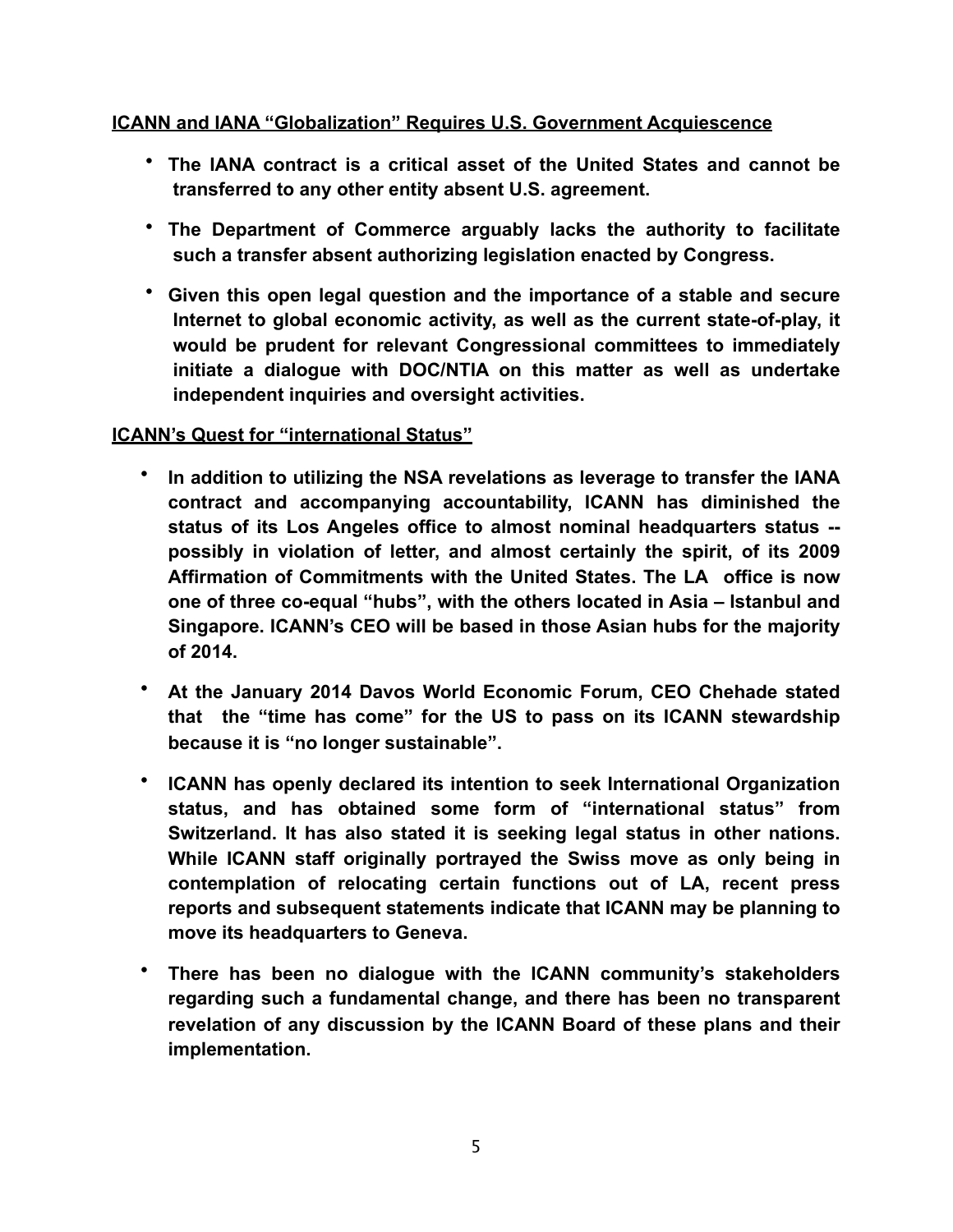- **International status could render ICANN impervious to litigation and the accountability it brings. This is particularly troubling for an organization with very substantial self-funding capabilities, with an annual budget now exceeding \$180 million and revenues from new gTLD applications exceeding \$300 million. Subsequent rounds of new gTLDs are being contemplated and would raise substantial additional revenues.**
- **ICANN is free to formally abrogate the AOC at any time by simply providing 120 days' notice. Many observers think it will likely do so upon transfer of the IANA functions contract away from the U.S. to another entity.**

## **Accountability and Transparency**

- **The AOC is the key leverage by which ICANN is required to undertake sweeping period reviews to ensure continued accountability and transparency.**
- **Any transfer of the IANA function would likely be accompanied by abrogation of the AOC. Thus it is a critical issue by what means ICANN accountability and transparency would be enforced in the wake of that development.**

## **Presidential Strategy Panels**

- **In another top-down management move at odds with ICANN's professed devotion to bottom-up consensus policymaking, CEO Chehade announced the creation of five separate strategy panels in July 2013. No advance consultation with the ICANN community regarding the need or potential focus and output of these panels ever took place.**
- **Early indications are that the recommendations of the panels may be highly disruptive to ICANN's present internal organization.**
- **Many members of the ICANN community feel that management's Internet Governance and Strategy Panels initiatives are overwhelming its stakeholders.**

## **Conflicts of Interest**

• **Ethical concerns are inherent within ICANN because Board members must have substantial technical DNS expertise to guide and constrain management, but such expertise is often tied to relationships with entities that can directly profit or be harmed by ICANN decisions.**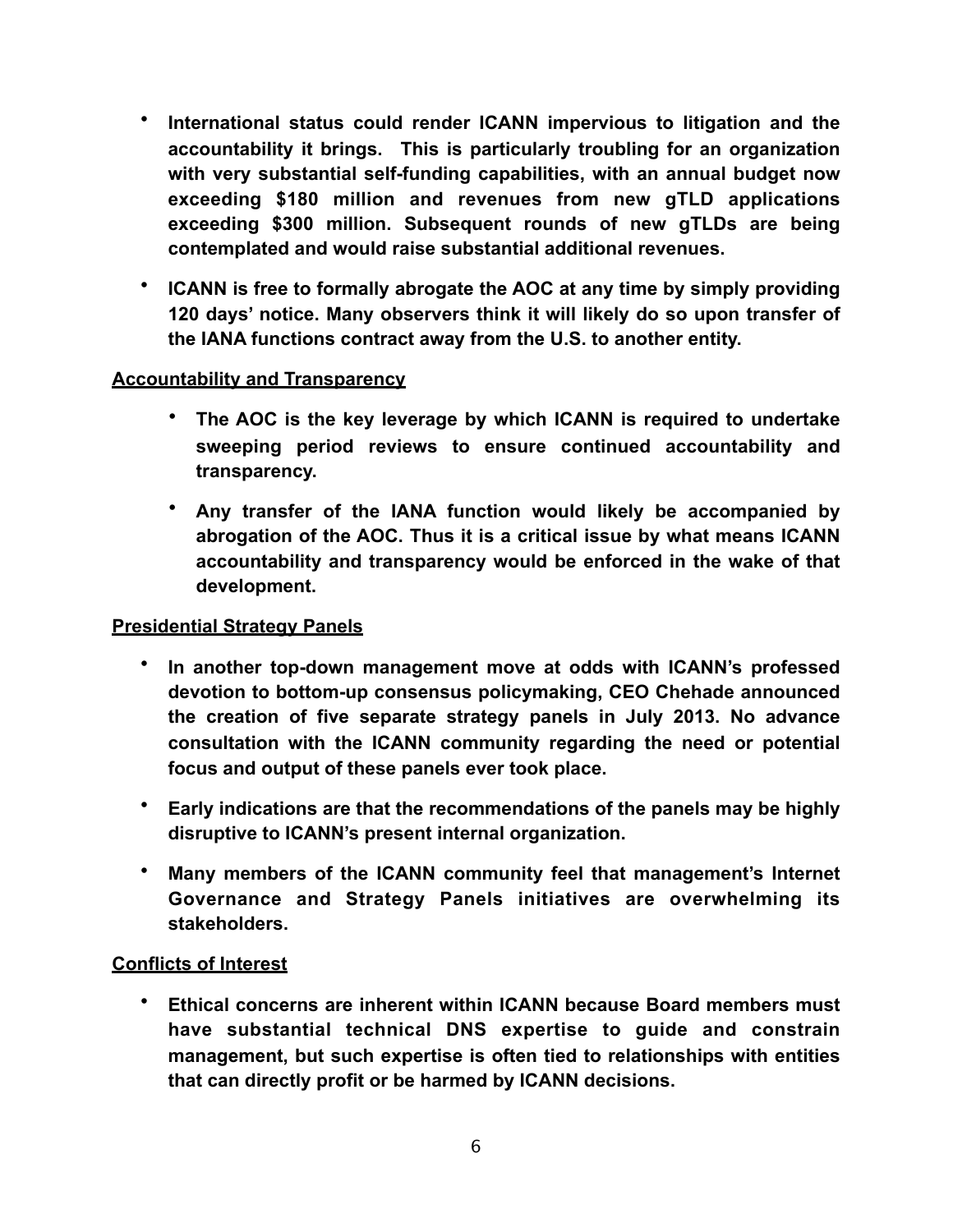- **In response to public concerns, ICANN adopted a revised Conflicts of Interest Policy in May 2012. Yet there continues to be a lack of transparency regarding what activities or affiliations cause Board members to recuse themselves on certain votes, or from service on key Board subcommittees.**
- **A strong case can be made for greater disclosure of the business and investment activities of ICANN Board members to heighten public confidence that Board decisions are consistent with the global public interest. Ethical concerns would be substantially diminished if Board meetings were open to public view and if the minutes memorializing Board meetings provided far greater detail than at present.**

## **New gTLD Second Level Trademark Protections**

- **After receiving significant community input, ICANN created two new rights protection mechanisms to assuage trademark owners' concerns regarding potential cybersquatting resulting from ICANN's unlimited new gTLD program – the Trademark Clearinghouse (TMCH) trademark registration database and the Universal Rapid Suspension (URS) expedited arbitration procedure. While these new tools are generally sound ICANN's implementation has been questionable.**
- **Registrations in the TMCH at \$150 per trademark have been far below expectations. Deloitte, which operates the TMCH under contract, has tried to spur registrations by expanding TMCH functions beyond those originally authorized. It has also embarked on what some regard as a scare campaign, warning US rights holders "that some of the biggest American brand names are at risk of intellectual property infringement online as the new TLDs are rolled out… This potentially compromises the reputation of each brand targeted". The Deloitte "strategic consultant" issuing these warnings also serves as Chairman of ICANN's GNSO Council, which makes policy decisions for all gTLDs.**
- **The URS is just beginning to be tested and appears to be operating as planned.**
- **Initial reports of new gTLD registrations indicate substantial cybersquatting activity at such new "strings" as .guru and .bike. The potential cost of dealing with intentional infringement at new gTLDs was a major concern of Senate Commerce Committee Chairman Jay Rockefeller when he urged ICANN to restrict the first round of the new gTLD program**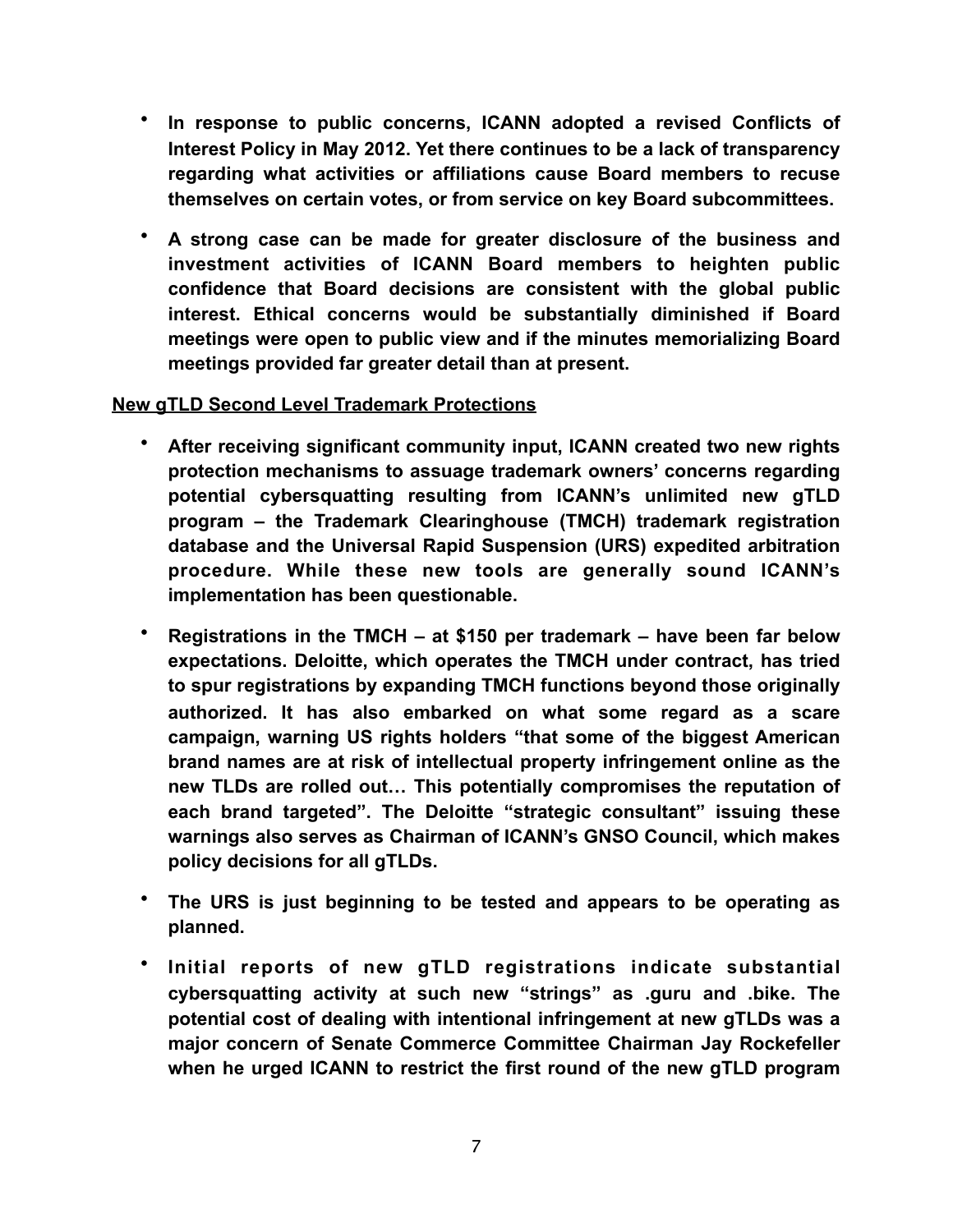**to a limited number of strings. Similar limitations had been urged by ICANN's Governmental Advisory Committee (GAC).**

• **Multiple internal factors contributed to ICANN's insistence on proceeding with an new gTLD program that allowed for an unlimited number of total applications as well as no limitation on the number of applications that could be submitted by a single entity.**

### **New gTLD Top Level Protections**

- **The four separate grounds for objections to new gTLD strings were characterized by ICANN as protections provided to prevent abuse at the top level of the DNS through the new gTLD program. In practice they have proven to be expensive, generally ineffective, and resulting in conflicting decisions.**
- **One noteworthy failure was that of the Republican State Legislative Committee, the successful applicant for .gop, against a "portfolio applicant" for .republican. This failed objection should arguably never have been necessary because provisions in the program's Applicant Guidebook (AG) barred entities with a history of cybersquatting from participating in the program, and ICANN received copious documentation of that history for the particular portfolio applicant. ICANN has never explained why that AG provision was found to be inapplicable to this applicant.**
- **ICANN, to the consternation of most of its community, accepted "expert advice" that the existence of singulars and plurals of the same gTLD, differing only by the letter "s", would not be confusing to the public.**
- **ICANN has taken only the most limited action to reconcile inconsistent decisions of objection panelists. These inconsistencies were foreseeable given the failure to consolidate applications to identical strings, the latitude given to arbitration panelists, and the broad scope of the new gTLD program.**

**Public Protections for New gTLDs relating to Regulated Industries and Professions**

• **In April 2013 the GAC urged ICANN to impose a long set of stringent safeguards on new gTLDs associated with regulated industries and professions, lest domains in them be registered by bad actors for the purpose of perpetrating scams and attacks.**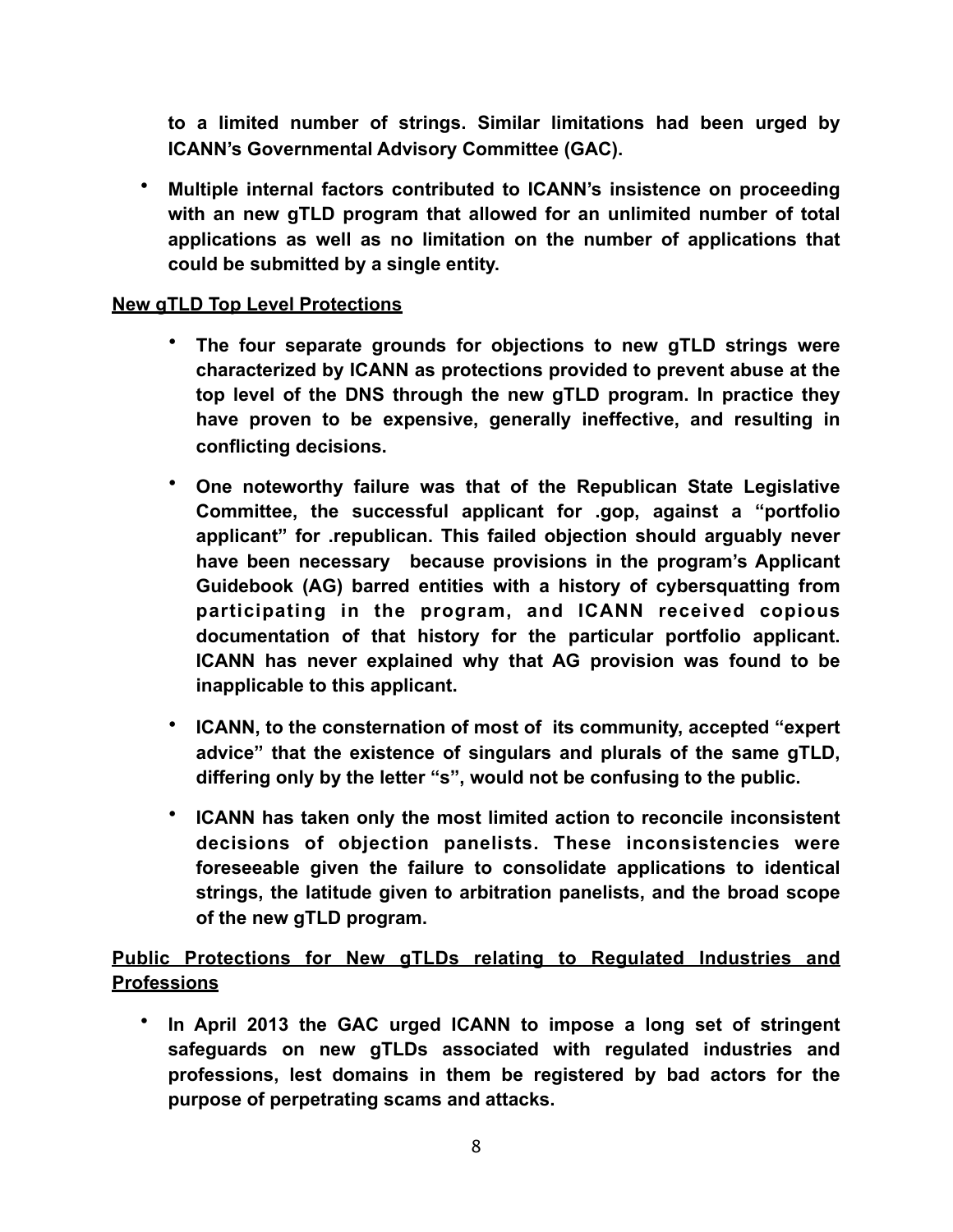- **A February 2014 ICANN Resolution on this subject fails to implement the GAC safeguards in a comprehensive or effective manner. The NTIA, which does not often publicly criticize ICANN, has just advised it that requiring domain applicants to merely "represent" that they possess necessary authorizations, charters, licenses or other credentials "is different from the affirmative obligation for the registry operator to verify or validate the credentials of domain names registrants that indicate participation in certain professional and regulated sectors, as the GAC requested".**
- **ICANN has rebuffed requests to solicit comment on other protective measures relating to such regulated sector strings, such as a Policy Advisory Board model supported by members of its Business Constituency and At-Large Advisory Council.**
- **ICANN's main requirement for public protections Public Interest Commitment specifications (PICs), while containing four mandatory measures, generally leave registry operators to propose the details of their own PICS without adequate accountability or safeguards. The PICs proposed by the applicant for the largest number of new gTLDs – including the particularly exploitable .charity – are weak and reserve the right of full cancelation as of January 2016.**
- **Absent effective safeguards and their enforcement by ICANN, the costs of problems emanating from these domains will be borne by the public and by governmental consumer protection and competition authorities.**

#### **Name Collisions**

- **Collisions between internal system administrative labels and new gTLD strings can lead to system crashes and vulnerabilities to hacking.**
- **Notwithstanding that its primary job is technical management of the DNS, and that the potential problem had been raised by ICANN's own security and stability advisers in 2009, ICANN management failed to recognize or begin to address the issue of name collisions until it had closed the new gTLD application window.**
- **ICANN's review process for security and stability issues raised by individual gTLD applications were based on criteria that excluded consideration of name collisions.**
- **ICANN has yet to comprehensively address the name collisions issue but is allowing new gTLDs to commence operation under an "alternative path**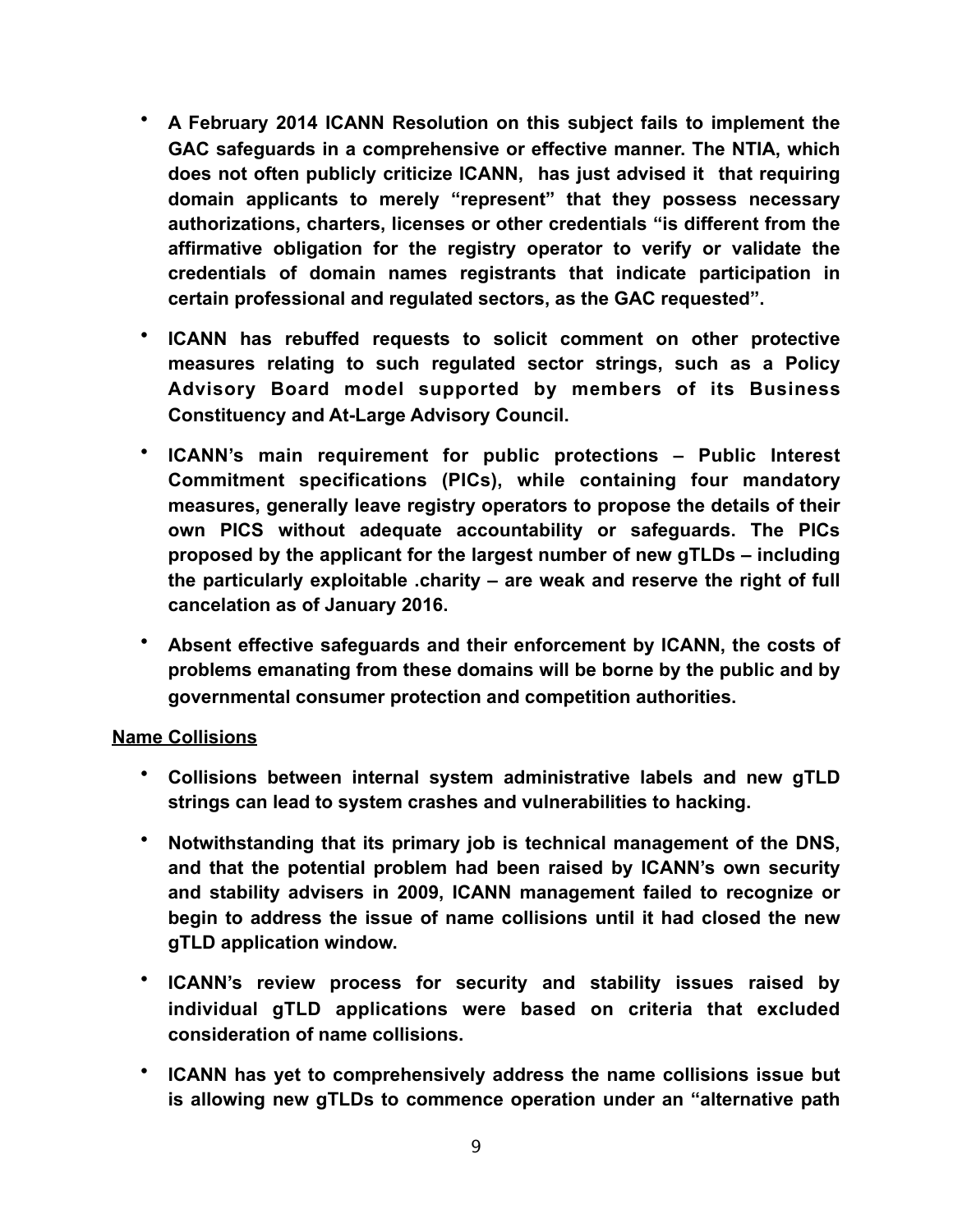**to delegation". This alternative path did not result from an open technical effort and has not been publicly analyzed by ICANN's Security and Stability Advisory Committee (SSAC); ICANN has never disclosed what entity developed or influenced the adoption of the alternative approach.**

• **There are continuing questions regarding the effectiveness of ICANN's efforts to educate the IT community regarding name collisions and the steps to be taken to ameliorate their effects.**

## **Use of Auctions to Resolve Contention Sets**

- **ICANN decided after receiving community input that in lieu of qualitative evaluation of competing applications for the same gTLD it would utilize public auctions as the contention resolution method of last resort. This translates into the wealthiest applicant taking control of the string regardless of the merits of its proposed business model or the public benefits that could flow from competing applications.**
- **These public auctions could provide ICANN with tens or hundreds of millions of dollars in additional revenues, with the costs to be eventually recouped from registrants in the encompassed strings. ICANN has not yet determined or announced how these potentially very large auction proceeds will be used or provided firm assurances that they will not be added to general revenues.**
- **As one example, the result of this reliance on applicant monetary resources as the ultimate determinant resulted in the October 2013 withdrawal of the DotGreen charitable organization applicant for the .green gTLD when faced with the possibility of an auction against three wellfunded portfolio applicants.**
- **The European Union (EU) recently advised ICANN that this use of auctions "is at odds with the "diversity and innovation" policy that ICANN seeks to promote" and urged ICANN to develop a more level playing field.**
- **In September 2013 ICANN entered into a contract with an auctions manager that was not the subject of publicly solicited competing bids. The contract will be extremely lucrative for the provider, guaranteeing four percent of the first \$10 million bid in any auction. A public tender and competing bids would almost surely have resulted in a less generous agreement for the selected contractor.**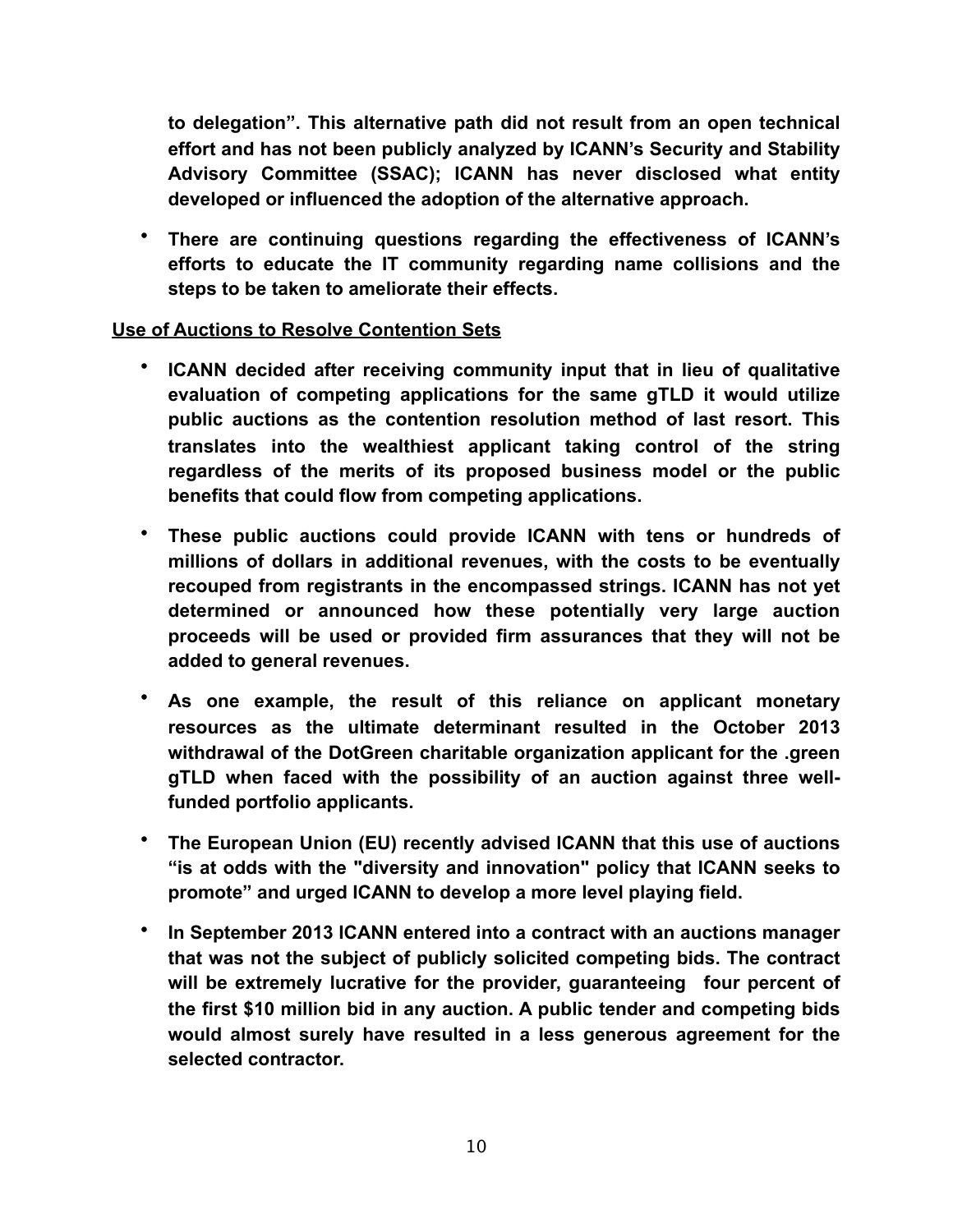### **Internet Governance: Evolution or Revolution?**

#### The Secret Board Resolution Underlying the Montevideo Statement

On October 8, 2013, ICANN CEO Fadi Chehade joined with nine other heads of organizations responsible for coordination of the Internet's technical infrastructure in signing the "Montevideo Statement on the Future of Internet Cooperation".<sup>3</sup> The Statement "expressed strong concern over the undermining of the trust and confidence of Internet users globally due to recent revelations of pervasive monitoring and surveillance" – a reference to Edward Snowden's release of materials describing NSA Internet monitoring activities. It went on to call for a number of actions, of which the most significant and unprecedented was a call "for accelerating the globalization of ICANN and IANA functions, towards an environment in which all stakeholders, including all governments, participate on an equal footing". Any connection between the NSA revelations and the IANA contract is more emotional than causal; as one recent analysis observed, "Although there seemed to be no direct connection between the controversies, the native internet institutions – already worried about their alleged competition with the ITU – seem to have felt as if they might be tarred with the NSA brush. On October 7, 2013, we got the Montevideo statement."[4](#page-59-3)

As the United States holds a unique role in regard to ICANN, serving as the sole counterparty to the Internet Assigned Names Authority<sup>5</sup> (IANA) contract, this portion of the Statement clearly advocates terminating that relationship, without designating what entity might replace the U.S. ICANN has been awarded the IANA contract since its inception and through the IANA function is responsible for the global coordination of the DNS Root, IP addressing, and other Internet protocol resources. The IANA function is the basis for all of ICANN's policy authority, and without it applicants in its new gTLD program could not be assured that it had any foundation for actually delegating the "strings" they had applied for. The U.S. has never used its IANA counterparty status to block the delegation to the authoritative root zone directory of any top level domain recommended by ICANN or to delete any existing TLD.

While the Montevideo Statement was signed by ten entities, the actual work of coordinating its issuance was performed by CEO Chehade pursuant to a secret Resolution passed by the ICANN Board on September 28<sup>th</sup>. Notwithstanding ICANN's official commitment to transparency and accountability, this action was not reported in the official recitation<sup>[6](#page-59-5)</sup> of Approved Board Resolutions adopted on September 28<sup>th</sup>, nor is there any reference to the discussion underlying the secret Resolution in the official Minutes<sup>[7](#page-59-6)</sup> of the meeting. A little more than a week after that Board meeting, Judith Duavit Vazquez resigned<sup>8</sup> from the ICANN Board absent any accompanying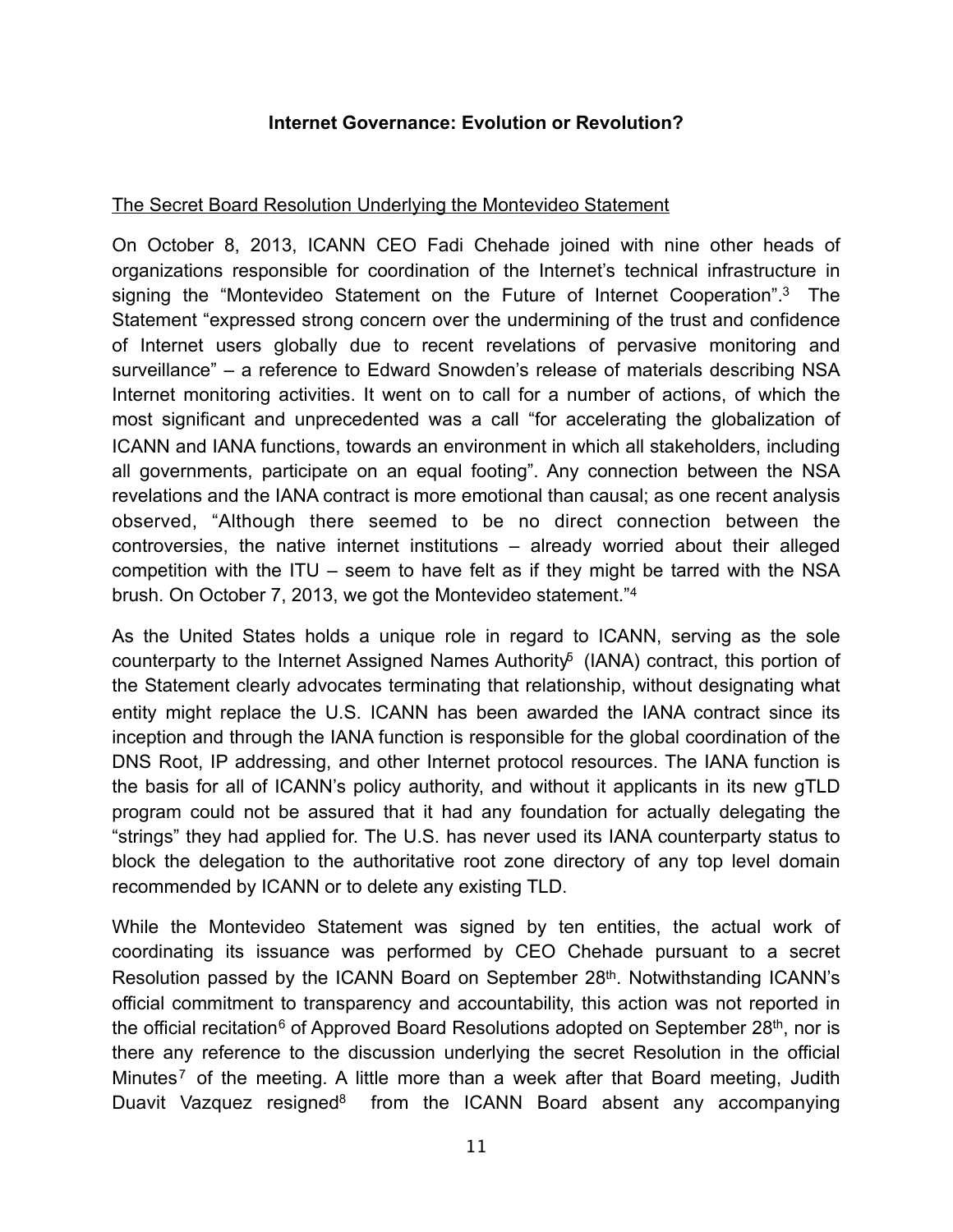explanation, with that resignation becoming effective on October  $7<sup>th</sup>$  – one day before the Montevideo Statement was signed.

The secret resolution was not revealed or explained until November 17, 2013, during the final ICANN meeting of the year in Buenos Aires, Argentina, in response to multiple community requests regarding the basis of CEO Chehade's authority to engage in this activity, as well as his subsequent trip to meet with Brazilian President Dilma Rousseff. In its "Resolution Re: Multi-Stakeholder Internet Governance["9,](#page-59-8) the Board revealed that "on 28 September 2013, the ICANN Board authorized the CEO to, among other things, "work with other key organizations and leaders to establish a coalition towards the formation of a movement or initiative" ("Coalition"), in order to address increasing concerns regarding the effectiveness of a "global, open, multi-stakeholder Internet governance system."" That document also claims that "the CEO regularly reported to the Board as these activities were emerging, to which the Board provided insight, guidance, and support through reports at Board meetings on 23 October 2013, 8 November 2013 and 16 November 2013" (again, none of these reports or the Board's response are described with any significant detail in the Minutes or Preliminary Reports of those meetings,[10](#page-59-9) which clearly raises significant questions regarding the transparency of Board meetings and actions).

ICANN has not provided an adequate explanation of why it felt it could not trust "the community" with knowledge of its September 28<sup>th</sup> Resolution in advance of the meeting in Montevideo. A November 14<sup>th</sup> blog post by Board Chairman Steve Crocker, "ICANN's Mandate to Preserve and Enhance Multistakeholder Internet Cooperation", states:

The ICANN Board recognizes that the single, open, global, interoperable Internet is under threat of failing due to emerging pressures on multistakeholder governance. As a consequence, the Board gave the ICANN CEO a mandate to work with other key organizations and leaders to establish a coalition to evaluate and participate in the formation a movement or initiative for an Internet cooperation agenda. We are pleased with his initial engagement with the Internet organizations and the broader multistakeholder community.

But the multiple stakeholders in ICANN's community were deprived of any advance knowledge of the initiative leading up to Montevideo. Nor was there any attempt to engage with that community during the July 2013 ICANN meeting held in Durban, South Africa to gauge whether and what course it believed ICANN should take in response to the many Snowden revelations already made public. Oral statements from ICANN officials made during the Buenos Aires meeting provided the unconvincing rationale that any advance notice of the initiative could have jeopardized it.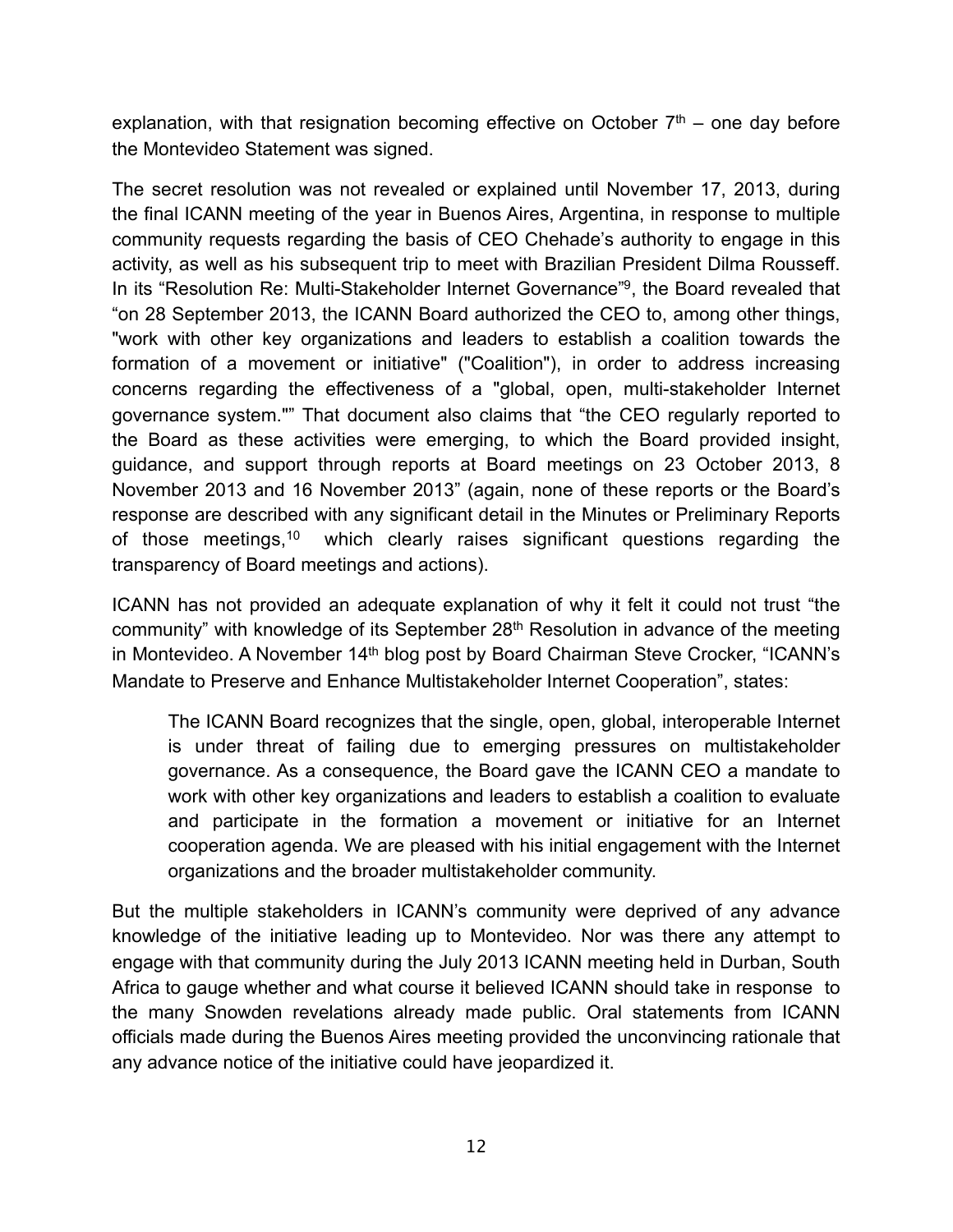This secret Board Resolution, while unprecedented, is just the latest example of a contraction of the transparency of its operations, without which it can have no effective accountability. In May 2012 ICANN announced<sup>[11](#page-59-10)</sup> that, "to improve the ICANN Meeting experience for all participants", it would no longer hold open public Board meetings at any of ICANN's three yearly meetings, but would replace them with a one hour session in which "the Board will outline what they have heard during the week". While the public Board meetings sometimes had a choreographed feel, they at least provided some understanding of the views of individual members and the internal dynamics within the Board. The published Minutes of Board meetings contain little in the way of description of any of the discussion that leads to adopted Resolutions or other actions, or deferrals of action, or of the positions taken by individual Board members.

Indeed, in an age when meetings of important public bodies – including nearly every meeting of U.S. Congressional committees and subcommittees, and of policymaking bodies at all levels of government around the world -- are webcast in real time and permanently archived, it seems unacceptable for the Board of a non-profit entity charged with important public responsibilities and publicly committed to transparency to operate in such an opaque fashion. This lack of transparency inevitably erodes confidence in Board decisions. While recognizing that certain personnel and other sensitive matters might be justifiably discussed in closed session and redacted from written records, there seems little excuse for ICANN not to adopt digital technologies that make Board deliberations accessible in real time on a global scale.

## ICANN CEO's Request that Brazil Host an Internet Governance Meeting

Immediately following the issuance of the Montevideo Statement, CEO Chehade traveled to Brazil and subsequently met with President Dilma Rousseff. While Chehade has publicly stated that he 'absolutely shared" his plans to travel to Brazil with his colleagues in Montevideo, although he only expected to be meeting with a Minister and not President Rousseff, other participants in the Montevideo meeting maintain that they had no advance notice of his plans. ICANN's Board is on record stating "the CEO regularly reported to the Board as these activities were emerging", and that those activities included "encouraging the establishment of and support for a meeting on multi-stakeholder Internet governance that is now likely to take place in Brazil in April 2014"[12.](#page-59-11) So the Board is on record that it knew of and supported this outreach.

Indeed, Chehade did request Brazil to host such an Internet Governance meeting and it is scheduled to take place on April 23-24, 2014 in Sao Paulo, Brazil. Immediately following his meeting with Rousseff at which he made the request, he delivered a video statement<sup>13</sup> in which he stated: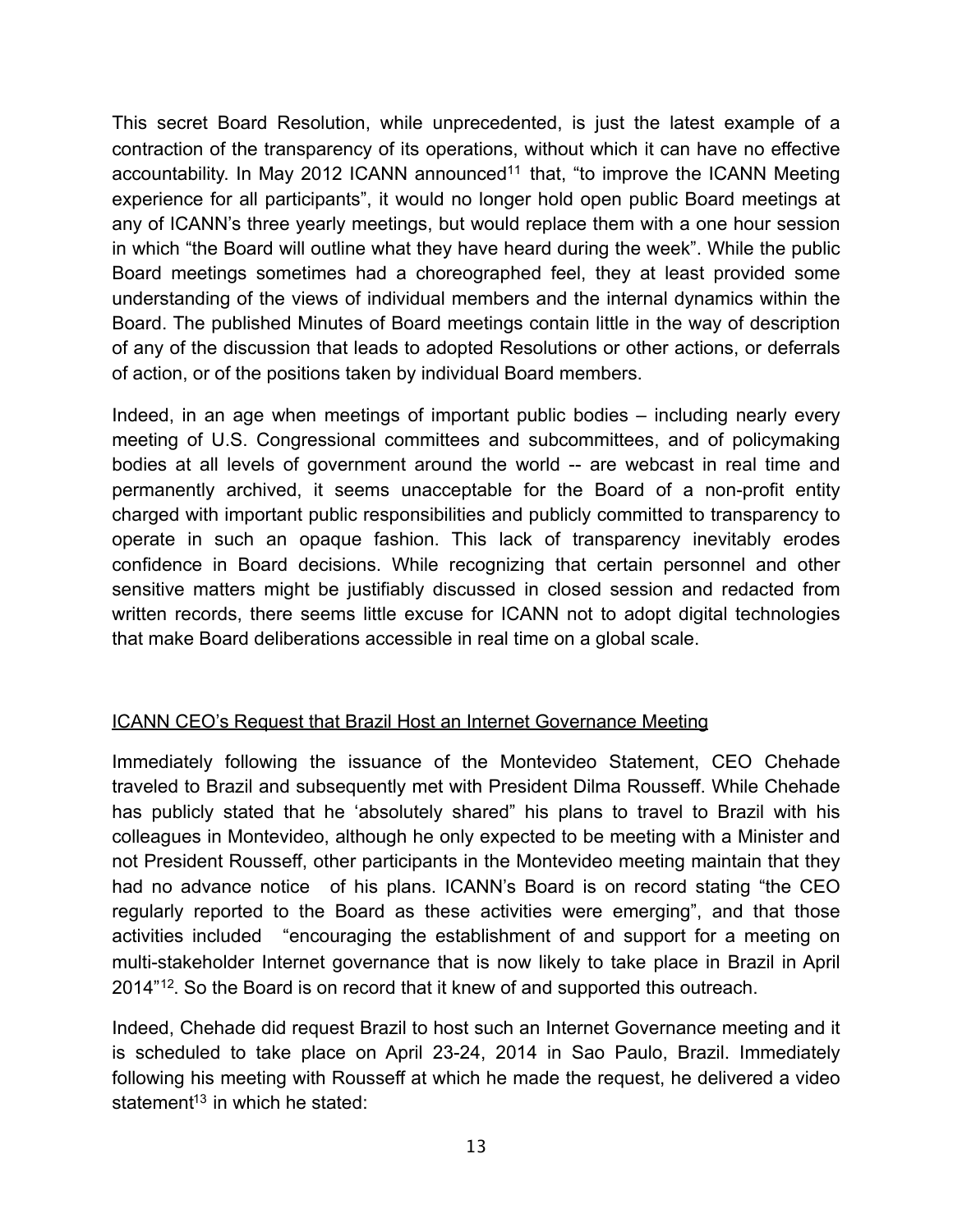I came personally to convey to her that when she spoke at the United Nations two weeks ago she spoke for all of us, she spoke for the world. She expressed the world's interest to actually find out how we're all going to live in this new digital age. She was the world's leader on that day and I came to her to thank her for her leadership and to discuss with her how we go from her vision of the future to some practical solutions, because the trust in the global Internet has been punctured, and now it's time to restore this trust through leadership and through institutions that can make that happen.

The UN remarks that Chehade referred to as speaking for "the world" were angry words denouncing the U.S. after revelations of NSA intelligence-gathering activities in Brazil, delivered just after Rousseff canceled a state visit with President Obama. Some have questioned the propriety of the head of a US corporation that was created by the U.S. Commerce Department and derives its authority from the U.S.-held IANA contract endorsing such anti-U.S. remarks.

At the UN she stated  $14$ :

Recent revelations concerning the activities of a global network of electronic espionage have caused indignation and repudiation in public opinion around the world… Tampering in such a manner in the affairs of other countries is a breach of International Law and is an affront to the principles that must guide the relations among them, especially among friendly nations…

We face, Mr. President, a situation of grave violation of human rights and of civil liberties; of invasion and capture of confidential information concerning corporate activities, and especially of disrespect to national sovereignty.

We expressed to the Government of the United States our disapproval, and demanded explanations, apologies and guarantees that such procedures will never be repeated…

**The United Nations must play a leading role in the effort to regulate the conduct of States with regard to these technologies.**

**For this reason, Brazil will present proposals for the establishment of a civilian multilateral framework for the governance and use of the Internet and to ensure the effective protection of data that travels through the web.**  (Emphasis added)

As can be seen, President Rousseff advocated a government-dominated, multilateral approach to Internet governance centered in the UN when she spoke there. CEO Chehade claims that he converted her to the cause of multistakeholderism when he met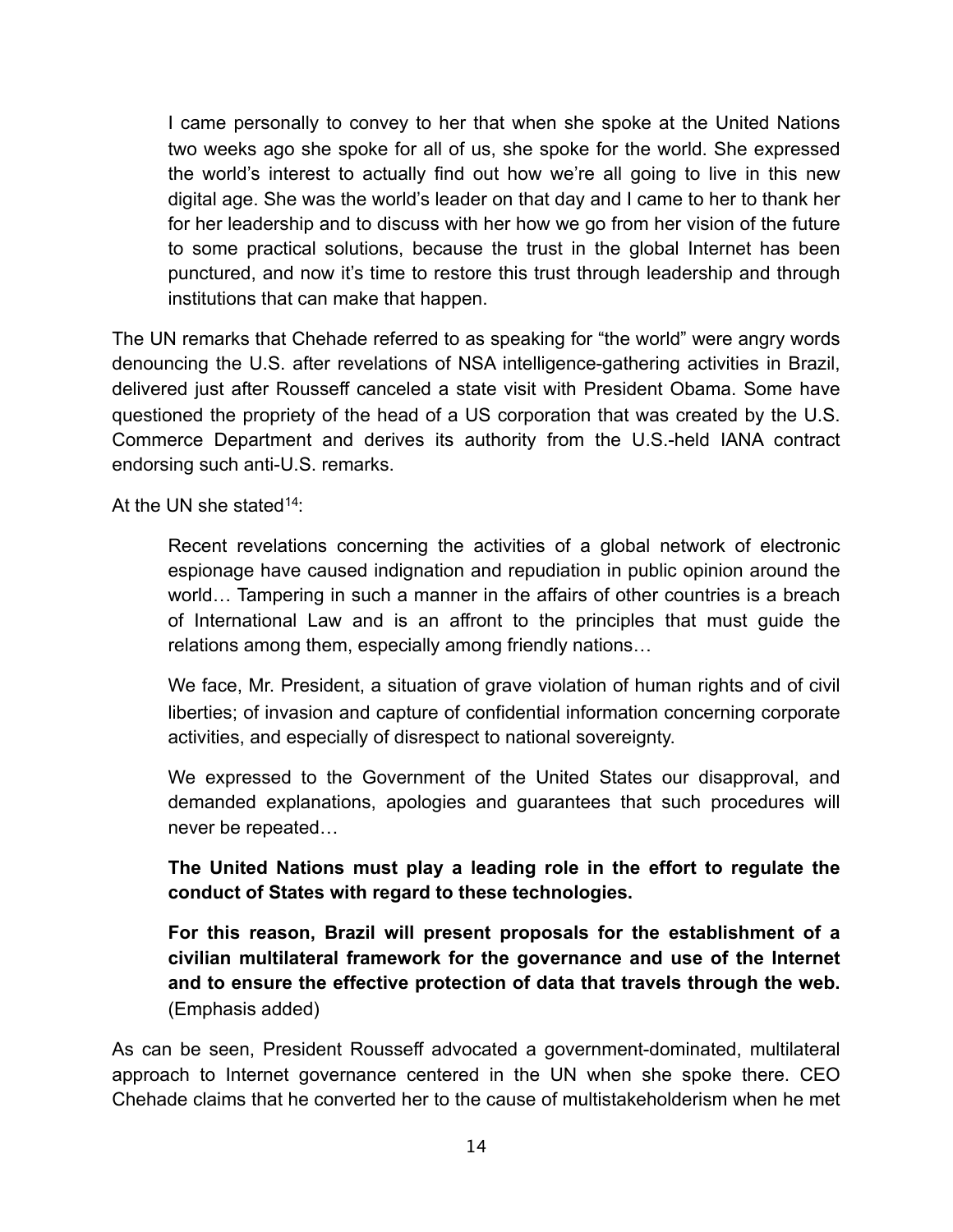with her. In any event, his praise for her UN remarks embraced her direct linkage of NSA activities to a need for major revision of Internet governance<sup>15</sup>. That linkage was recently rejected by U.S. Ambassador Daniel Sepulveda, who stated in remarks<sup>[16](#page-59-15)</sup> made at the Center for Strategic and International Studies (CSIS) on January 23, 2014:

Some foreign observers have chosen to conflate the issue of intelligence gathering with U.S. positions on Internet governance, posing new challenges that could disrupt the current multi-stakeholder system of Internet governance. In fact, these issues are not the same. Nevertheless, given this conflation, the Administration reaffirms our commitment to the open Internet and the multistakeholder approach to Internet governance. We will redouble our efforts to strengthen and make more inclusive its policy-making, standards setting, and governance organizations.

Since the announcement of the Brazil meeting the ICANN community and many other persons and entities concerned with Internet governance have been scrambling to keep up with and influence its development. An entity dubbed 1net<sup>17</sup> has been established by ICANN and other signatories of the Montevideo Statement to facilitate that involvement, but many participants feel that it has not evolved far beyond the mailing list stage. The planners of the Brazil meeting have set a final date of March  $8<sup>th</sup>$  (recently extended from March 1<sup>st</sup>) for all input on its agenda yet it remains clear what organized views it will receive from 1Net. ICANN has also established a Cross-Community Working Group (CCWG) to coordinate preparations for the meeting within the ICANN community, but as of mid-February it remained mired in preliminary organization and is nowhere close to developing consensus input.

The Sao Paulo meeting has been billed as a partnership between the Brazilian Internet Steering Committee<sup>[18](#page-59-17)</sup> and 1Net and CEO Chehade is the meeting's Co-Chair. The meeting is slated to include 700 participants in Sao Paulo, about half from governments and the other half from civil society, academia, the private sector and the technical community; for the latter group, participation will be determined through submission of an expression of interest with the ultimate selections being made by conference organizers.

The main topics for the meeting<sup>19</sup> will be:

- Internet governance principles
- Roadmap for the further evolution of the Internet governance ecosystem

However, they will not be the only topics, and one of the others will be "human rights principles". While proponents of the meeting have repeatedly stated that it will not venture into a discussion of surveillance activities conducted on the Internet by the NSA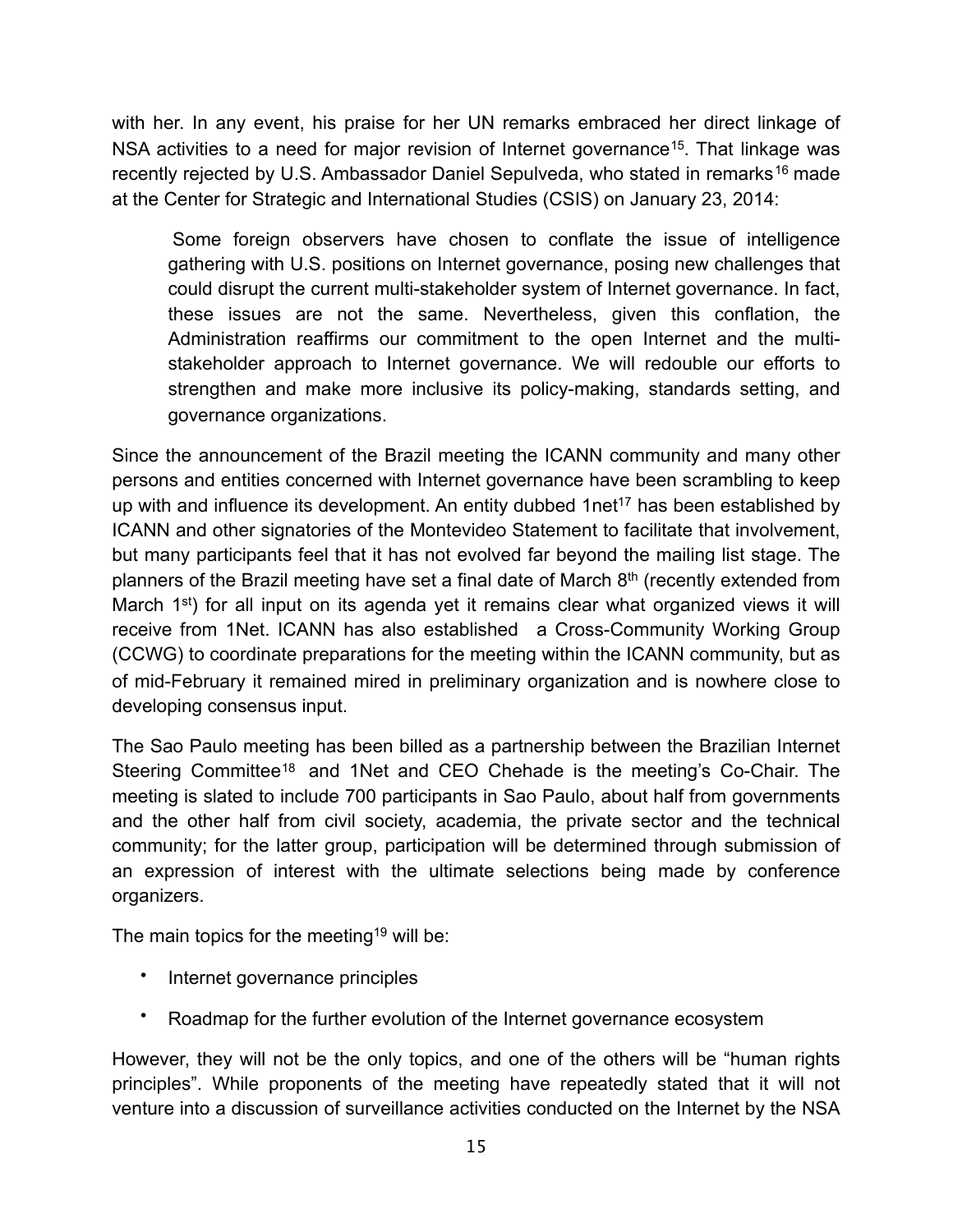or other national intelligence services, the introduction of "human rights principles" may make such a discussion inevitable. After all, it was that linkage of the NSA to alleged human rights violations and a consequential necessity for changes in Internet governance that was at the core of President Rousseff's UN remarks. Another topic is the "internationalization of every aspect of internet governance" which is likely to translate into a focused discussion of removing the US as the sole counterparty to the IANA contract and replacing it with some yet to be defined substitute.

In his CSIS remarks, Ambassador Sepulveda said the US was considering its "best potential role" and that "the meeting holds promise in advancing the global community's understanding of Internet governance if: (1) the agenda is developed in a truly multistakeholder fashion; (2) participation at the meeting is broad and inclusive; and (3) any follow on activity is guided by, and ultimately supportive of, the multistakeholder system rather than an intergovernmental mechanism of centrally imposed regulation or mandates." Since that statement it has been announced that the U.S. will participate as a meeting co-host and a member of its High-Level Multistakeholder Committee<sup>20</sup>. While that decision may be justifiable, no U.S. official has provided a rationale for it.

ICANN and other supporters of the Brazil meeting portray it as offering an effective means to build support for the multistakeholder model and thereby help diminish the possibility that serious attempts to bring it or its functions within the UN orbit will be made during the ITU Plenipotentiary Conference to be held in South Korea from October 20 – November 7. However, on February 20<sup>th</sup> the ITU announced<sup>[21](#page-59-20)</sup> that the "ITU will participate in Brazil's 'Netmundial' Global Multistakeholder Meeting on the Future of Internet Governance… ITU Secretary-General Dr Hamadoun I. Touré will join the High Level Multistakeholder Committee (HLMC) as one of two representatives of the United Nations, alongside Wu Hongbo, Under Secretary-General of the United Nations Department of Economic and Social Affairs (UNDESA)….ITU welcomes Brazil's timely efforts to facilitate a global dialogue on these important matters and looks forward to transparent, open, constructive and meaningful discussions that are inclusive of all nations and stakeholders, from developing and developed countries alike, with a view to ensuring a better, more secure Internet for all." The press release makes extensive reference to the 2005 World Summit on the Information Society (WSIS) meeting, characterizing it as the "world's first truly open, inclusive multi-stakeholder global meeting on ICT policy"; although some Internet governance observers mark WSIS as the opening salvo in a long-term effort to bring ICANN functions within the UN orbit.

We cannot predict what Dr. Toure will say in Sao Paulo, but he will be in a position to work the crowd of attendees if he wishes to suggest that ICANN's functions should be relocated to the ITU or to a newly created agency within the U.N. constellation. It may be telling that the ITU press release states, "Dr Touré praised Brazilian President Dilma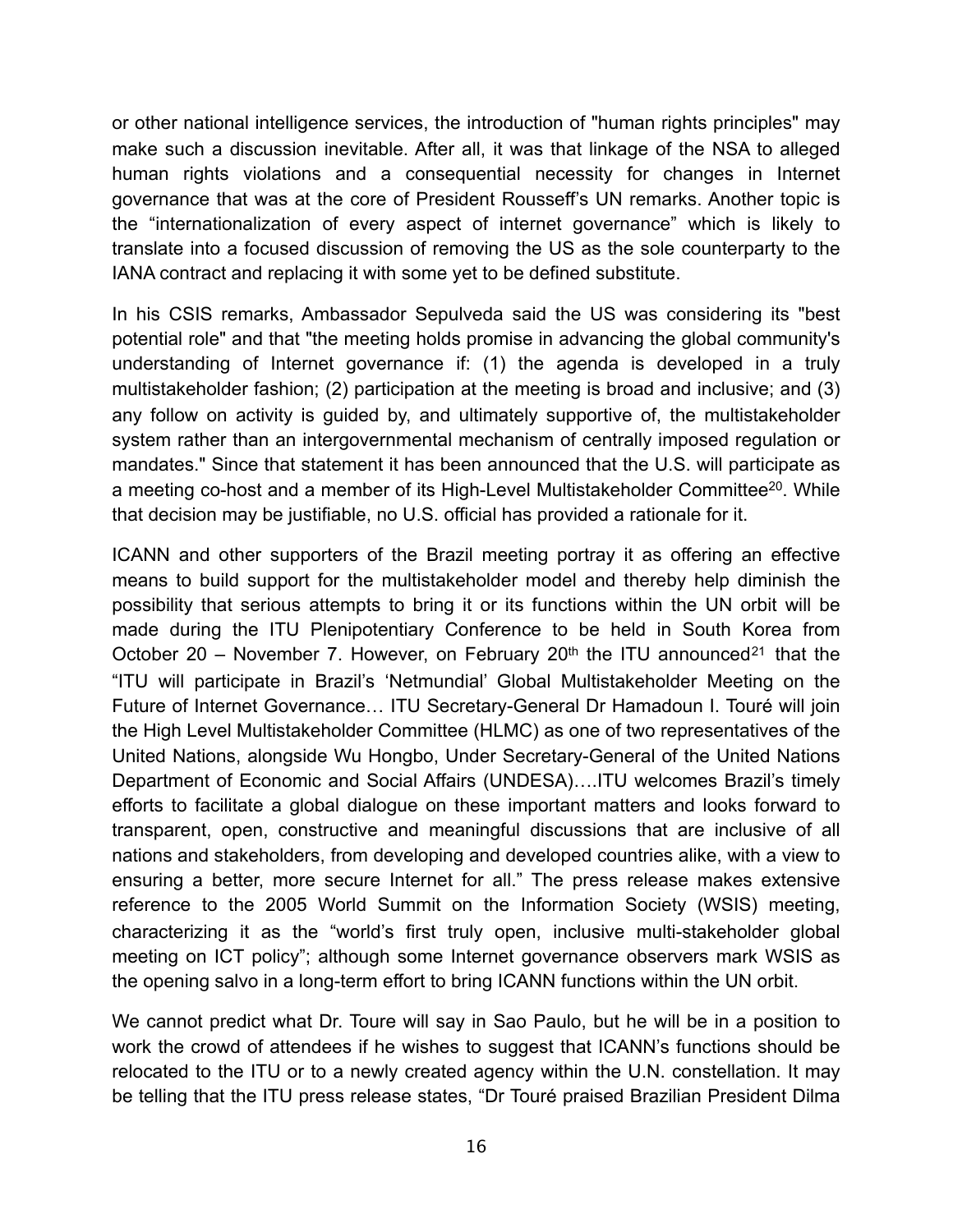Rousseff for taking the initiative to further open and inclusive dialogue on efforts towards ensuring trust and confidence in the Internet, which is now recognized by countries worldwide as a critical resource for growth and ongoing socio-economic development". – but makes no mention of CEO Chehade or ICANN, or their seminal role in requesting that Brazil host such a conference.

It appears that ICANN's request for this Brazil meeting was a deliberate strategy by ICANN to leverage concerns regarding the NSA revelations and thereby precipitate developments deemed beneficial to its apparent goal of severing its remaining unique tie to the United States as IANA contract counterparty. The results of the Brazil meeting cannot be predicted but it is a venture with considerable risk for both ICANN and the multistakeholder model[.22](#page-60-0)

# The European Commission Declaration

On February 12, 2014 the European Commission (EC) issued a press release headlined "Commission to pursue role as honest broker in future global negotiations on Internet Governance".<sup>23</sup> The opening lines of that document implicitly tie the EC action to the NSA revelations, stating, "In the wake of large-scale Internet surveillance and reduced trust in the internet, the European Commission today proposes a key reform to the way the Internet is managed and run. The proposal calls for more transparent, accountable and inclusive governance." Building on the Montevideo Statement, the EC calls for "Establishment of a clear timeline for the globalization of ICANN and the "IANA functions"".

One positive aspect of the EC position is its rejection of placing ICANN under the control of the UN-affiliated International Telecommunications Union (ITU). As the release states, "[EC Vice-President Neelie] Kroes said: "Some are calling for the International Telecommunications Union to take control of key Internet functions. I agree that governments have a crucial role to play, but top-down approaches are not the right answer. We must strengthen the multi-stakeholder model to preserve the Internet as a fast engine for innovation." The Commission firmly supports a real multi-stakeholder governance model for the Internet based on the full involvement of all relevant actors and organisations."

The press release was accompanied by a far more extensive "COMMUNICATION FROM THE COMMISSION TO THE EUROPEAN PARLIAMENT, THE COUNCIL, THE EUROPEAN ECONOMIC AND SOCIAL COMMITTEE AND THE COMMITTEE OF THE REGIONS["24](#page-60-2) That document recognizes the need for an effective ICANN accountability method and cites the AOC as a role model for future developments: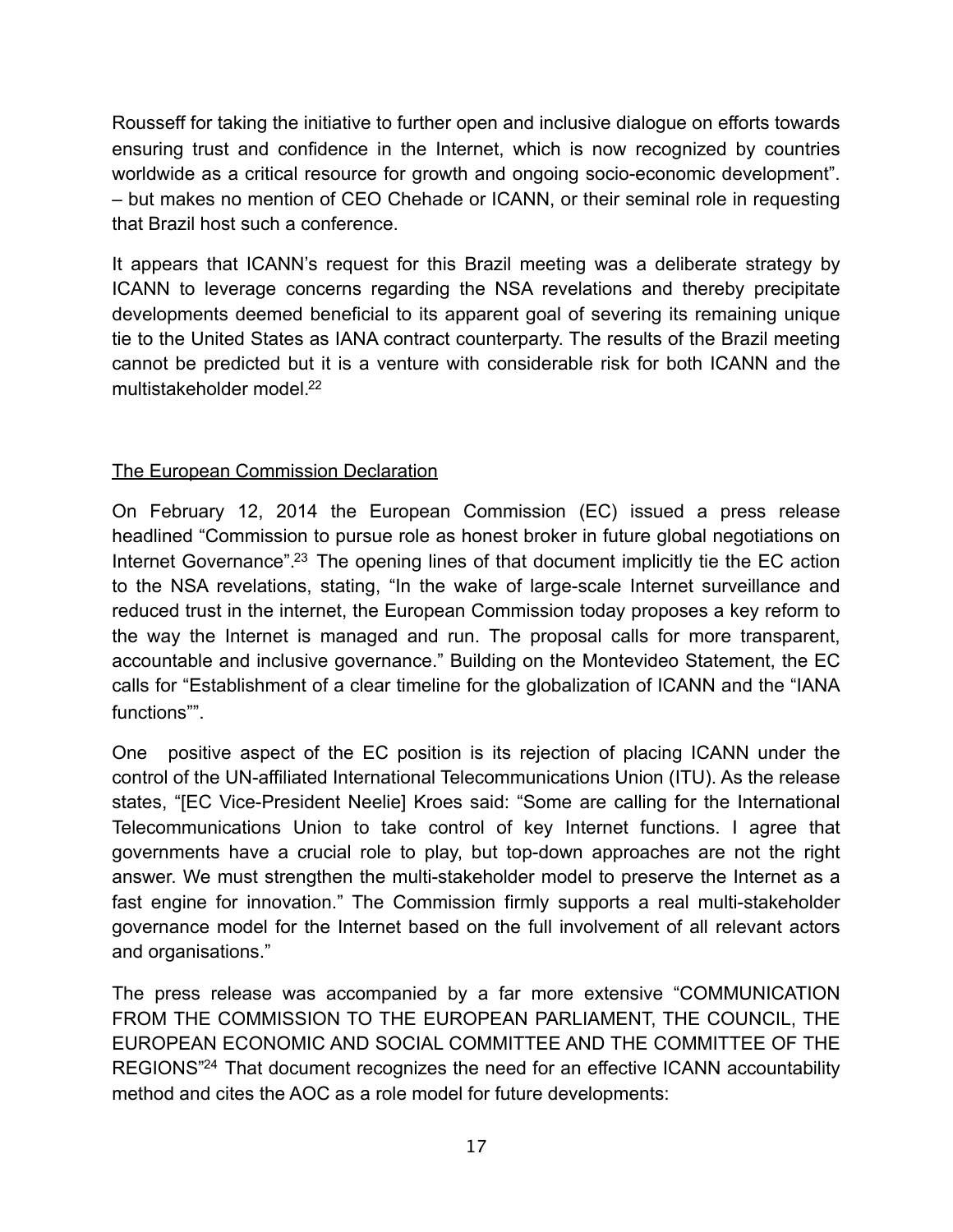Accountability mechanisms for actors in the Internet space are essential, including organisations responsible for key Internet tasks. Mechanisms such as self-assessment and independent (peer) review can strengthen implementation and recommend improvements. The Affirmation of Commitments of the Internet Corporation for Assigned Names and Numbers (ICANN), and its use of multistakeholder review panels could be one inspiration for other organisations and processes.

However, the Communication does not actually propose an effective accountability mechanism to replace the AOC, and is harshly critical of ICANN's current legal status as a California non-profit corporation:

ICANN's status under Californian law with a contractual relationship to a single country has not changed. The exclusive relationship of ICANN with a single government – as illustrated by its Affirmation of Commitments – originates from the history of the Internet and must become more global in an era of the Internet as it has become a vital support function of societies and economies in the whole world.

Following that critique, the Communication states:

The Commission will work with all stakeholders to

- identify how to globalise the IANA functions, whilst safeguarding the continued stability and security of the domain-name system;

- establish a clear timeline for the globalisation of ICANN, including its Affirmation of Commitments.

The "Building Confidence" section of the Communication makes clear that the EC envisions the European Union's approach to data protection, cybersecurity, and other matters as a keystone of a future Internet governance regime:

The Commission will work with the Council and Parliament to achieve rapid adoption and implementation of key legislation, including the reform of the data protection framework and the proposed Directive on network and information security, in order to strengthen trust online.

The Communication recognizes that jurisdiction and choice of law rules will be a key matter for consideration as any ICANN globalization is considered: "At the international level, conflict rules are insufficiently developed, leading to unsolved conflicts of laws beyond the Union. In particular for Internet related services that are inherently crossborder in nature, such as cloud-computing services, this complexity at international level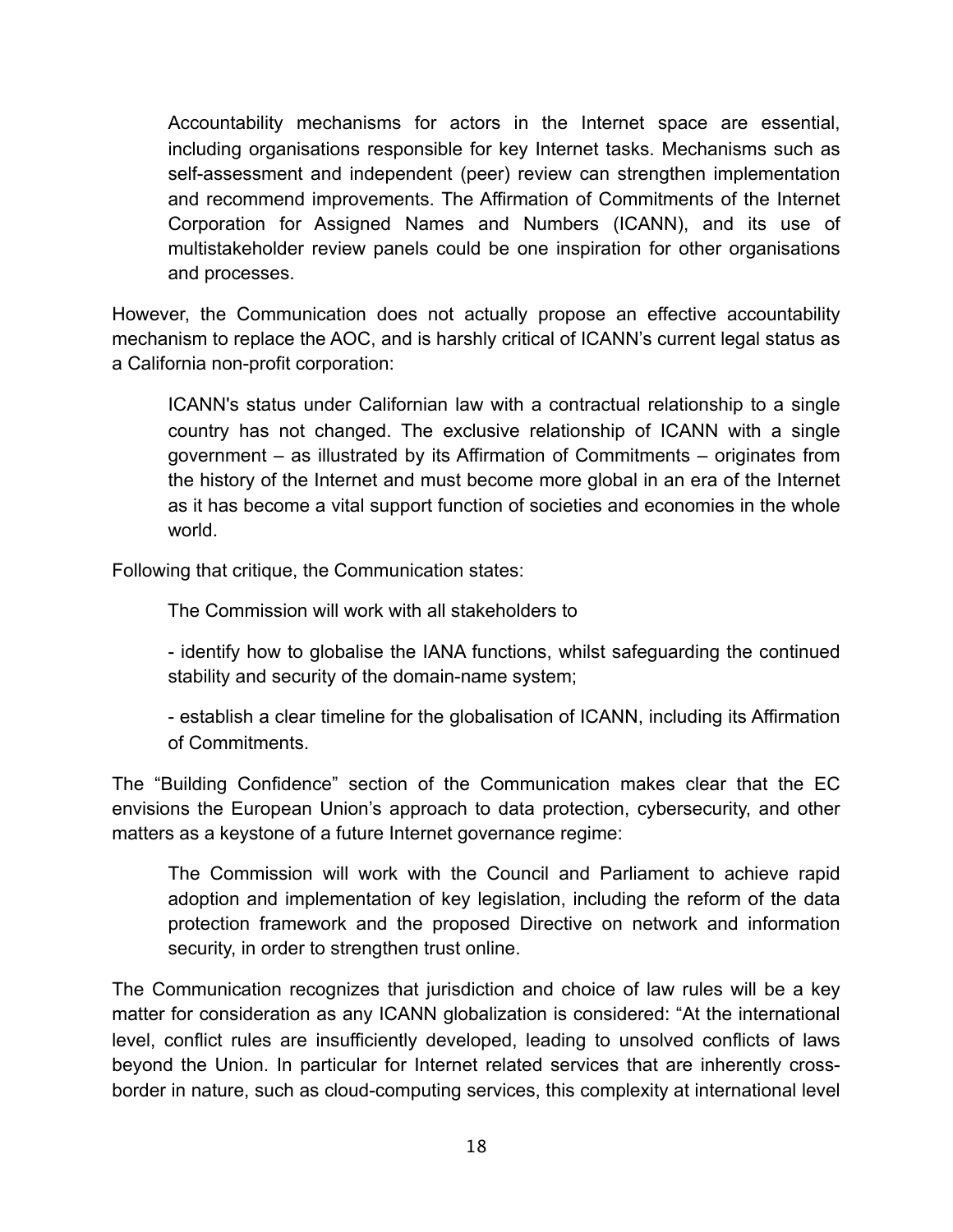can be harmful for growth. Addressing the tension between an international Internet and national jurisdictions should also take into account the diversity of cases that can be subject to these conflicts, which are not apt to be addressed by one single mechanism."

It then goes on to outline steps the EC will take to promote harmonization of laws and policies applicable to Internet activities:

The European Commission will launch an in-depth review of the risks, at international level, of conflicts of laws and jurisdictions arising on the Internet and assess all mechanisms, processes and tools available and necessary to solve such conflicts. All options for action at the Union or international level will subsequently be carefully considered, including possible legislative initiatives or additional guidelines as needed, subject to appropriate impact assessments. This work will build on existing policies.

## Potential Consequences of ICANN and IANA Globalization

As described above, both the Montevideo Statement and the EC call for globalization of ICANN and the IANA authoritative root zone server and related functions, and ICANN initiated the request for the April 2014 meeting in Brazil focusing on principles and a framework for further evolution of Internet governance. While many of these initiatives have been couched in terms of preserving and strengthening the multistakeholder model, even the media is now recognizing that ICANN's underlying motivation is to sever its remaining U.S. ties as embodied in the IANA contract, and that it has seized on Edward Snowden's NSA revelations as a means of doing so:

The group that for years has managed the Internet's architecture under a contract with the Commerce Department is ramping up efforts to sever its link with the U.S. government. The Internet Corporation for Assigned Names and Numbers, a Los Angeles-based nonprofit that manages the domain-name system and other essential Web functions, is pushing to transform itself into a global organization without U.S. oversight. European Union officials are backing the campaign, which has picked up steam in the wake of revelations about widespread Internet surveillance by the National Security Agency.<sup>25</sup>

As ICANN is already a global organization due to the global expanse of the Internet, its establishment of multiple offices around the world, and the global participation of individuals in its constituencies, advisory committees, working groups, and staff, the call for further globalization may seem benign. But it is really a call for divesting the U.S. of its IANA counterparty role, which in turn raises a host of complex and critical questions, including: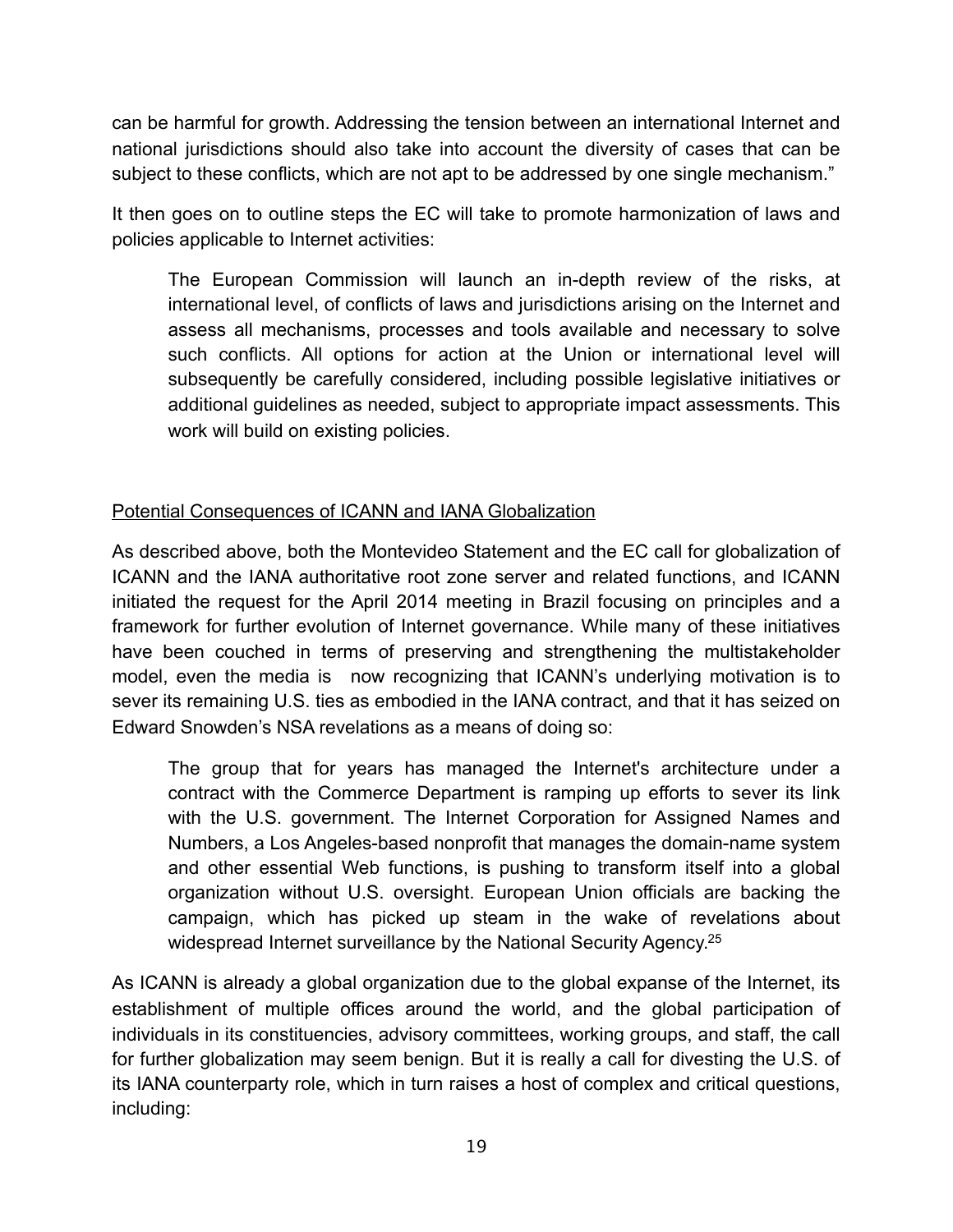- Will the IANA contract be permanently delegated to ICANN with no new counterparty designated? Such a move would terminate the essential leverage provided by the need to periodically renew the IANA contract as a means of driving ICANN to abide by the accountability and transparency provisions of the AOC. And would an ICANN holding permanent possession of the IANA function be a more tempting target for politicized takeover, whether by the ITU or through other means?
- If IANA counterparty status is maintained but transferred from the U.S., to what entity will it be delegated? Since the prevailing position of those calling for globalization is that vesting it in a single nation is unacceptable, will we see the establishment of a multi-party "Internet Security Council" composed of multiple nations? And which nations would be included in that group? While the EC deems itself an "honest broker", any multi-governmental group vested with IANA oversight responsibility would be hard pressed to exclude the BRIC nations – Brazil, Russia, India, and China – and some of them are already engaged in pervasive Internet censorship and domestic surveillance that goes far beyond the collection of metadata. Other nations would no doubt want to be included as well. While the U.S. has never used its counterparty status to block or remove a TLD, would such multi-governmental responsibility invite politicization and raise the specter of ccTLD removal or re-delegation as a political weapon exercised via ICANN?
- ICANN's registry operator and registrar contracted parties are now governed by U.S. and California law. In the event that ICANN becomes an International Organization headquartered outside the U.S., will those contracts be subject to a new legal regime? And will ICANN become litigation-proof, which in its own way would be a substantial diminution of accountability?
- What legal regime will apply to all business actors who conduct Internet activities through domains? This is an important question for U.S. business, as the U.S. and EU approaches on data security, privacy, completion rules, free speech and other matters diverge significantly. The EC has made clear that it will seek to reduce the complexity of issues subject to jurisdictional and conflict-of-laws questions through exploration of "all mechanisms, processes and tools available and necessary to solve such conflicts". One such mechanism might be to amend the Registrar Accreditation Agreement (RAA) between ICANN and registrars to require that registrants for all newly registered or renewed domains abide by certain laws and policies regardless of where they are domiciled; in this manner, ICANN could exercise quasi-legislative functions at the behest of its new overseers.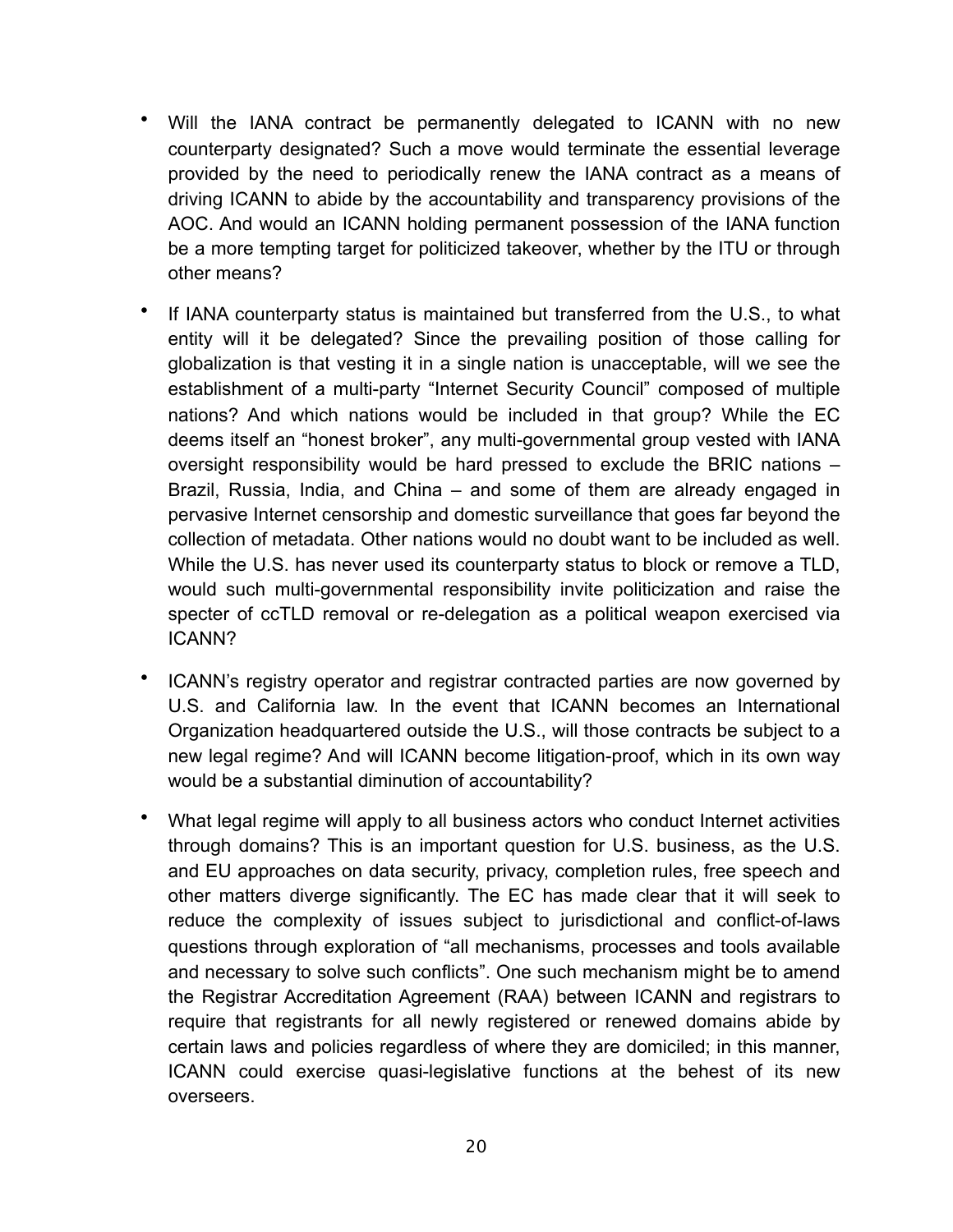These are but a few of the issues that will inevitably arise during any attempt to globalize ICANN and the IANA function. None of the debate around IANA includes any claim that it is "broken" and needs to be fixed. As noted, the U.S. has never used its counterparty status and related rights to block a single TLD delegation recommended by ICANN, and ICANN itself recently noted that there are "extremely high levels of customer satisfaction according to the results of the 2013 Internet Assigned Numbers Authority (IANA) Functions Customer Satisfaction Survey<sup>26</sup>".

On February 17, 2014 ICANN's Board adopted a Resolution on President's Globalization Advisory Groups<sup>[27](#page-60-5)</sup> (GAG) that approved "the creation of several President's Globalization Advisory Groups in order to support further ICANN globalization….These Advisory Groups will deal with the following topics: Affirmation of Commitments ("AOC"); policy structures; legal structure; root server system; the IANA multistakeholder accountability; and, Internet governance." Each Group will be composed of Board members and will advise and make recommendations to the full Board on these topics. The Resolution contains a rather extraordinary delegation of power to the CEO, declaring that, "the President and CEO shall have the authority to change the Advisory Groups and their composition from time to time, without requiring a further resolution." While the resolution states that the GAG entities will consult with the community, the community will have no opportunity to comment on the wisdom or propriety of this latest action, as the Rationale for the Resolution concludes, "This is an Organizational Administrative Function for which public comment is not required." It of course remains to be seen what positions the Board will take on the critical matters being addressed via the GAG.

One thing is very clear – ICANN's initiative to sever its U.S. ties has already resulted in far more multi-governmental involvement in determining the evolution of Internet governance than existed prior to the Montevideo Statement. Any future Internet governance regime that divests the U.S. of IANA counterparty status is likely to involve far more multi-governmental interaction with ICANN policies and operations than the mere advisory role now embodied in the operations of its Governmental Advisory Committee (GAC).

#### "Globalization" Requires U.S. Government Acquiescence

A key factor that cannot be overlooked amidst the ongoing push for ICANN and IANA globalizations is that the IANA function is presently an asset and arguably the property of the United States government and cannot be transferred to any other entity absent the consent of the U.S. Just as the U.S. remains the sole superpower in the analog world, it holds the same role in the virtual realm of the DNS. While the strategic and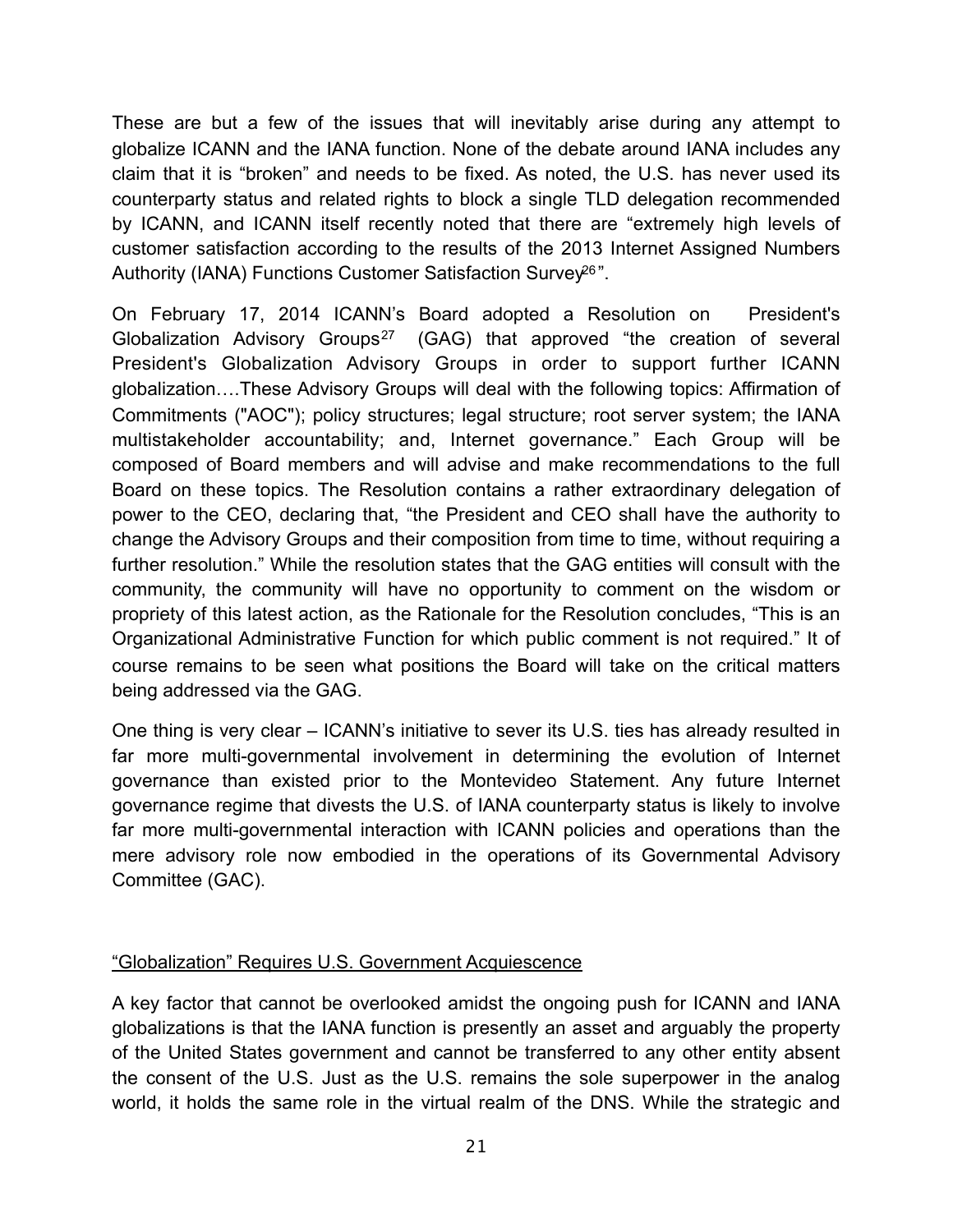economic importance of the Internet and the politics surrounding it could not have been envisioned when ICANN was created in 1998, the U.S. has a special responsibility to ensure that the Internet remains a medium of free trade and expression and does not become an international political football.

Further, the decision to transfer the IANA function is, arguably, one that cannot be made solely by the Executive Branch but requires Congressional authorizing legislation. In response to Congressional inquiry during ICANN's early days, the General Accounting Office (GAO) provide this analysis [28](#page-60-6) in 2000:

## **The Department's Authority to Transfer Control Is Unclear**

**The question of whether the Department has the authority to transfer control of the authoritative root server to ICANN is a difficult one to answer.** There are no statutory authorities or international agreements governing the management and operation of the domain name system and the authoritative root server, although several federal entities have facilitated and funded its development. As we noted earlier, Congress has not chosen to legislate in this area. The government has long been instrumental in supporting and funding the Internet and the domain name system. Major components of the domain name system were developed by, or under, agreements with agencies of the U.S. government. …

**It is also unclear whether such a transition will involve a transfer of government property to a private entity. If so, the transfer would have to be consistent with federal property laws.** It may be difficult to determine the government's property interests connected with the root server system since the government's involvement in the development of the Internet stems from government contracts and other agreements and the language and practices under them over a 30-year period. **The Department has not determined whether the transition will entail the transfer of such property and so it is unclear if the Department has the requisite authority to effect such a transfer.**

The Department states that to date it has not transferred any government property to ICANN under the agreements it currently has with the corporation nor does it plan to do so. The Department also states that it has no current plans to transfer policy authority for the authoritative root server to ICANN, and therefore it has not developed a scenario or set of circumstances under which such control would be transferred. **Thus, it remains unclear whether a transfer of policy control would involve the transfer of government property. Specifically, in response to our question regarding its legal authority to transfer control**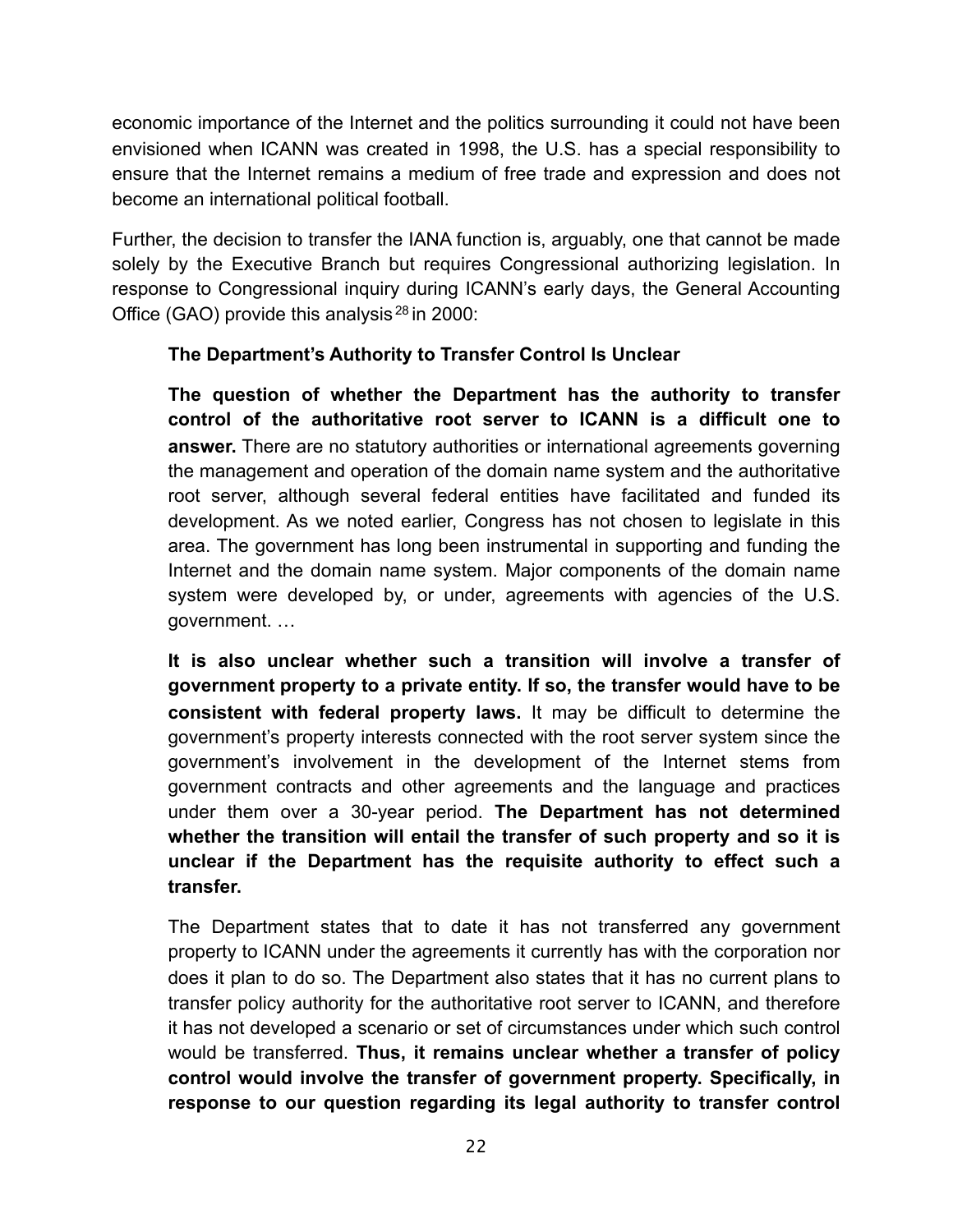**over the authoritative root server to ICANN or the necessity for legislation to do so, the Department's general counsel advised us by letter dated June 7, 2000:**

"**In the absence of such plans, we have not devoted the possibly substantial staff resources that would be necessary to develop a legal opinion as to whether legislation would be necessary to do so. In the absence of the underlying legal analysis, we decline to speculate about such an important issue."** (pp.25-27)

**…The agreements make clear that the Department retains final policy authority over the "A" root server.** A fact sheet on the agreements contained the following statement with respect to the management of the authoritative root server:

"Nothing in these agreements affects the current arrangements regarding management of the authoritative root server. [Network Solutions] will continue to manage the authoritative root server in accordance with the direction of the Department of Commerce. The Department of Commerce expects to receive a technical proposal from ICANN for management of the authoritative root and this management responsibility may be transferred to ICANN at some point in the future.

**The Department of Commerce has no plans to transfer to any entity its policy authority to direct the authoritative root server**." Since the signing of these agreements, the Department and ICANN have entered into a sole source contract. This contract involves the performance by ICANN of administrative functions associated with root management. The contract states "This [administrative] function, however, does not include authorizing modifications, additions, or deletions to the root zone file or associated information that constitute delegation or redelegation of top-level domains. **The purchase order will not alter root system responsibility defined in amendment 11 of the Cooperative Agreement**."

**According to the Department, it has no current plans to transfer policy authority for the authoritative root server to ICANN, nor has it developed a scenario or set of circumstances under which such control would be transferred.** (pp.29-30) (Emphasis added)

Five years later, at the time of the World Summit on the Information Society (WSIS), the Department of Commerce again emphasized<sup>[29](#page-60-7)</sup> that the U.S. intended to retain its role in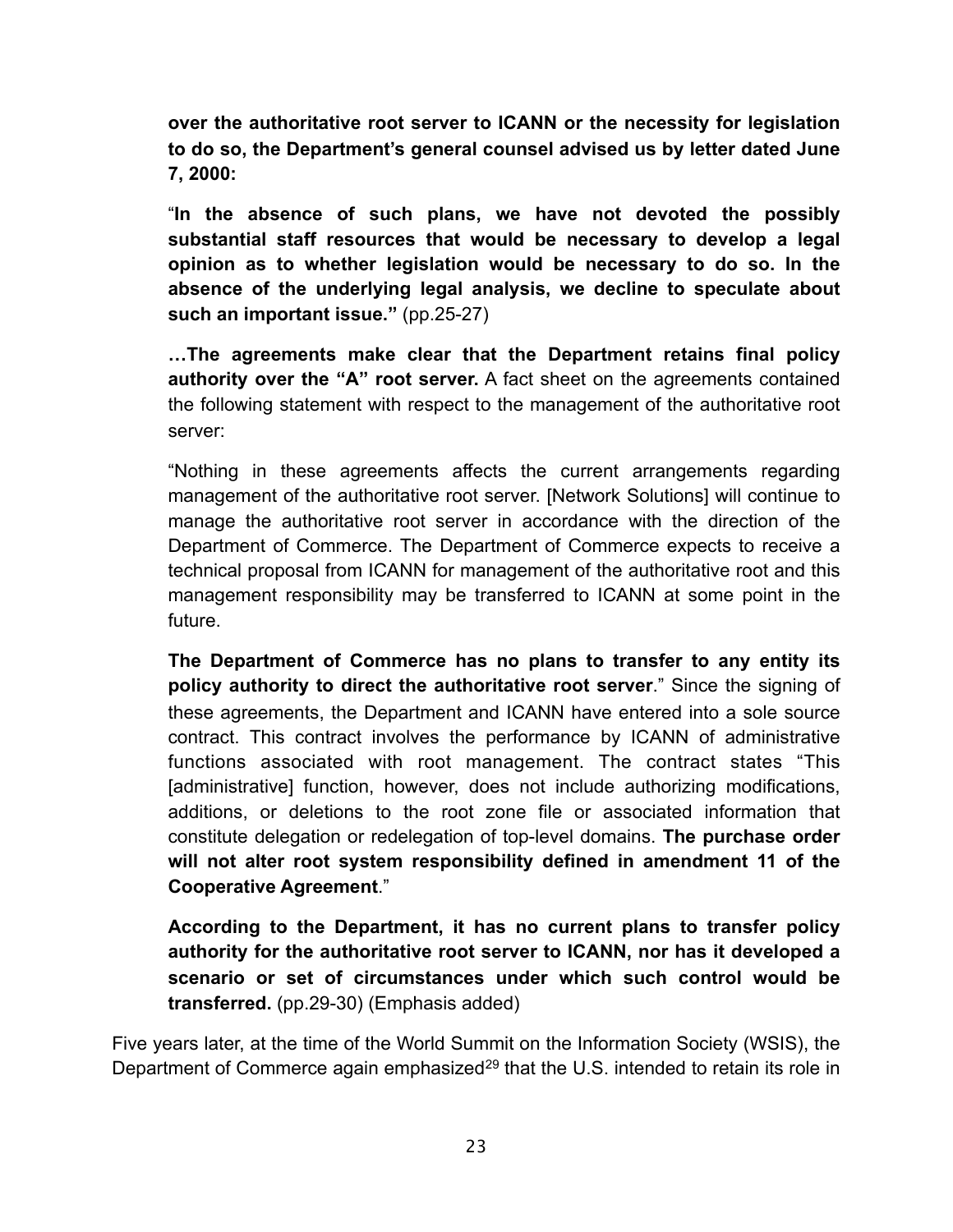controlling the root zone file – control embodied in the IANA contract that has been renewed with ICANN on a periodic basis:

Date: June 30, 2005

**The United States Government intends to preserve the security and stability of the Internet's Domain Name and Addressing System (DNS).** Given the Internet's importance to the world's economy, it is essential that the underlying DNS of the Internet remain stable and secure. *As such, the United States is committed to taking no action that would have the potential to*  adversely impact the effective and efficient operation of the DNS and will *therefore maintain its historic role in authorizing changes or modifications to the authoritative root zone file. (Emphasis added)*

**Governments have legitimate interest in the management of their country code top level domains (ccTLD).** The United States recognizes that governments have legitimate public policy and sovereignty concerns with respect to the management of their ccTLD. As such, the United States is committed to working with the international community to address these concerns, bearing in mind the fundamental need to ensure stability and security of the Internet's DNS.

**ICANN is the appropriate technical manager of the Internet DNS.** The United States continues to support the ongoing work of ICANN as the technical manager of the DNS and related technical operations and recognizes the progress it has made to date. The United States will continue to provide oversight so that ICANN maintains its focus and meets its core technical mission.

**Dialogue related to Internet governance should continue in relevant multiple fora.** Given the breadth of topics potentially encompassed under the rubric of Internet governance there is no one venue to appropriately address the subject in its entirety. While the United States recognizes that the current Internet system is working, we encourage an ongoing dialogue with all stakeholders around the world in the various fora as a way to facilitate discussion and to advance our shared interest in the ongoing robustness and dynamism of the Internet. In these fora, the United States will continue to support marketbased approaches and private sector leadership in Internet development broadly.

Given this record, it is evident that:

• The question of whether the Commerce Department has freestanding authority to transfer the IANA contract away from U.S. government control is a "difficult" one and the Department has not expended the substantial legal resources required to answer it because it has never officially contemplated such action.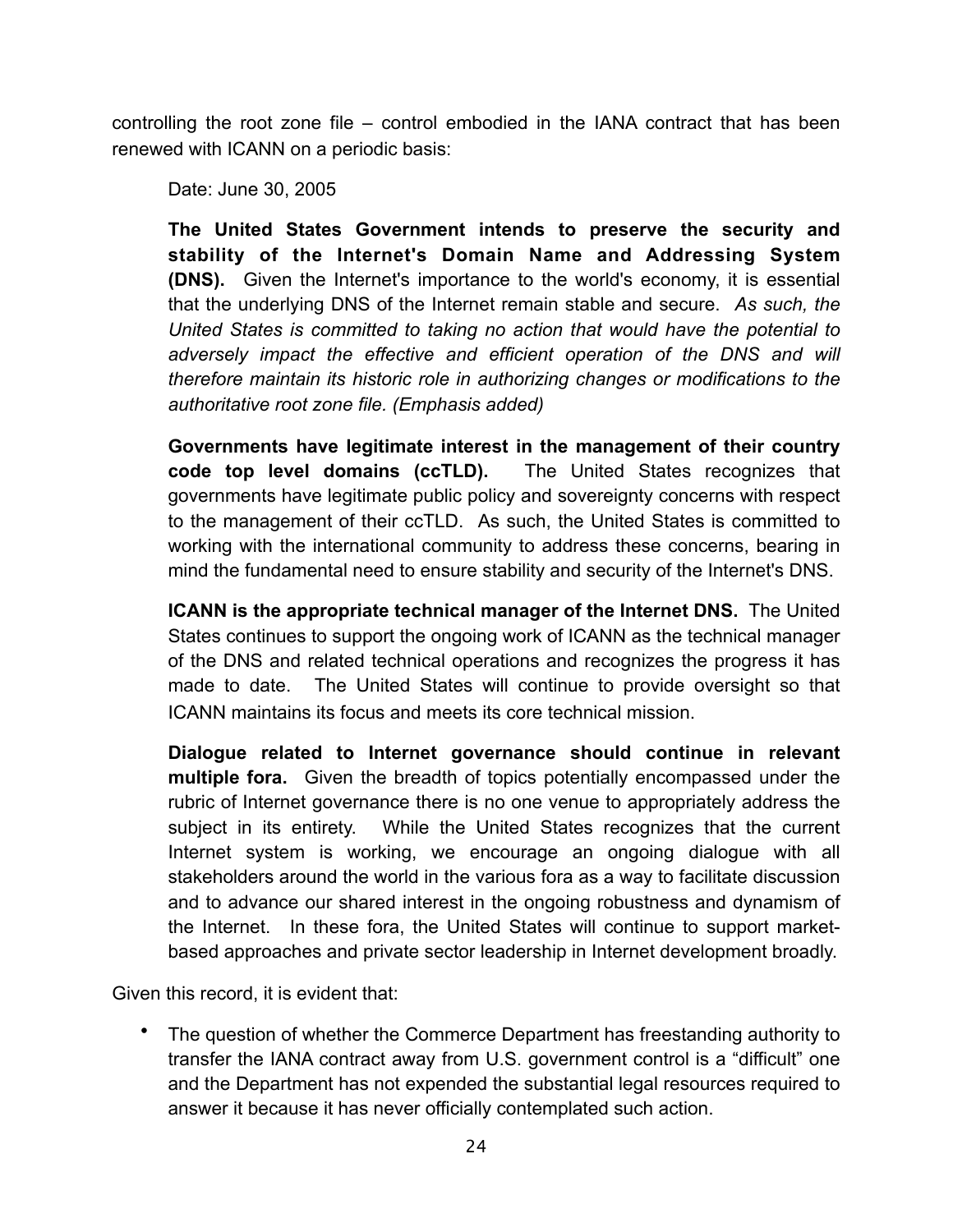- The IANA contract may constitute U.S. government property requiring legislative authorization for any transfer to be legal.
- A stable and secure Internet is essential to the global economy.

At a minimum these facts and circumstances would argue for vigorous Congressional involvement with and inquiry into future control of the authoritative root zone server. The functions performed by ICANN pursuant to the IANA contract include the allocation of IP address blocks, editing the root zone file (including any changes in gTLD or ccTLD records), and coordinating the assignment of unique protocol numbers. Any consideration of transferring the IANA function to ICANN or another entity on a permanent basis must consider the impact of that action on effective accountability and transparency for that organization. Any contemplation of transferring the function to a multistakeholder or multilateral entity must consider whether that would be likely to lead to increased politicization of these functions, as well as the economic damage that could result if such politicization resulted in actions adverse to the U.S. and its allies.

Congressional oversight of this subject would arguably involve not just the Commerce committees, which have direct oversight over NTIA, but the Homeland Security committees (given their ongoing involvement with cybersecurity) and the Foreign Relations committees (given the State Department's ongoing role in the Internet governance debate). That inquiry could begin with a Congressional request that the Department of Commerce inform it as to whether the current administration contemplates acquiescing to various entreaties that the IANA function be globalized and, if it does, that the Department engage in the very substantial legal analysis required to provide its views on whether such a transfer can be facilitated absent Congressional authorization through specific legislation. Congress might well wish to make the same request of its own legal research arms as well as outside legal scholars to obtain a diversity of opinions.

Even if the Department and other legal experts conclude that specific authorizing legislation is not required, the NTIA might nonetheless desire to have some indication of Congressional approval of such transfer if it is indeed being contemplated, as once the IANA function is transferred away from U.S. control it cannot be recalled -- and the consequences of such a transfer on ICANN accountability and DNS security and stability could well be profound.

## **Continuing Accountability, Transparency and Top-Down Management Concerns**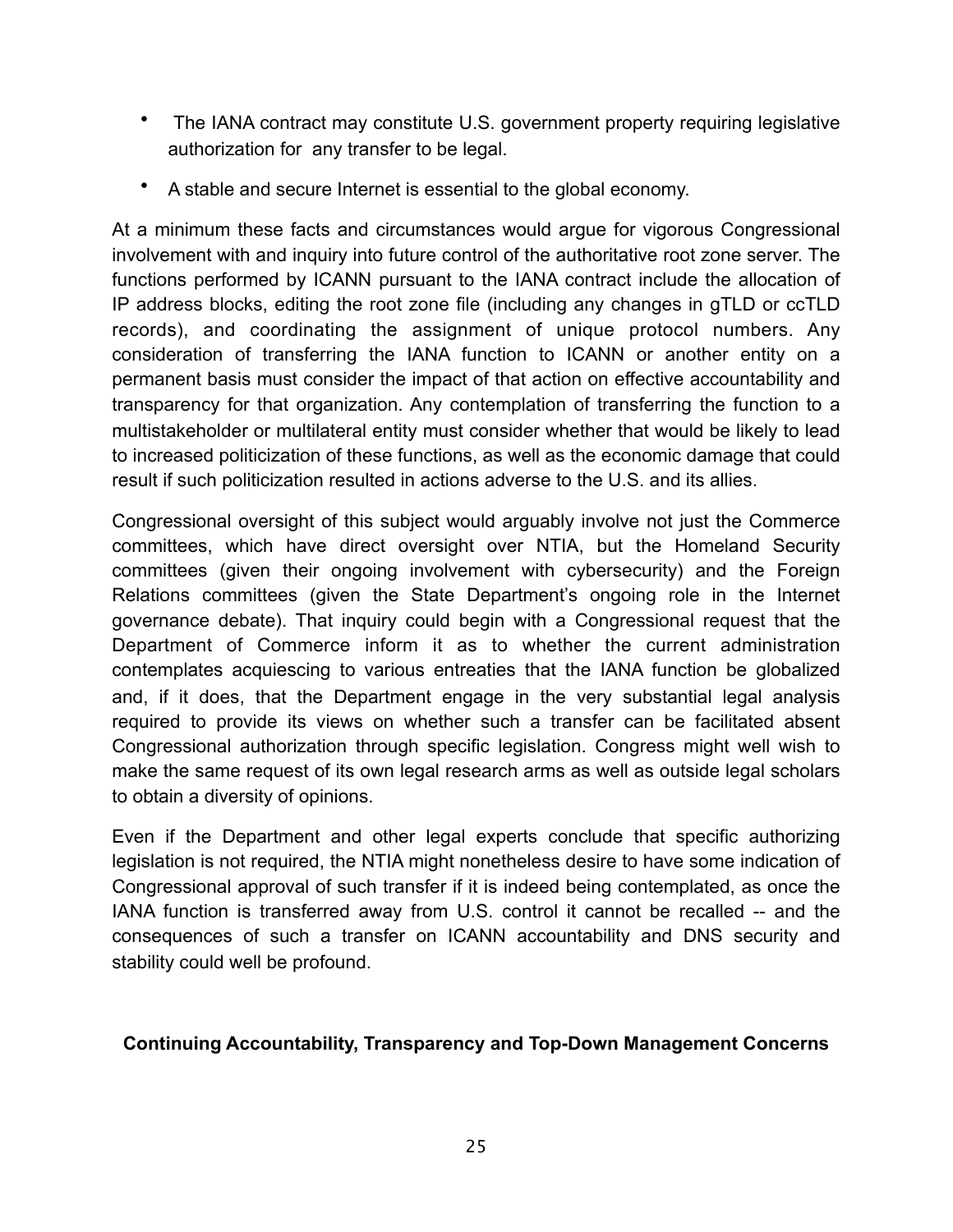## Diminishing U.S. Ties and the Quest for "International Status"

In Section 8(b) of the AOC ICANN affirms its commitment to "remain a not for profit corporation, headquartered in the United States of America with offices around the world to meet the needs of a global community".

Notwithstanding that commitment, ICANN has recently diminished the role of its US headquarters in Los Angeles (LA), California to being just one of three co-equal management "hubs", with the others located in the Asian cities of Istanbul and Singapore. This downgrading of LA to mere nominal headquarters status is reflected in CEO Chehade's January 10, 2014 Blog post in which he states, "As you may have heard, I plan to split my residence this year among the cities in which ICANN has operational hubs. From mid-February through April, I will be based in the Singapore hub. Later this year, I will also relocate to Istanbul.["30](#page-60-8) Note that there is no mention of LA.

There are also clear signs that ICANN plans to and already is establishing legal status in other nations to either compliment or replace its U.S. legal presence. On September 3, 2013 CEO Chehade declared at the Asian Pacific Regional Internet Governance Forum (IGF) in Seoul, South Korea:

"You heard me announce recently in Durban that ICANN, for the first time, is setting up a legal structure in Switzerland. **That means that ICANN is going to seek to become an International Organization that is serving the world, not just as a private corporation in California.** These are important fundamental steps that we are exploring in order for ICANN to take a new global posture." (Emphasis added) $31$ 

ICANN subsequently provided this explanation $32$  of that declaration:

ICANN is not currently planning to set up a headquarters office in Switzerland. We will have an engagement center in Geneva, along with others scattered around the world but our three main hubs, as Fadi has previously announced, will be in L.A., Istanbul and Singapore.

While that statement denies any intent to establish a "headquarters office" in Geneva (at least at the present time) it provides no satisfactory explanation of what the Seoul statement actually meant or what ICANN is really planning.

According to the OECD, an International Organization (IO) is defined as follows: "International organisations are entities established by formal political agreements between their members that have the status of international treaties; their existence is recognized by law in their member countries; they are not treated as resident institutional units of the countries in which they are located.["33](#page-60-11) ICANN's existing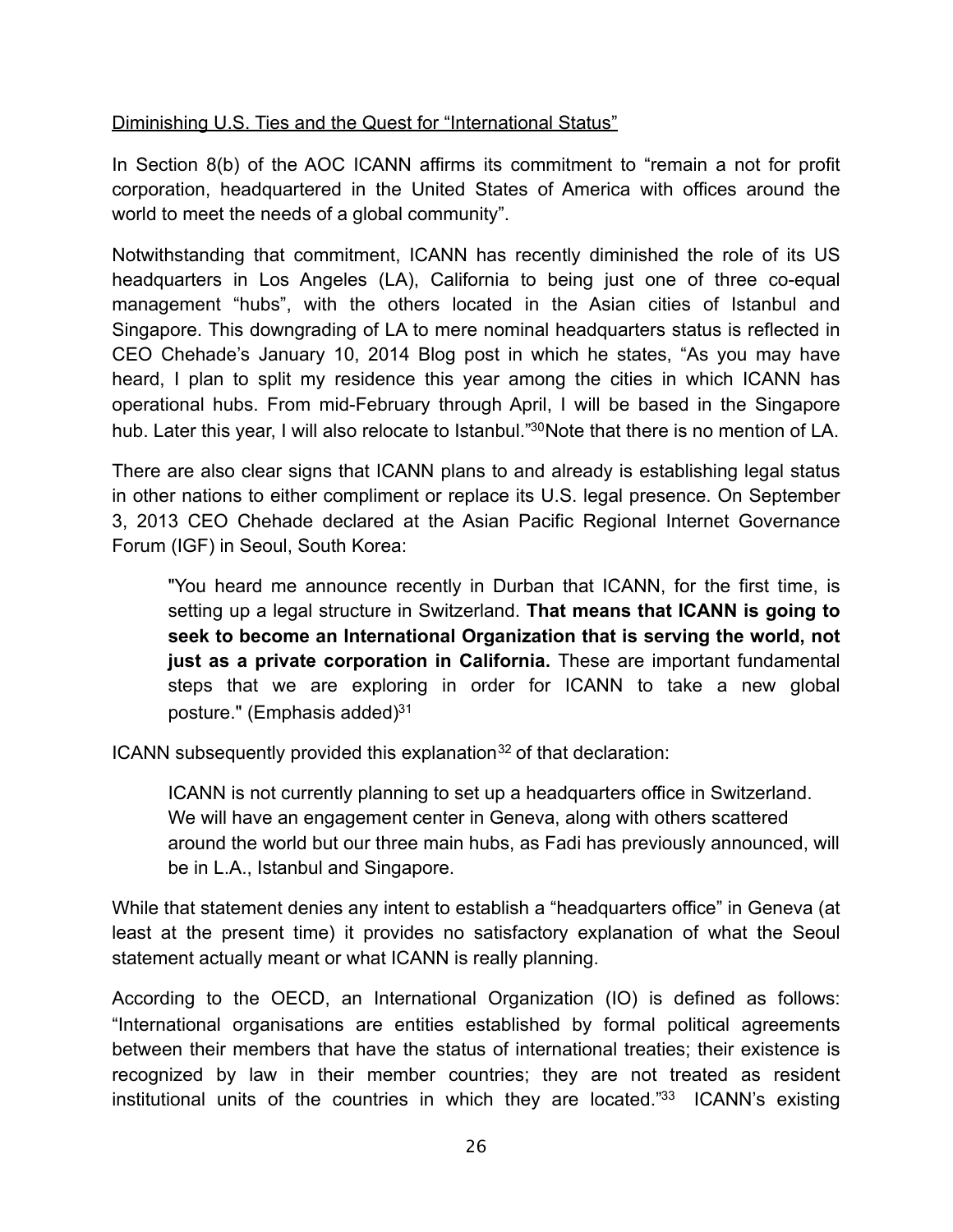outreach office in Geneva, established to facilitate interaction with the multiple UN agencies headquartered or maintaining offices there, is presently subject to Swiss law in regard to its ICANN's activities in Switzerland. Converting that office to one of an IO would require a treaty or other multilateral agreement and would exempt ICANN from Swiss or any other sovereign law.

Another hint of ICANN's plans emerged on October 22, 2013, when CEO Chehade made this statement as the Internet Governance Forum in Bali, Indonesia:

"While we are a California corporation today there is nothing that precludes us from being also, in addition to that, **a legal organization in other places, and we intend to do that** in order to make ICANN a more international organization[.34](#page-60-12) (Emphasis added)

It is particularly noteworthy that he utilized the plural phrase "other places", rather than the singular "another place" – as well making a clear declaration that, in ICANN's view, "nothing", including the AOC, precludes ICANN from establishing a legal presence under the laws of other nations.

During a late December 2012 meeting on ICANN's Engagement Strategy for Europe<sup>35</sup>, its Vice President for European Engagement Nigel Hickson reportedly stated:

Within the last day or so, the Swiss government approved "international status" to ICANN through its Geneva office. Fadi has started a debate about the jurisdiction of ICANN. It could be possible in the future to transfer some of ICANN's operations under Swiss jurisdiction[.36](#page-60-14)

We can only speculate in regard to which of its functions ICANN may be planning to transfer to Geneva or other cities where it establishes a legal presence. This will add to the hollowing out of its Los Angeles office as a meaningful headquarters.

Credible reports continue to appear regarding the possibility of a move of the headquarters function to Geneva. On February 14, 2014 the Swiss newspaper Le Temps cited several anonymous sources within ICANN that such a move was a "very likely scenario<sup>["37](#page-60-15)</sup>.

The AOC also makes clear that ICANN is to act with public input and on behalf of the public. Yet, aside from the substance of what is being contemplated, there are serious questions about the opaque process leading up to this exploration of IO status. There has been no ongoing dialogue with the ICANN community in regard to this, nor has there been any revelation of in-depth consideration of it by the ICANN Board to which management reports. As noted above, many matters are discussed in ICANN Board meetings that are not reflected in subsequent Minutes or other relevant documents.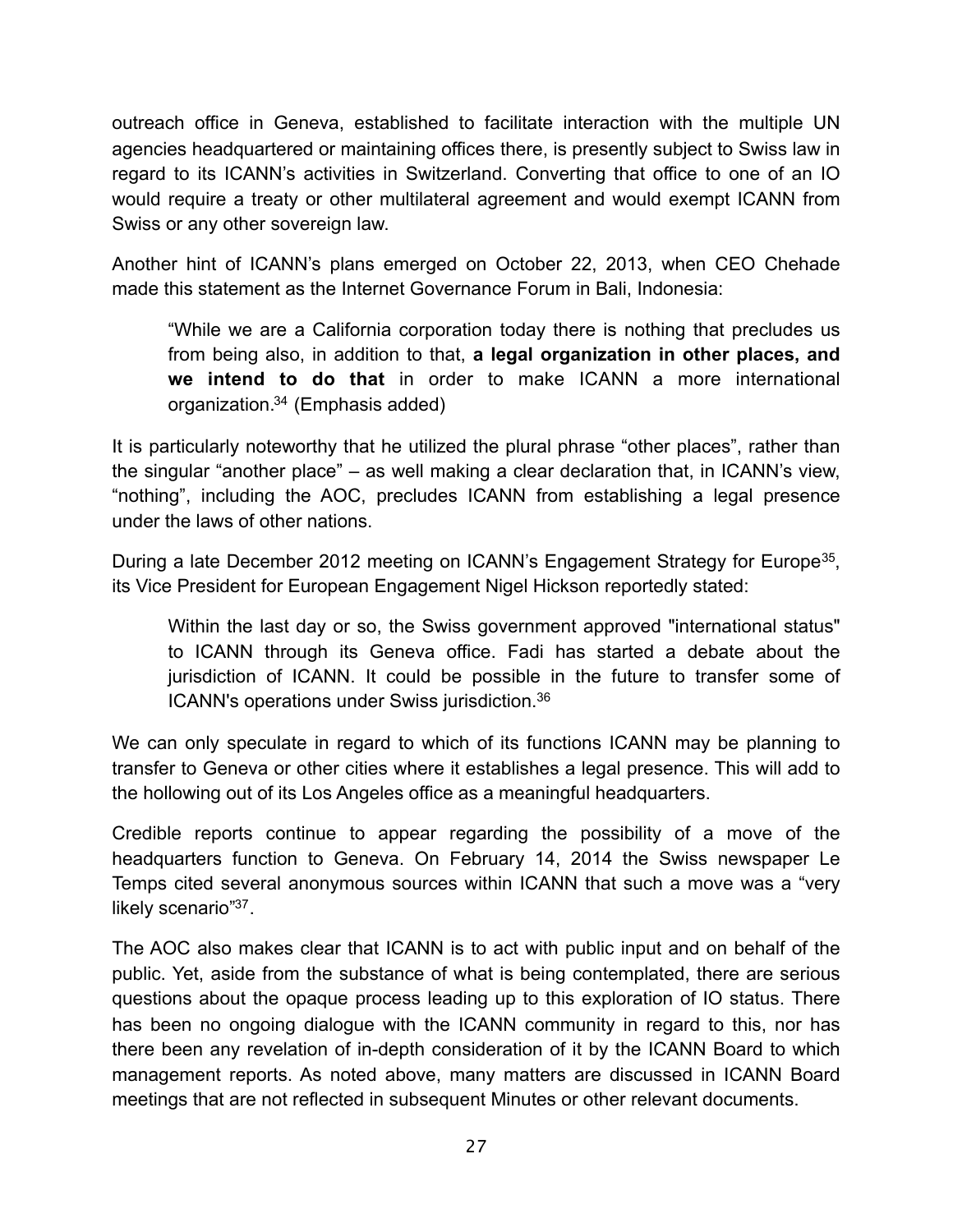Nor has been there been any explanation of whether any benefits resulting from the establishment of IO status for at least some of ICANN's operations would primarily flow to the public – or to ICANN as an organization. Indeed, there has been speculation that ICANN may be pursuing this course to further insulate itself from potential litigation related to the new gTLD program, or to ameliorate potential threats to its non-profit status due to the very substantial sums it has collected from it (more than \$300 million in net new application fees alone, with additional substantial income to be derived soon from the proceeds of auctions resolving string contention sets) -- as well as the additional income that will soon flow from new gTLD registries and domain registration fees. All this incoming cash adds heft to an annual budget that is already north of \$180 million. What would it mean for an organization with this level of continuing, selfgenerated income, independent of any need for outside funding, to be able to act with even less accountability than exists today?

Those rapidly escalating revenues also underline the dangers of a self-funded ICANN without sufficient oversight to assure transparency and accountability, with the potential for it to become an insulated, power wielding organization. The potential ramifications of establishing IO status are profound. The "White Paper"[38](#page-60-16) that was the blueprint for ICANN's establishment specifically stressed the importance of assuring that relevant law, especially antitrust/competition law, applied to ICANN. But IO status could exempt ICANN contracting and business practices from that restraint.

There is another possible course for ICANN's future, a radical one that is nonetheless permitted by the AOC. And that is outright rejection of it through strategically timed provision of notice from ICANN to the U.S. The last section of the AOC states:

The agreement is intended to be long-standing, but may be amended at any time by mutual consent of the parties. Any party may terminate this Affirmation of Commitments by providing 120 days written notice to the other party.

What would the U.S. do if such notice was delivered, especially if that took place after an international "Summit", like the upcoming meeting in Brazil, declared that ICANN should be free of all vestiges of U.S. control? Would the U.S. accept or resist such unilateral ICANN secession? The Montevideo Statement's call for ICANN's globalization, signed by ICANN's CEO, is a clear harbinger of that possibility and the corresponding need for advance planning.

So are other recent statements from CEO Chehade. In a January 10, 2014 interview<sup>39</sup> he insisted that there is only an eighteen month window to create a new model of Internet governance. And in a video interview<sup>[40](#page-60-18)</sup> conducted at the January 2014 World Economic Summit in Davos, Switzerland he opined that the "time has come" for the US to pass on its ICANN stewardship because it is "no longer sustainable" due to the fact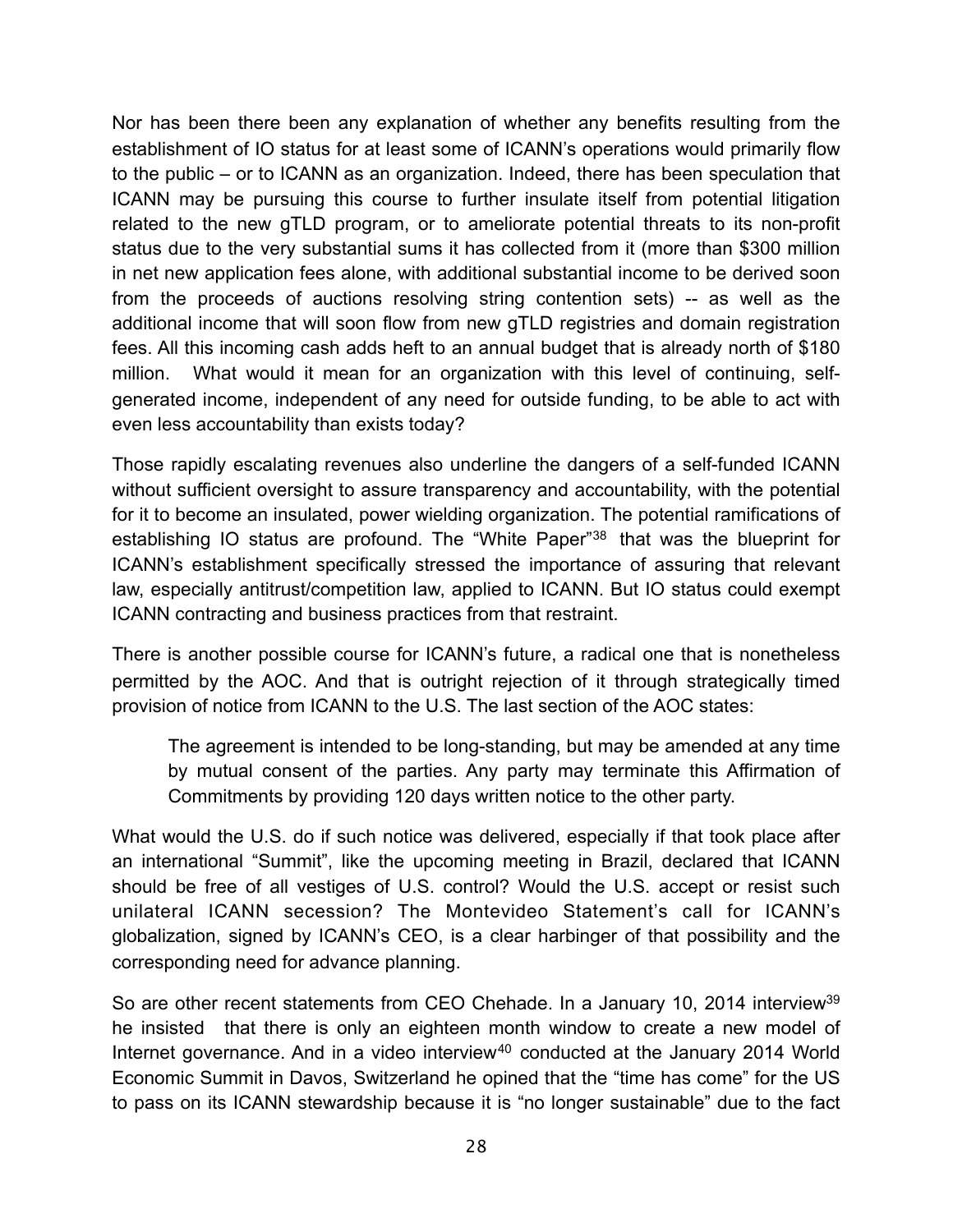that the Internet now underlies a significant percentage of world economic growth. But of course the very growth of the Internet as a foundation for world commerce indicates the need for extreme care in making changes in the management and oversight of the DNS.

Most recently, as a new gTLD conference held in Washington, DC, the head of ICANN's new gTLD reportedly gave this answer when questioned on whether ICANN planned to relocate its headquarters to Geneva:

There are no plans to move outside of the US, but you have to be somewhere, your have to be incorporated somewhere, so it's an ongoing issue

When ICANN was first created by contract with the US, it was always envisioned that the multistake (sic) model would work so well that at a certain point, and it may have taken a lot longer than first thought that ICANN could operate without the contract, the contract would not be required and it ICANN could operate on its own there are some who think that time is now<sup>41</sup>.

Another domain industry journal found more evidence of ICANN's intent to relocate in a February 17, 2014 Board Resolution. Declaring, "ICANN's board of directors has given the clearest indication yet that the organization wants to set up an HQ overseas, further loosening ties with the US government.["42](#page-60-20)

The signs are unmistakable. ICANN has downgraded the headquarters centrality of its Los Angeles offices, has openly declared its pursuit of legal status in Switzerland and other nations, and has indicated that its present arrangement with the U.S. is unsustainable and that the entire Internet governance framework must be altered within the next year-and-a-half. Yet no one in official Washington is asking tough questions about what AOC abrogation would mean for future Internet stability and openness, much less for maintaining effective accountability and transparency for ICANN operations.

## Accountability and Transparency -- ATRT2

Section 9.1 of the AOC, titled "Ensuring accountability, transparency and the interests of global Internet users", contains an ICANN commitment to "to maintain and improve robust mechanisms for public input, accountability, and transparency so as to ensure that the outcomes of its decision-making will reflect the public interest and be accountable to all stakeholders". In order to implement this commitment, it also requires that "ICANN will organize a review of its execution of the above commitments no less frequently than every three years". The result of that commitment is the Accountability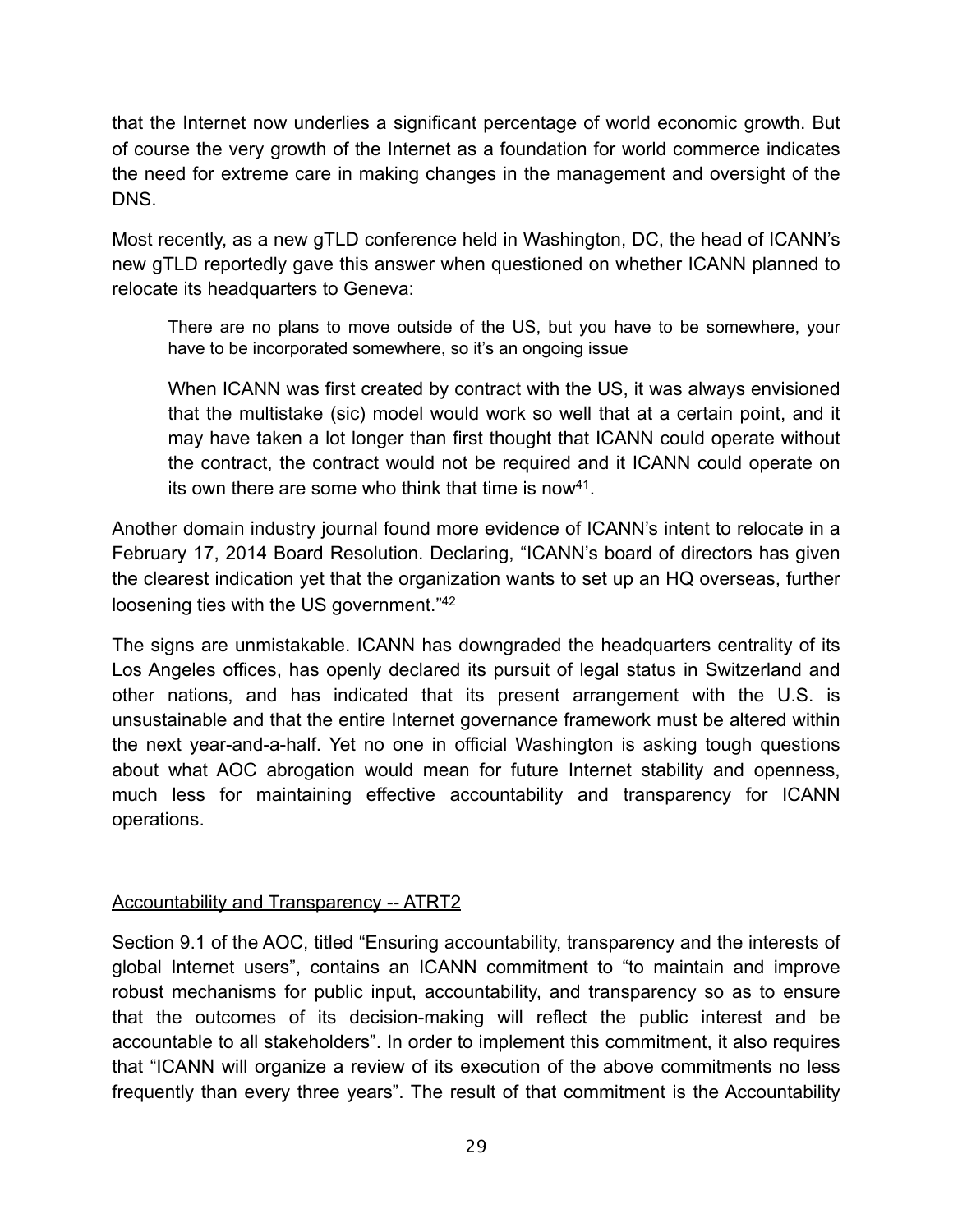and Transparency Review Team (ATRT) Report. The second such Report (ATRT2[43](#page-60-21)) was issued for public comment on January 9, 201[444](#page-60-22)

The importance of the ATRT report and its grounding in the AOC was recognized in a February 12, 2014 blog post<sup>45</sup> from President Chehade. It reads in part:

At nearly 300 pages, the recently published Accountability & Transparency Review Team Report, including recommendations and five appendices, doesn't pretend to be an easy read with simple solutions that can be implemented overnight. Nor should it be. Instead it is a serious and complex report, mandated by the Affirmation of Commitments. The AOC is unique in that it provides for multistakeholder review mechanisms – it is an agreement that reinforces ICANN's accountability to the global community. The report provides a snapshot of where ICANN is today regarding its accountability and transparency efforts, and a roadmap for improving those. It is crucial to ICANN's credibility within the Internet governance ecosystem…. There won't be a day when we decide: "*OK, we're accountable and transparent now, so we can stop reviewing these things*." Long-term accountability is not a box you check, or a certificate you hang on the wall. It's a continuous, evolving process of careful implementation and review.

While many members of the ICANN community would disagree with various findings and recommendations within ATRT2, almost none would disagree that this AOCmandated process is critical to ensuring ICANN's continued accountability and transparency. The rigorous process involved in conducting the ATRT review ensures that every aspect of ICANN's operation and policies is open to scrutiny and community comment. Many of the recommendations in the ARTT2 – such as better metrics and standards for Board membership and activities, increasing the transparency of the GAC, and improving the public comments process – are important to ICANN's credibility and continued effectiveness.

But, as noted in the prior section, ICANN is free at any time to terminate the AOC 120 days after providing notice of such intent to the U.S. Such action is unlikely as long as the U.S. retains control of the awarding of the IANA contract, as the authority it provides it central to ICANN's ability to provide technical management and expansion of the DNS. But it would be highly likely if IANA and ICANN are globalized as is called for in the Montevideo Statement, by Brazil and the EC, and by other parties. Abrogating the AOC would be a natural consequence of terminating the last vestige of ICANN's unique relationship with the U.S.

If "evolution" of Internet Governance proceeds, critical questions will include what entity (if any) holds IANA counterparty status, and whether a terminated AOC with the U.S. is replaced by a similar list of commitments to a new entity charged with assuring ICANN's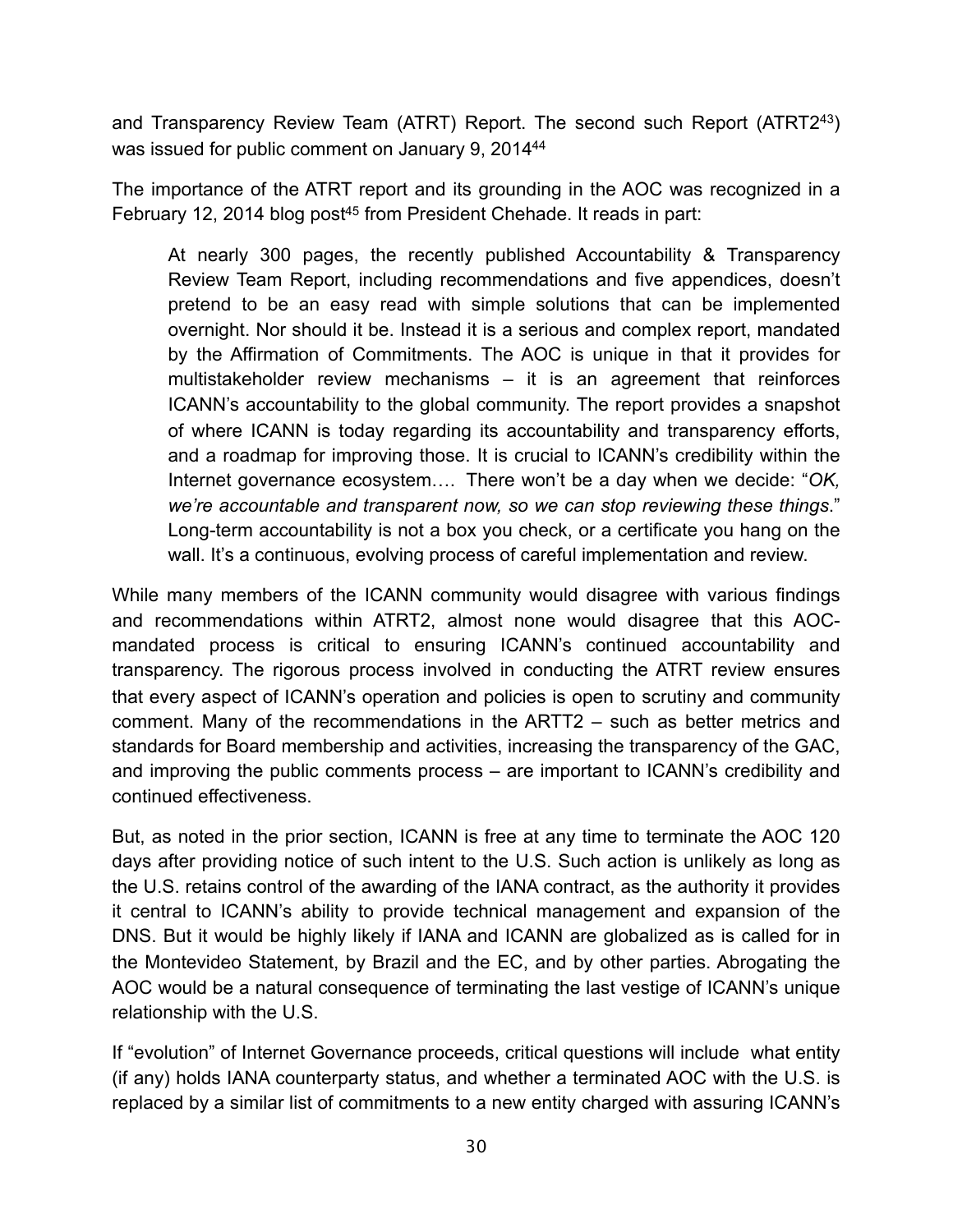continued accountability and transparency – and actually willing to enforce it and unhindered by internal divisions in doing so.

Transferring the IANA contract to ICANN on a permanent basis could eliminate most of the leverage that results in the ATRT being a meaningful exercise. As CEO Chehade observed, "Long-term accountability is not a box you check, or a certificate you hang on the wall. It's a continuous, evolving process of careful implementation and review."

## Top-Down Mandated Presidential Strategy Panels

In July 2013, during the opening ceremony of the ICANN meeting held in Durban, South Africa, CEO Chehade "announced the creation of five new ICANN Strategy Panels that will serve as an integral part of a framework for cross-community dialogue on strategic matters["46](#page-60-24).While ostensibly designed to conduct work on strategic areas identified by the ICANN community, this initiative was undertaken without any prior consultation with the ICANN community. The Chairs and members of the Panels were chosen by ICANN management and many of those members have no prior experience with or involvement in ICANN; all the panels report to CEO Chehade.

These panels are beginning to release their preliminary conclusions and feedback is being solicited from the community<sup>47</sup>. It remains to be seen whether the output from these panels will be productive to the ICANN community's dialogue or a further diversion from matters that have higher priorities within the community. There is reason for skepticism. For example, the Strategy Panel on Multistakeholder Innovation<sup>48</sup> has proposed that "to make ICANN more legitimate and inclusive" it should "crowdsource" each stage of decision-making. It also proposed – ironically, at a time when ICANN purports to be busy defending the multistakeholder model – that ICANN should "Move from "Stakeholder" Engagement to Global Engagement" , elaborating:

ICANN should therefore experiment with running parallel processes for one year side by side with existing stakeholder groups to prepare for their possible phaseout in some cases. For instance, ICANN could pilot organizing participants topically rather than by currently existing constituency groups (defined by interest). Within such an experiment, the crowdsourcing practices described above can be used as alternatives and complements to existing stakeholder group practices.

ICANN's Generic Names Supporting Organization (GNSO) is organized by interestbased constituency groups, so this proposal is a direct challenge to the effective legacy structure through which many ICANN stakeholders have expressed themselves since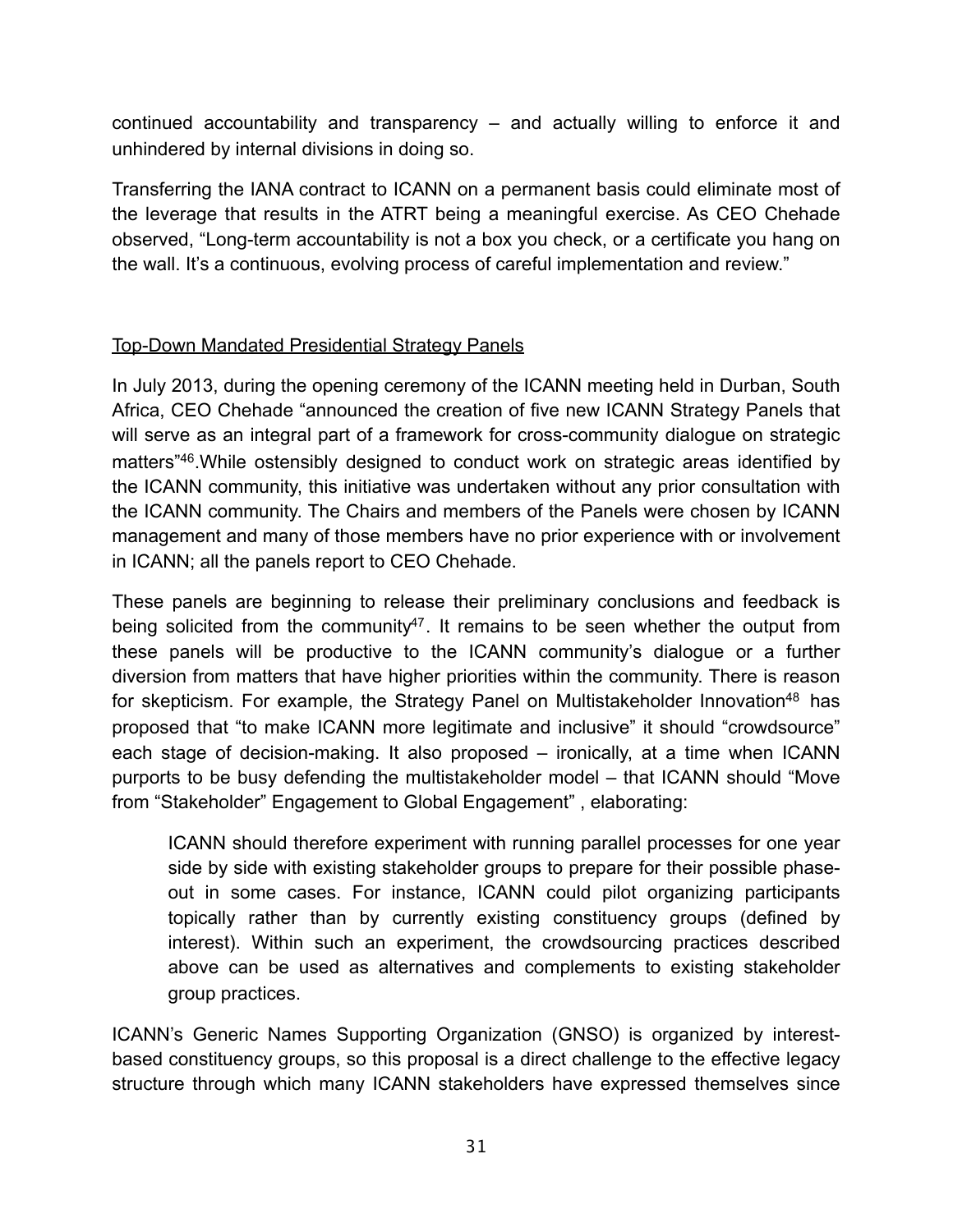its inception. (Working groups on specific issues are, on the other hand, open to any stakeholder regardless of constituency – so to that extent the proposal is redundant.)

ICANN has maintained that the strategy panels are merely advisory and not meant to replace the bottom-up consensus process that has been the basis of ICANN policymaking. But the entire creation of the panels was a top-down management decision absent any prior community consultation. And the output of these panels will occupy a major portion of the time and attention of participants in ICANN's next public meeting to be held in March 2014 in Singapore. Combined with the discussions of ICANN's Internet governance initiatives, little time or energy will be left to address the many unresolved issues related to the new gTLD program – which may well be an intended result.

In a February 18<sup>th</sup> conference call between CEO Chehade and the heads of ICANN's supporting organizations and advisory committees, he made these remarks concerning consideration of the Strategy Panels' output at the upcoming ICANN Singapore meeting:

One is to frankly carry the strategic planning process, which has been going now for several months, to its final stages. Take all the input from the panels that the last three of them will issue, I think, Theresa, their reports by this weekend. So all four will be done by this weekend. They will issue their reports. We have the in parallel strategic planning process with the board and the staff and the community that has been going on, bringing all these things to a certain level that allows us in London to nail and seal the strategic plan for the next five years would be really good…. Keep in mind as you comment on these that the strategic panel's recommendations are just that. They're recommendations. I can assure you we don't have a plan to embrace them as is. We plan to debate them, to discuss them, to dismiss those that don't make sense, to embrace those that make sense, and explore them further. I think it's very important to appreciate what these are. As I said before this is input that we can take or throw away. It's up to us. We're the community, this is our strategic plan, it's our ICANN, and we chose to use external views so that we can get external views that, as I'm sure you would appreciate, sometimes would be very useful and new perspectives that would open new opportunities for us. And sometimes they would be off the mark and we would recognize that as a good community and deal with that.<sup>49</sup>

It seems implausible that the reports and recommendations of five panels created and filled by the CEO and framing the discussion of a five-year strategic plan will simply be "thrown away". Those who frame the discussion control the discussion, and while these top-down inputs may be amended by the community the final result is far more likely to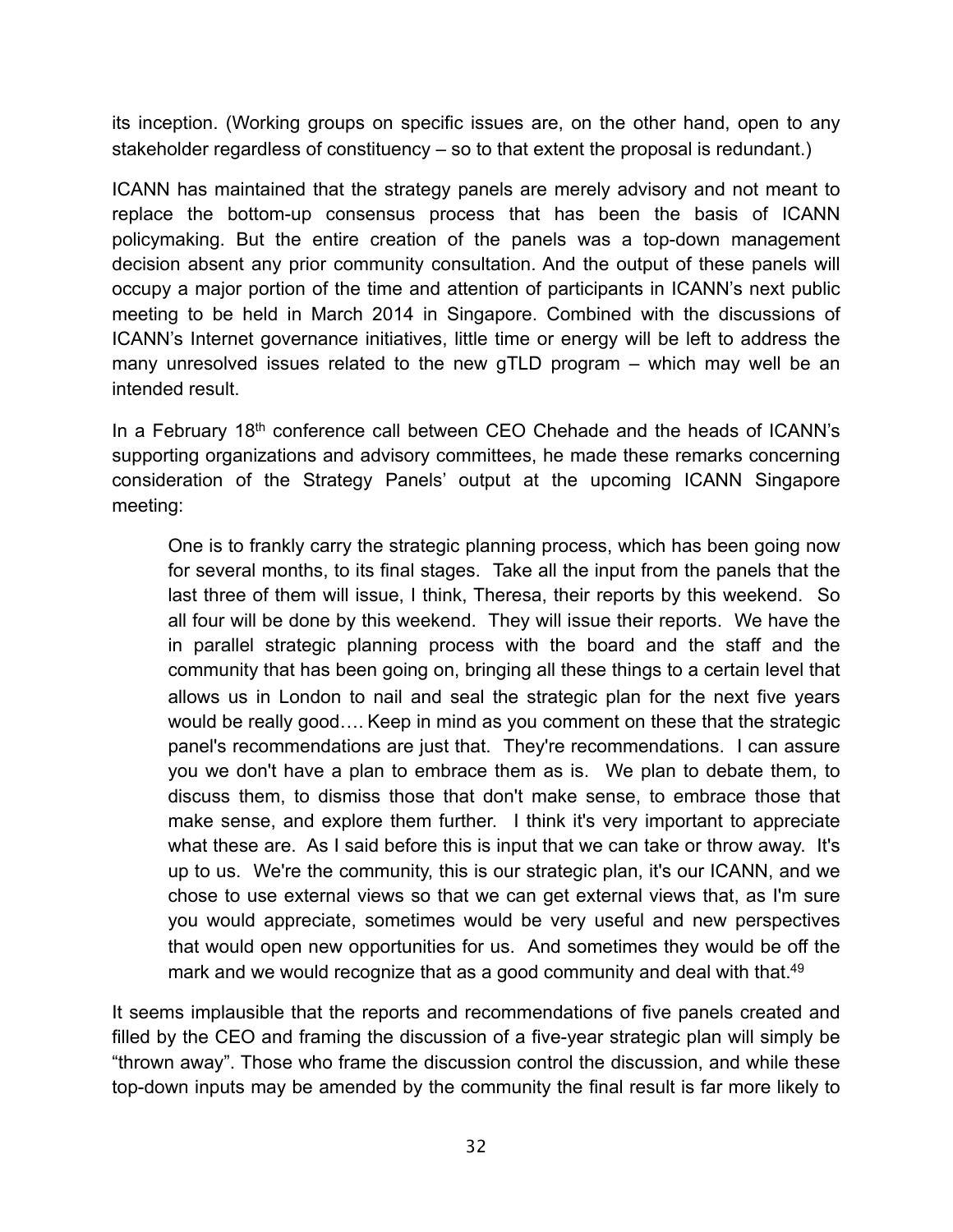be close to what they recommended, and what management desired, than what would have emerged from a true bottom-up community-driven process.

On that call Chehade also stated that the other two topics that he hoped would be the main focus in Singapore were the ATRT2 recommendations and ICANN globalization – while curiously stating that he hoped that would not get into matters of Internet governance – "I'm hoping with your help that we don't end up having another meeting for a whole week consumed by issues of Internet governance". That seems particularly odd given that one of the Board GAG entities created to support ICANN globalization is focused on Internet governance. Adhering to his request would also deprive the community of an opportunity to comment on the Internet Governance meeting being held in Sao Paulo less than a month later. (Finally, it's worth noting that neither he nor any other participant on that call mentioned discussion of unresolved new gTLD program issues.)

Many members of the ICANN community feel that current management is increasingly engaged in top-down initiatives and decision-making that are at odds with ICANN traditions and principles. One member of ICANN's Business Constituency expressed the feeling that management is engaged in a dedicated denial of service attack on community members -- overwhelming them with so many independent management initiatives that the community must respond to that its own views and priorities are suppressed.

## Conflicts of Interest

In order to effectively carry out its responsibilities ICANN's Board of Directors and staff must possess expertise and skills related to the organization's technical management responsibilities. This inevitably requires consideration and appointment of individuals associated with the relatively small pool of companies and organizations related to DNS functions, and that in turn raises the possibility of at least perceived conflicts of interest on ICANN's Board and in its staff ranks. The Board in particular must consist of individuals with substantial expertise in matters relating to ICANN's functions if it is to provide informed guidance and act as an effective check on management. But that very expertise generally is based upon involvement with constituencies and entities that have a financial and policy stake in ICANN decisions.

In June 2011 the ICANN Board voted to launch the new gTLD program after three years of development of its Applicant guidebook. That was the final meeting presided over by its then-Chairman of the Board, and very shortly after leaving that position it was announced that he had taken a leadership position with one of the leading potential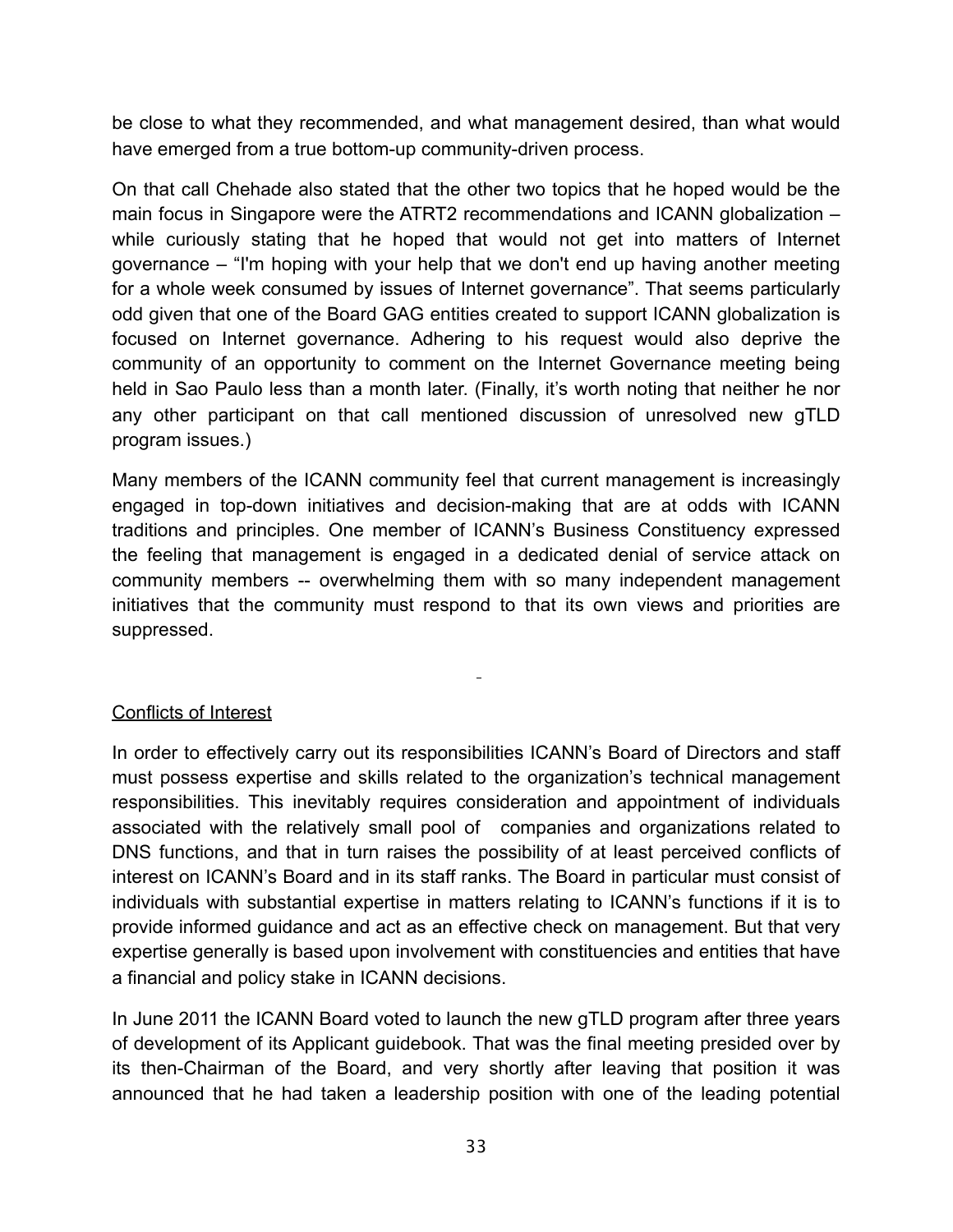gTLD portfolio applicants. The resulting press and community attention, including input from the GAC[,50](#page-61-3) resulted in ICANN reviewing and revising its conflicts of interest policies. In March 2012 ICANN put out a revised Conflicts of Interest Policy for public comment[.51](#page-61-4) A new Conflicts of Interest Policy was adopted on May 6, 201[252](#page-61-5) and a Summary of a Conflicts of Interest and Ethics Practices Review was published in May 2013[.53](#page-61-6)

While these responsive efforts are commendable, the fact remains that four non-staff, voting members of ICANN's Board have been precluded by conflicts from serving on its subsidiary New gTLD Program Committee (NGPC<sup>[54](#page-61-7)</sup>), which oversees and makes final decisions on all aspects of the new gTLD program. Further, it is not transparent at all as to what circumstances and relationships give rise to or eliminate a conflict.

For example, on February 7, 2014 ICANN's Board adopted a Resolution stating that Board Chairman Steve Crocker was no longer prevented by conflicts from being a member of the NGPC. The Resolution<sup>[55](#page-61-8)</sup> stated:

> The Board Governance Committee (BGC) Subcommittee for Conflicts & Ethics on new gTLDs initially evaluated all Board members' statements of interest related to new gTLDs when the membership of the NGPC was first established. The Subcommittee continues to review new Board members' new gTLD related statements of interest and any changes in previously made statements of interest for the purposes of determining if any Board member (including voting Directors and no-voting Liaisons) has an actual, potential or perceived conflict of interest such they should not be a member of the NGPC.

> When the Subcommittee first evaluated the statements of interest, Steve Crocker was determined to be conflicted. Dr. Crocker has recently reported some changes to his statement of interest relating to new gTLDs and the Subcommittee has thoroughly evaluated those changes. The Subcommittee has determined the Steve Crocker is no longer generally conflicted as it relates to new gTLDs. As such, the Subcommittee has recommended that Dr. Crocker be made a voting member of the NGPC. The Board agrees.

The decision may well have been correct. Yet nowhere in the Resolution or otherwise is it revealed what actual, potential, or perceived conflict gave rise to the original determination, or what had changed to alter the evaluation. This does not seem consistent with ICANN's purported commitment to transparency – a commitment that is especially important in the area of ethics.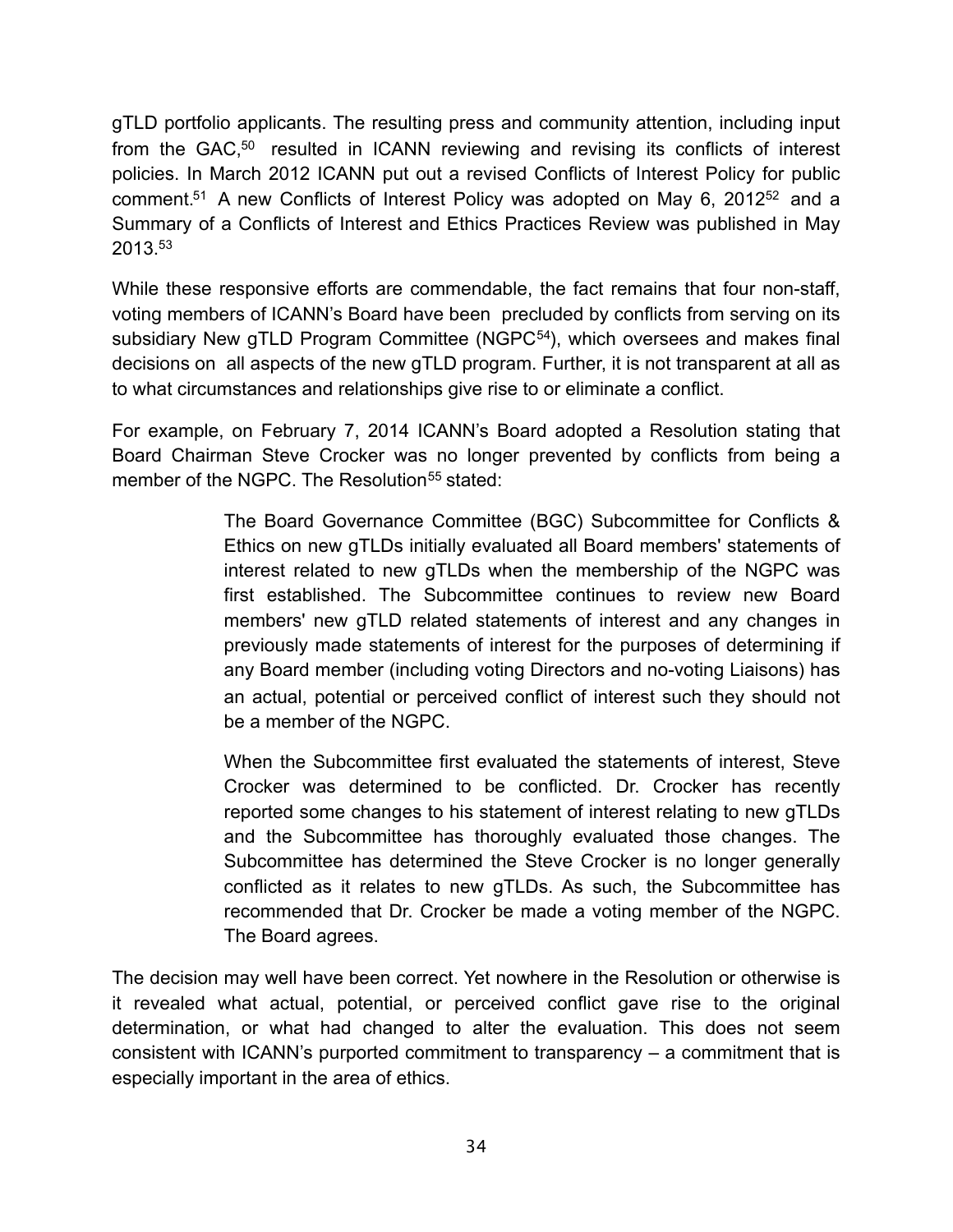A strong case can be made for greater disclosure of the business and investment activities of ICANN Board members to provide better assurance to the public that Board decisions regarding policy, contract awards, and other matters are made absent any considerations that are not aligned with the paramount interest of ICANN in concert with its responsibilities to the global Internet using public. Concerns about ethics are heightened by the fact that ICANN Board meetings are held behind closed doors and that subsequent minutes reveal almost nothing about the positions of individual Board members, as well as whether votes were taken and what they were.

Similar concerns extend to senior staff with decisional authority. In a scenario similar to the "revolving door" occurrences common in Washington, DC, the former head of ICANN's new gTLD program has become the Executive Director of the Domain Names Association<sup>[56](#page-61-9)</sup>, a new trade group that "aims to play a key role in helping consumers, business, public-benefit organisations, and others understand the benefits and take advantage of the upcoming expansion of the Internet name space" and that includes Donuts and Rightside (the new name for United TLD Holdco) at the top level of its Board and membership<sup>57</sup>.

# **Unresolved Issues for the New gTLD program**

# Questionably Effective Second Level Trademark Protections

Brand owners of all sizes are already afflicted by intentional domain-centered trademark infringement – "cybersquatting" – in a domain name system (DNS) consisting of only 21 gTLDs and some major country code TLDs (ccTLDs). Companies and other parties find that "defensive portfolios" of trademark variation domains in multiple TLDs must be maintained year after year, at substantial total annual registration fees, simply to keep them out of the hands of cybersquatters. Nonetheless, it is simply impossible to prevent the registration and resale of domain names that contain a trademark, much less a confusingly similar variation of one, in all available gTLDs and ccTLDs. Brand owners feel victimized when their rights are utilized by others to promote the sale of competing or counterfeit goods or to generate advertising revenues, and consumers are put at risk of being marketed fake goods of inferior or even dangerous quality as well as the distribution of malware, phishing attacks, and other cyber-harms.

Prior to the new gTLD program, the only recourse against an infringing domain was to:

• Send a cease-and-desist letter, which often went ignored – especially when the infringer was an illicit entity based in a foreign jurisdiction (and it is often difficult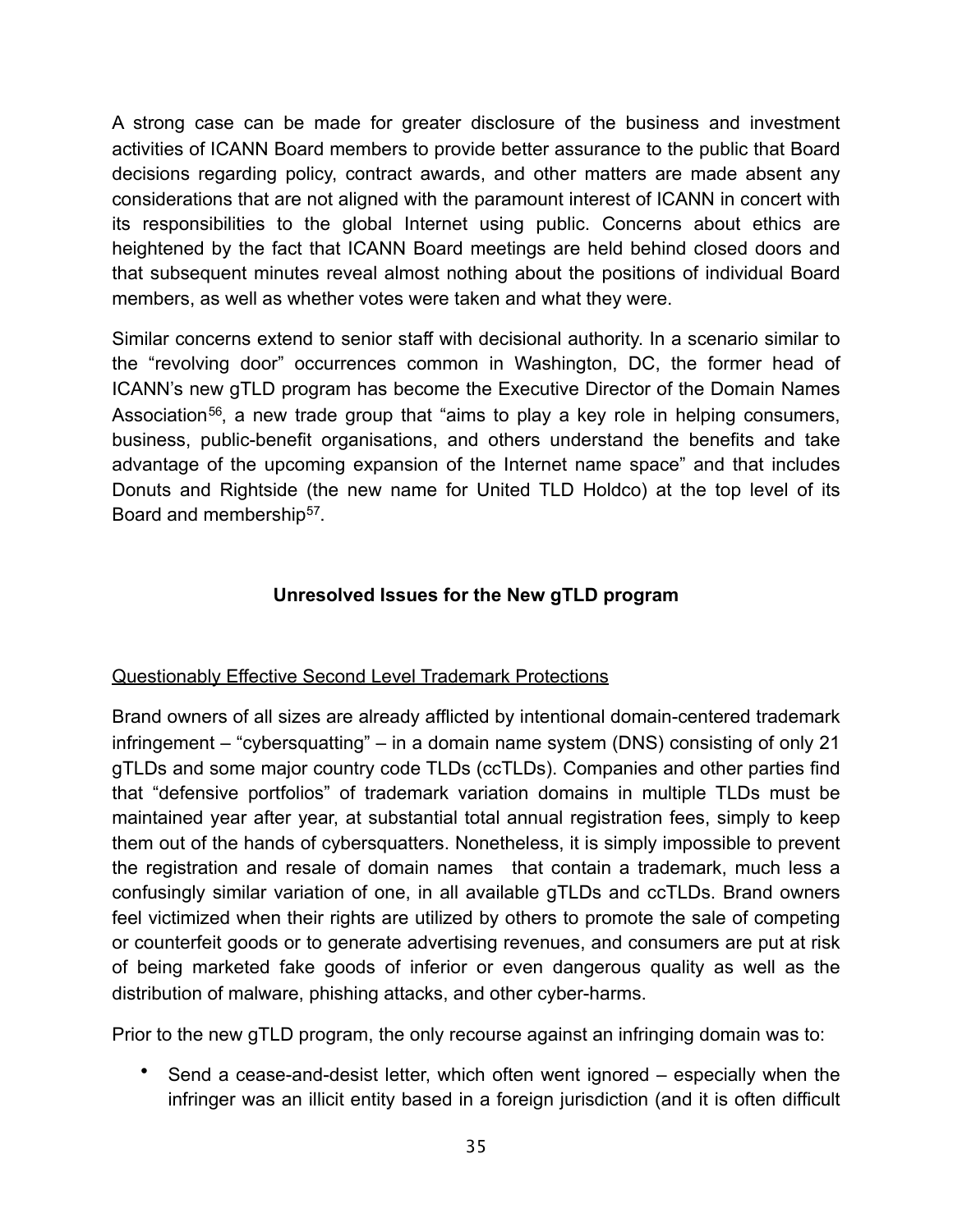to impossible to even find a bona fide recipient, given the unreliability of domain registration WHOIS records and the use of privacy/proxy services to hide a registrant's identity and contact information).

- Bring an arbitration action pursuant to ICANN's Uniform Dispute Resolution Policy (UDRP)[58.](#page-61-11) Each UDRP filing requires a fee starting at about \$1500, plus additional costs for expert trademark counsel. A successful UDRP results in the transfer of the domain to the rights holder complainant – who must then pay perpetual annual registration fees to keep it from getting back into the control of cybersquatters.
- Bring a trademark infringement action in a court of national jurisdiction. This is substantially more expensive than a UDRP but may provide civil money penalties or restitution, depending on national law, as well as the ability to bring an *in rem* action when the registrant cannot be located.

Brand owners expressed their deep concerns to ICANN that launching a program of unlimited new gTLDs could vastly expand their expenses for both defensive registrations and anti-infringement legal actions. In response, ICANN provided two new rights protection mechanisms (RPMs) to bolster defenses against trademark infringement at the second (domain) level.

The first mechanism is the Trademark Clearinghouse (TMCH)<sup>59</sup>. For a fee of \$150 per year per validated trademark, the TMCH provides a trademark owner with the right to participate in the "sunrise" registration period of all new gTLDs, prior to domains sales opening to the general public. The positive aspect of this is that the trademark owner can register each registered mark in a new gTLD before a cybersquatter can do so<sup>60</sup>. The negative aspect is that each registration incurs recurring annual costs – and the annual registration fee at some new gTLDs is substantially higher than at incumbent gTLDs like .com. In addition, sunrise registration fees can be high or even extortionate – one applicant for the .sucks gTLD set a sunrise registration fee of \$25,000 per domain! [61](#page-61-14)

The TMCH also provides a system – the Trademark Claims Notice – which generates a warning notice to any prospective registrant seeking to register a domain when its name is an exact match to the mark registered in the TMCH. The Notice warns the registrant that he may be committing infringement, but it does not prevent the registration from being consummated (only a sunrise registration can do that). If the registration is consummated the rights holder is notified by the TMCH so that it can consider its legal remedies – which then cost additional substantial sums to implement.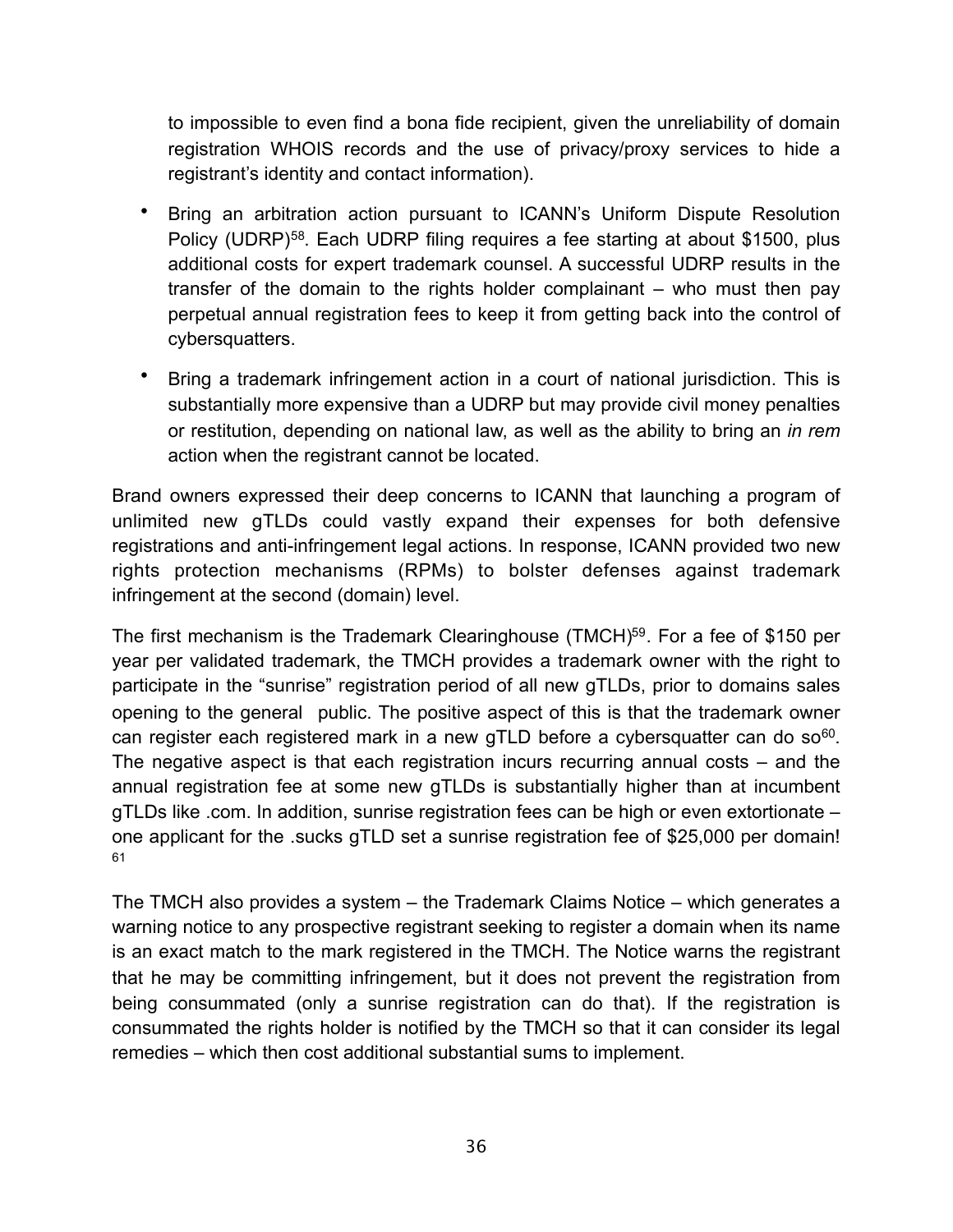Utilization of the TMCH has been substantially below expectations. As of mid-December 2013 total registrations stood at about 20,000, a small fraction of total global trademark registrations. In an apparent effort to boost registrations, Deloitte – which operates the TMCH under a contract with ICANN – announced that it would indefinitely extend the period in which it provides notice of potentially infringing domain registrations to rights holders who continued their TMCH registrations<sup>[62](#page-61-15)</sup>. Surprisingly, while many rights holders are unaware of or have chosen not to utilize the TMCH, it appears that many other parties have gamed the TMCH registration process and have registered generic terms that should not be permitted to be trademarked – yet these illegitimate registrations will trigger Trademark Claims Notices and deter innocent parties from registering non-infringing domain names $63$ .

By mid-February, TMCH registrations had risen somewhat, to about 25,000. At that time spokespersons for Deloitte began to use a much scarier method to try to stimulate sales. As reported in Adweek<sup>64</sup>:

Try to follow this. Icann, the international organization that has begun to roll out hundreds of new generic top level domains over the objections of brands worried about domain abuse, is now warning brands that they are at risk of domain abuse.

At the end of last month, the first of what will be hundreds of new domains (suffixes to the right of the dot in a url, like .guru, .photography) went live, adding to the more commonly-known domains like .com and .net.

Icann's solution to protecting trademarks in the new Internet domain universe is its Trademark Clearinghouse, a place where brands can register their exact names, but only their exact names, to prevent squatters and fraudsters from expropriating their brand identity on the Internet. The Trademark Clearinghouse is run by Deloitte and IBM, which get paid if trademark and brand owners sign up.

But companies apparently aren't rushing to pay the \$150/year per domain fee to register each brand.

According to data from the Trademark Clearinghouse released Friday, unknown entities have pre-reserved their interest in registering domain names for every one of the nation's 50 most valuable brands, as compiled by brand consultancy Interbrand. Research found that brands in the food and beverage space have left themselves most vulnerable with domains like [pepsi.us](http://pepsi.us), kfc.in, and [kelloggs.net](http://kelloggs.net) in the control of entities not affiliated with the brands.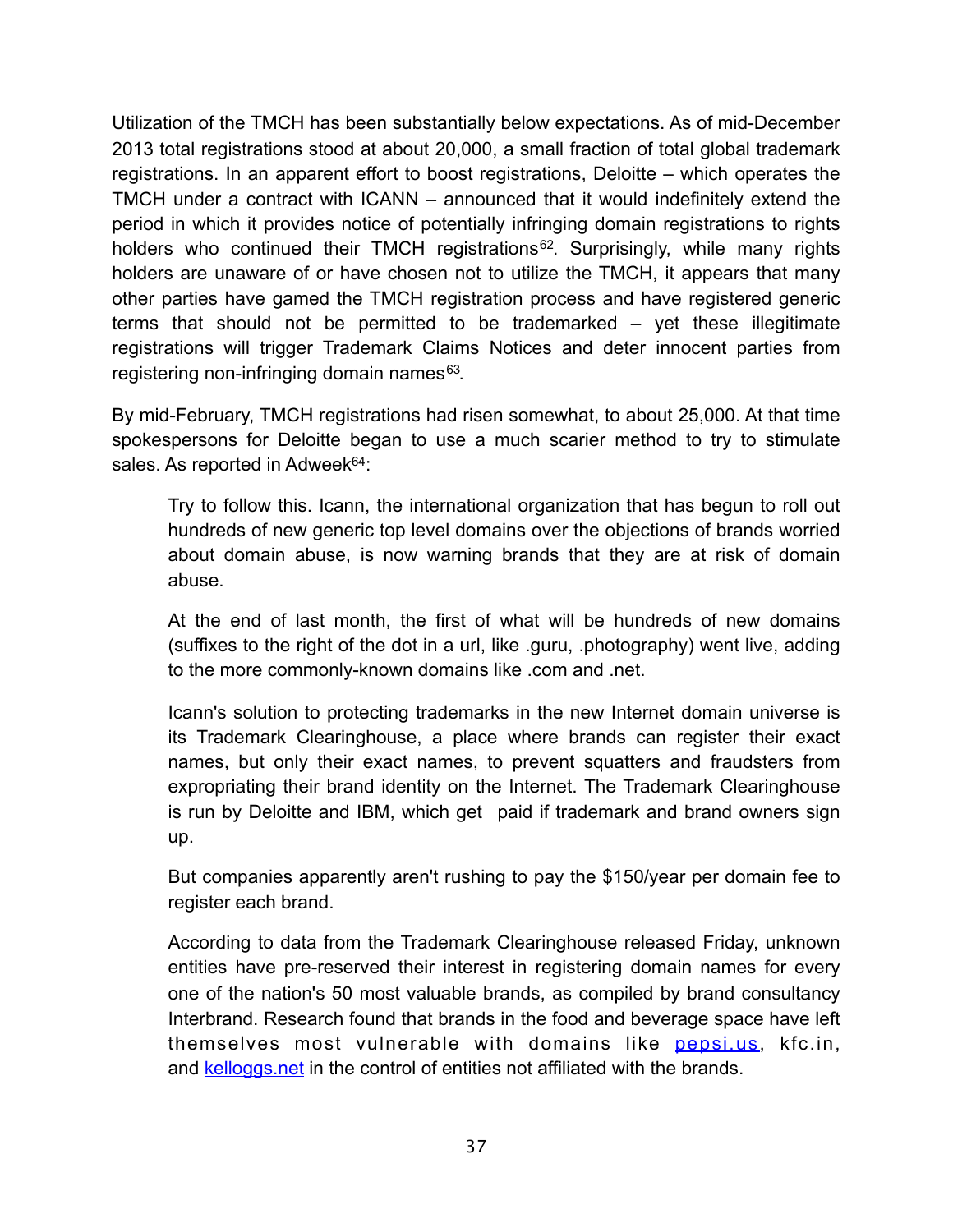"Although the new gTLD program is set to enhance competition, innovation, and consumer choice on the Internet, our research shows that some of the biggest American brand names are at risk of intellectual property infringement online as the new TLDs are rolled out, with many unknown entities eager to capitalize on the traffic and illegitimate opportunities a branded website will generate. This potentially compromises the reputation of each brand targeted," said Jonathan Robinson, strategic consultant to the Trademark Clearinghouse in a statement.

Robinson's statement reads likes an indictment from the advertising community, which has been fighting for more trademark protections in the years leading up to the roll out.

"This is just more evidence of why we were encouraging more protections for trademarks," said Dan Jaffe, evp of the Association of National Advertisers. The ANA was one of more than 160 companies and organizations that had pushed for limited protected registrations that would apply across all the domains as they were cleared to go live.

To Greg Shatan, a partner with Reed Smith who specializes in intellectual property law, it's a blatant sales pitch. "They're trying to drum up business. The only way the [Trademark Clearinghouse] gets paid, is if trademark and brand owners are scared."

The trademark identity problem for brands is just beginning. So far, 84 of the brands included in the Icann study have taken legal action against third parties infringing on their intellectual property online. (Emphasis added)

A similar warning was delivered by Mr. Robinson in regard to UK brand names in another publication $65$ , which reported:

Its research analysed the pre-reservation data of new gTLDs .web, .online, .shop, .app and .blog for brand names featuring in consultancy Interbrand's 'Best Global Brands' of 2013.

The TMCH found that 98 percent of the most valuable brands have been preordered as domain names under .web, and 96 percent under .online.

In the UK, third parties have already pre-reserved their interest in registering the domain names of 80 percent of the UK's 50 most valuable brands under .web.

Third parties have attempted to pre-order 78 percent of the UK's top 50 most valuable brands under .online, 72 percent under .app, 70 percent under .shop and 68 percent under .blog, according to the research.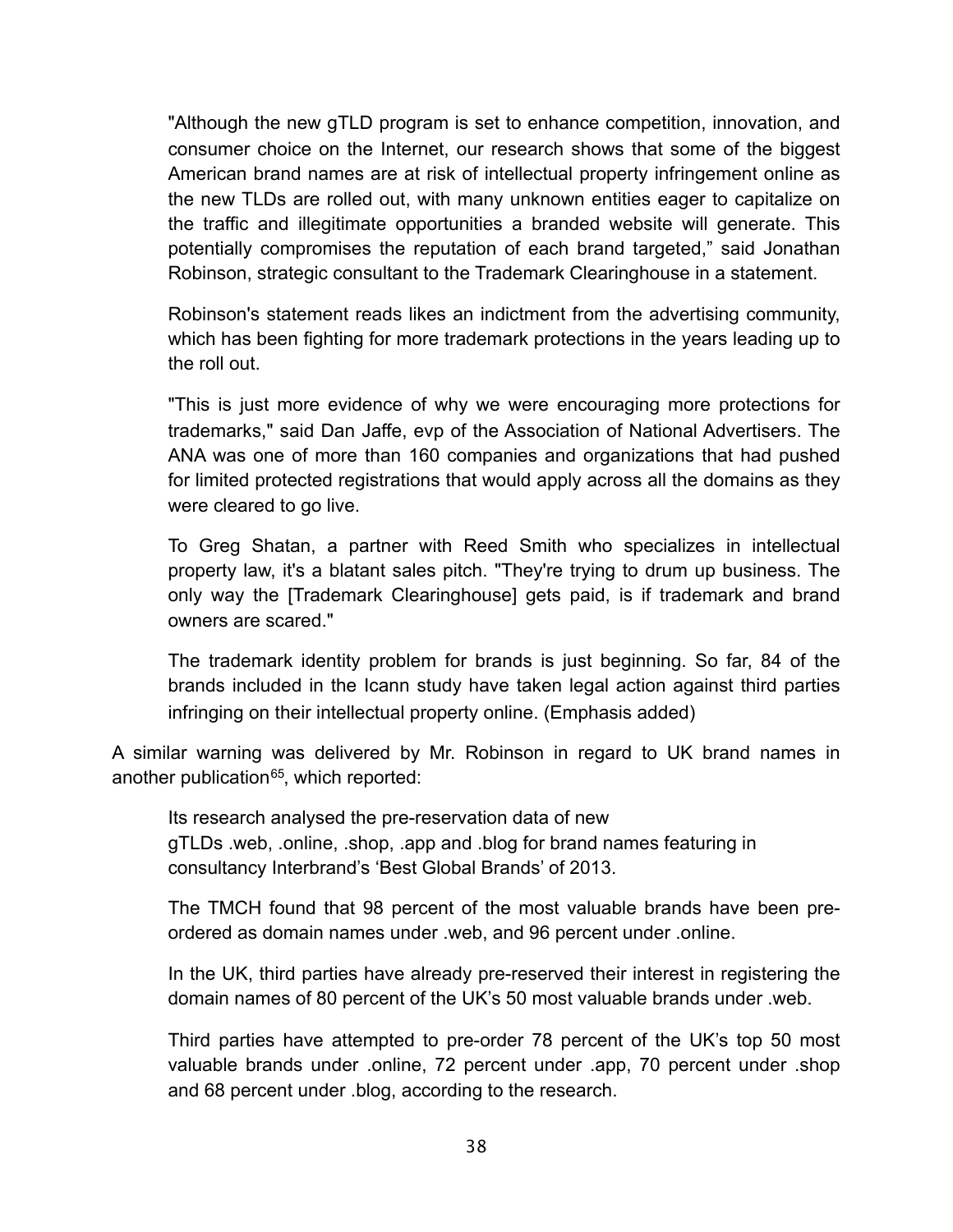Further analysis revealed that 54 percent of these brands are currently not in control of key domain names across major existing domain extensions…

With gTLDs such as .bike, .clothing, .guru, .holdings, .plumbing, .singles and .ventures now generally available, Jonathan Robinson, a strategic consultant to the TMCH, fears that brands' reputations could be under threat.

The TMCH continued its dire warnings in a February  $20<sup>th</sup>$  press release, declaring that "Unknown entities have pre-reserved" their stake in registering new domains related to "100 percent" of the "top 50 most valuable" brands in the U.S., warning that brand owners who do not register their trademarks in the TMCH will be the victims of those who "register domains in order to pass themselves off as the brand or capitalize on web traffic to these new domains," and noting that forty-eight percent of the top 50 brands in the U.S. are "currently not in control of key domains," especially brands in the food and beverage industries". Mr. Robinson is quoted in the release stating, "Our research shows that some of the biggest American brand names are at risk of intellectual property infringement online as the new gTLDs are rolled out, with many unknown entities eager to capitalize on the traffic and illegitimate opportunities a branded website will generate."

In addition to his role as "strategic consultant" to Deloitte, Mr. Robinson is currently the Chairman of the Generic Names Supporting Organization (GNSO) Council, the ICANN body charged with developing policy for all gTLDs.

The limitations of the TMCH were the subtext of a reaction from Kellogg spokesman Kris Charles, who said, ""Kellogg owns hundreds of brands around the world and securing every domain name for those brands is not feasible. Since we cannot own everything, we monitor our brands through a variety of means and take aggressive action when necessary to prevent infringement or dilution of our trademarks." Other than generating a Trademark Claims Notice that can be ignored by a prospective registrant, the main value of the TMCH is the standing it gives brand owners to take advantage of the "sunrise" registration period for each new gTLDs in which they can secure domains incorporating their marks ahead of the opening of sales to the general public. But such sunrise registrations are generally priced much higher than general public sales, so this can be a very expensive strategy for a company with a thick, global trademark portfolio. Many prefer to rely on their traditional brand protection services and to take follow-up action against identified infringers through the cease-and-desist letters and the URS, UDRP, or litigation.

Christine Willett, ICANN's Vice President of Operations for its New gTLD division, defended the TMCH mechanism, remarking, "ICANN has taken great care to protect trademarks during the rollout of new gTLDs using a variety of rights protection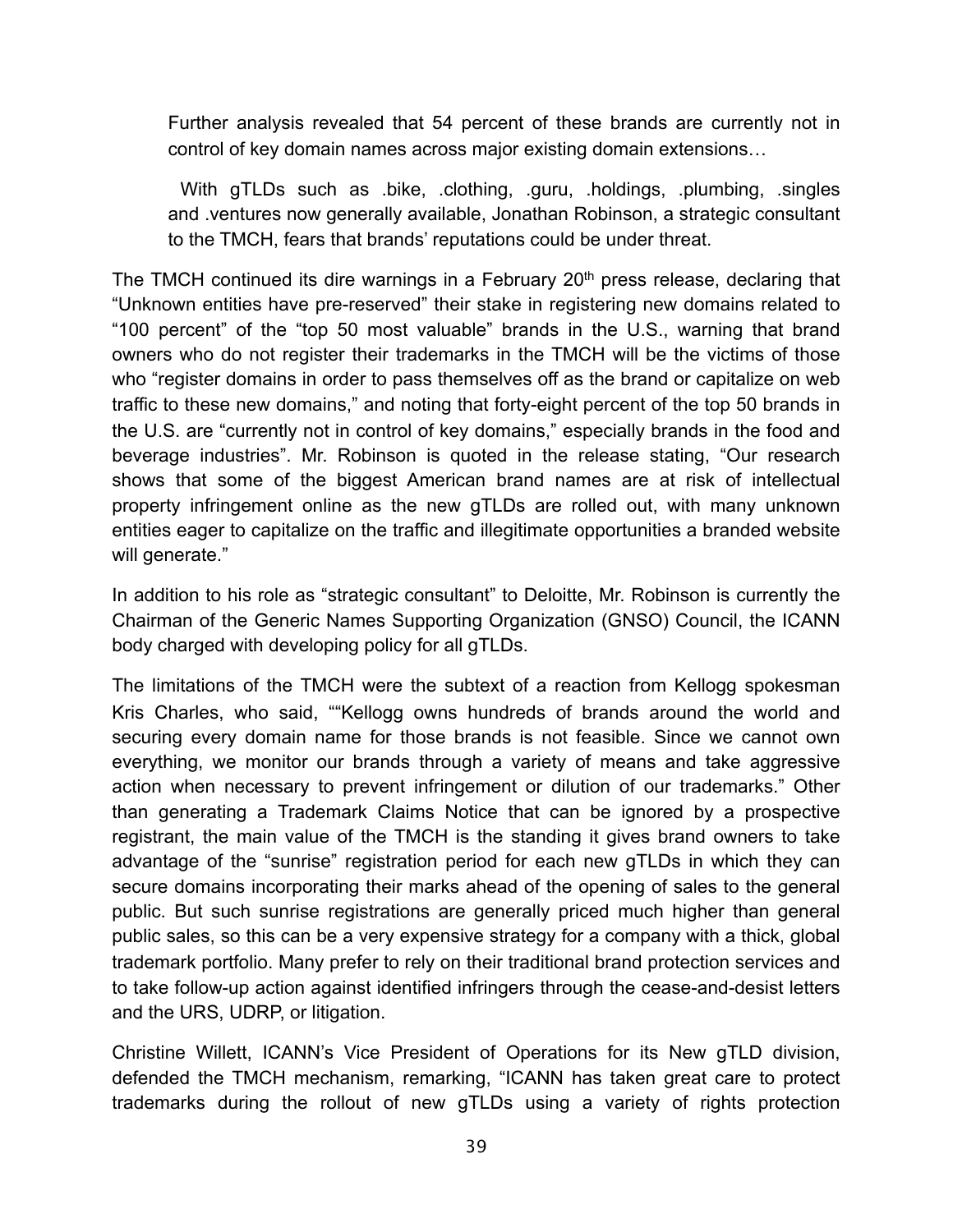mechanisms including the Trademark Clearinghouse. The New gTLD Program was designed to afford more protection in the new TLD space than exists in the old TLD space, but brand owners have to manage their online protection strategy with the same attention they use to manage brand protection in the brick-and-mortar world. The Trademark Clearinghouse is intended to help them in that regard."[66](#page-61-19)While that statement is accurate, many major brand owners continue to regard the new gTLD program as generating substantial new defensive costs with little in the way of offsetting benefits.

Given the apparent ineffectiveness of the TMCH to deter infringing domain registrations, brand owners are likely to make use of the other new RPM – Uniform Rapid Suspension<sup>[67](#page-62-0)</sup> (URS). The URS is an arbitration procedure meant to supplement the UDRP for "slam dunk" infringement cases. Each filing costs only \$500. The burden of proof for a successful action is somewhat higher than a UDRP, and when infringement is found the offending domain is suspended and does not resolve for the remainder of its registration period, but is not transferred to the complainant.

It is too early to gauge the extent to which the URS may be utilized. But early indications are that cybersquatting is extensive at some new gTLDs, and that infringing names are already being resold on the secondary market.<sup>68</sup>As one domain industry blog reported in regard to Donuts' .guru string:

[gurudomainnamesforsale.guru](http://www.gurudomainnamesforsale.guru/) which appears to be the first aftermarket site dedicated to .Guru domain name launched today.

The site unfortunately has many .guru domain names listed for sale that are trademarked terms, including:

ChickFilA.guru,GoldmanSachs.guru,NeimanMarcus.guru,CocaCola.guru, MGM.guru, PGA.guru, TheMasters.guru, TheUSOpen.guru…

The site also has several political names:

Hillary.guru, Obama.guru, Clinton.guru, RNC.guru, DNC.guru, TeaParty.guru, JebBush.guru

Indeed, the first successful use of the URS at new gTLDs was apparently a filing undertaken by IBM against IBM.ventures and IBM.guru, which resulted in suspension of those domains in six days[.69](#page-62-2)

More pernicious cybersquatting is also occurring at the new .bike gTLD, another string operated by Donuts. A February 11, 2014 analysis<sup>[70](#page-62-3)</sup> of the top 10 bicycle brands by sales volume in the U.S. plus another ten brands that came up most frequently in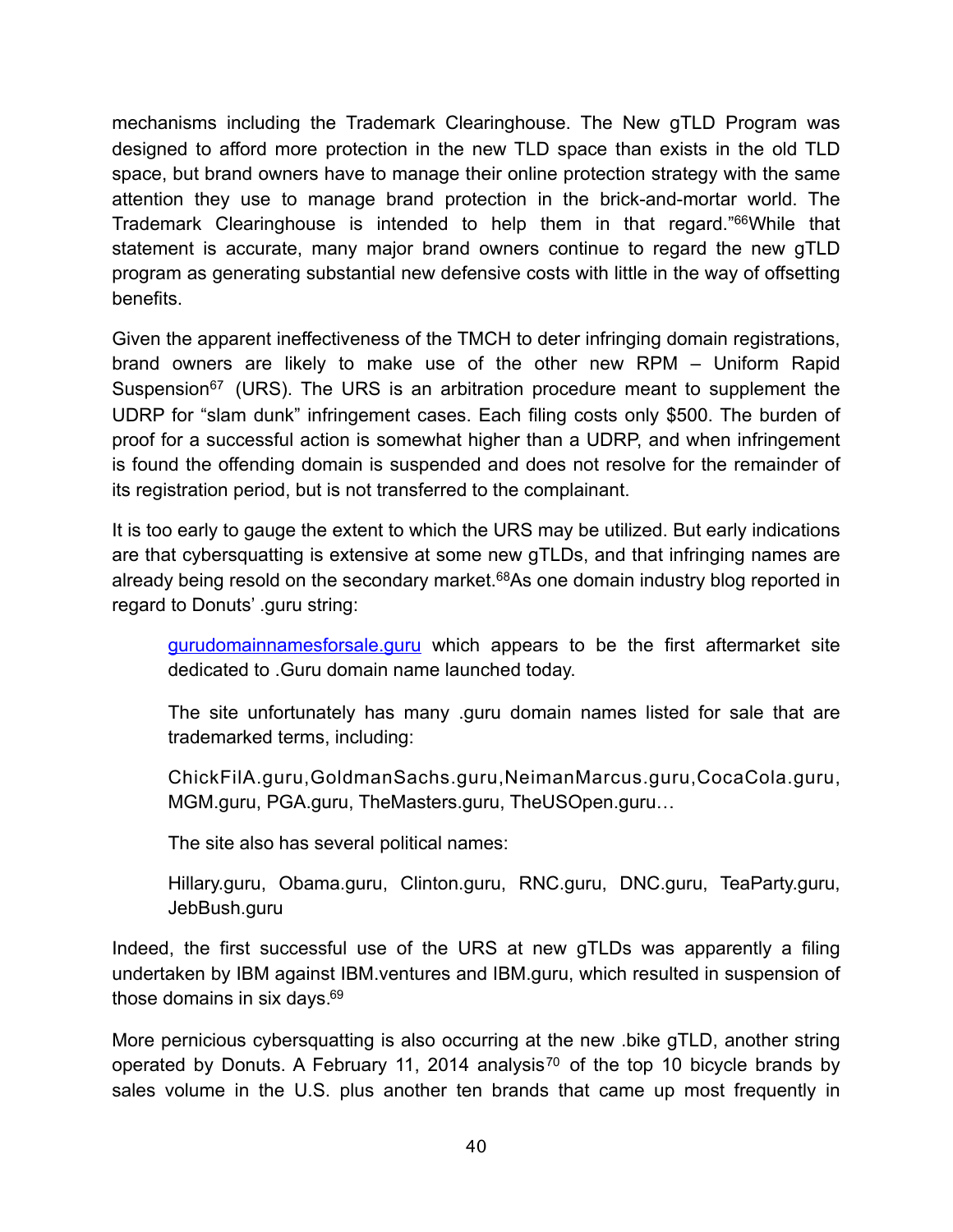search results found that all 20 were registered in .bike – but that only 4 of those 20 domains were clearly registered by the trademark owner, and that 13 of the domains had been registered by unrelated third parties who were likely cybersquatters. The unauthorized registration of canondale.bike is probably of greater concern to that company than if it had occurred at .guru because the potential for consumer deception, including the sale of counterfeit bikes and parts, is far higher given that bike is the generic label for its industry.

If these registrations are any indication, trademark owners will need an infringement strategy guru – and lots of money – to address cybersquatting at hundreds of new gTLDs open to domain registrations by the general public. Many of the large portfolio applicants are offering their own proprietary blocking services to prevent a trademark from being registered across all their gTLDs. In that regard, Donuts, which filed the largest number of gTLD applications and is the registry operator of .guru and .bike, is offering a Domains Protected Marks List (DPML<sup>[71](#page-62-4)</sup>). However, the DPML service costs about \$3,000 per trademark for a five-year registration!<sup>72</sup> While this may be less expensive than five years of defensive registration costs across all of Donuts' gTLDs it is still prohibitive for many companies. As a result, World Trademark Review reported in January 2014 that only 12 of the top 28 public companies had utilized the DPML service for any of their trademarks[.73](#page-62-6)

The new gTLD program is in a very early rollout phase, with the benchmark number of one hundred delegations reached on January 21, 2014[74](#page-62-7). As of February 20, 2014 the total number of domain registrations in new gTLDs had just passed 125, 000, with .guru (35,000) and .photography (18,000) leading the pac[k75.](#page-62-8) Total registrations are likely to escalate rapidly throughout 2014 as the early delegation gTLDs leave their "sunrise" and "land rush" registration phases and open sale to the general public, and as hundreds of additional new gTLDs are delegated to the root zone file and begin their own sales and marketing campaigns.

The potential for such significant new infringement and associated cost burdens on rights holders has been a continuing concern of U.S. Senate Commerce Committee Chairman Jay Rockefeller. In December 2011 Chairman Rockefeller wrote[76](#page-62-9) to Commerce Secretary John Bryson and NTIA Administrator Lawrence Strickling, "I'm concerned that this expansion of generic, top-level domains, if it proceeds as planned, will have adverse consequences for the millions of American consumers, companies, and non-profit organizations that use the Internet on a daily basis… I am now asking that you work with your international counterparts and ICANN to ensure that ICANN's plan to expand top-level domains is implemented in a cautious, limited manner, which minimizes the likelihood of negative impacts."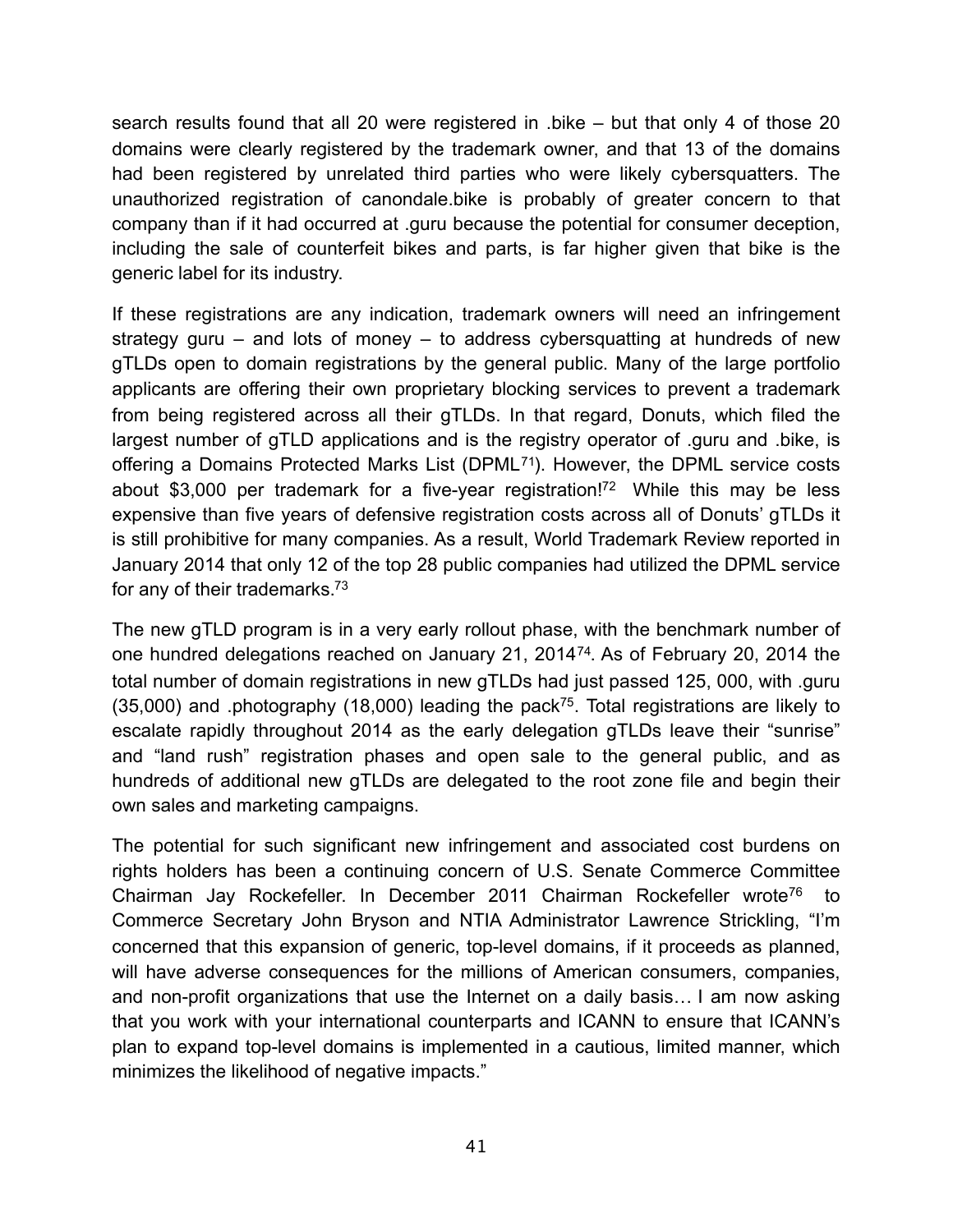Rockefeller's letter also noted the concerns of the Federal Trade Commission regarding "the potential for significant consumer harm resulting from the unprecedented increase in new gTLDs" and the agency's request that ICANN implement it as a limited "pilot program". ICANN of course proceeded undeterred with implementation of a program of unlimited new gTLDs.

Rockefeller restated and amplified his concerns in a June 26, 2013 letter to ICANN Board Chairman Stephen Crocker<sup>77</sup>. In that communication he noted that ICANN had committed to the NTIA to review possible improvements to the program including dealing with the perceived need for defensive registrations. He also noted that the GAC had communicated the need for reinforcement of processes for raising and addressing shareholder concerns in its April 2013 communique. The letter concluded by asking ICANN to consider a limited first round of new gTLDs to allow for an effective one-year review as required under the AOC. ICANN, not surprisingly, continued to implement its program of unlimited applications – because by that point in time all the applications had already been received.

Factors within ICANN that led to the decision to launch an unlimited new gTLD program probably include the fact that ICANN's constituencies and even its Board consist of many individuals aligned with companies that can profit from various aspects of the program; as well as ICANN's aversion to making subjective judgments, and its tendency to outsource key decisions and analyses -- all of which occur in a corporate culture with a strong aversion to any action that might invite litigation. Now that the unlimited new gTLD program is being implemented through gTLD delegations and new domains going live there will be an opportunity to observe and judge whether its costs to business and consumers are outweighed by its purported stimulation of innovation and competition.

## Ineffective Top Level Objection Processes

As the new gTLD Applicant Guidebook was developed, ICANN was urged to develop and implement protections against trademark infringement at the top level of the DNS as well. In response, ICANN developed four separate dispute resolution processes<sup>[78](#page-62-11)</sup>:

- 1. *String Confusion Objections* String is confusingly similar to an existing TLD or to another applied-for gTLD string - delegating two or more similar TLDs could cause user confusion
- 2. *Legal Rights Objections* String violates the legal rights of the objector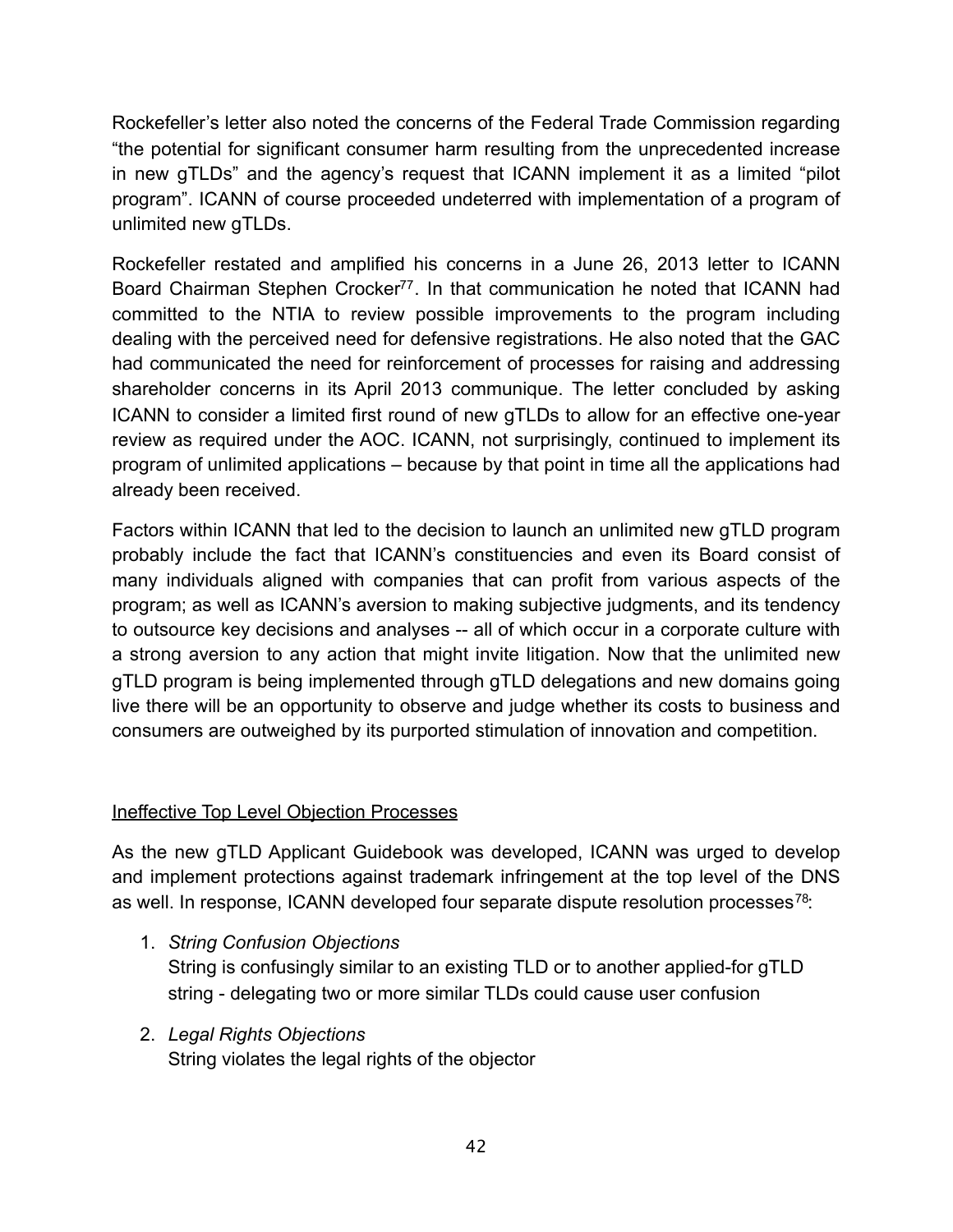3. *Limited Public Interest Objections*

String contradicts generally accepted legal norms of morality and public order recognized under principles of international law

4. *Community Objections*

Substantial opposition to the gTLD application exists from a significant portion of the community that the gTLD string targets

Each of these objection processes is handled by a separate ICANN-designated dispute resolution provider. Bringing an objection is exceedingly costly, with filings fees alone running into the tens of thousands of dollars.

In practice, the vast majority of top level objections have failed. In many cases those decisions were correct because the objections were brought by competitors to the applicants and had no sound basis. But in other instances the objections had a rational basis but were doomed because the standards required to prevail are almost impossible to meet.

For example, the well-known retail clothing chains of Limited and Express brought legal rights objections against third party applications for .limited and .express. The objections failed because their brand names are dictionary words, their trademark rights are circumscribed within particular nations and not global, and those generic terms can have other meanings beyond retail clothing sales.

The resulting message to even globally recognized brand owners who have valuable trademarks in generic words is clear – the only way to protect that mark at the top level of the DNS in the next round of the new gTLD program is to spend hundreds of thousands of dollars in application, consulting and legal fees to obtain it as a ".brand" gTLD because there is no other effective means of preventing another party from acquiring and operating it. Thus, inadequate protections in the first round may spur involuntary defensive gTLD applications in future rounds.

Similarly, the Republican State Leadership Committee (RSLC) – which successfully applied for .gop – was unable to prevent a portfolio applicant from acquiring .republican through a community objection, The rationale for that decision was that even though the RSLC is the state level body of one of the two major U.S. political parties, it did not speak for the global community of adherents of the republican form of government, or for other organizations that utilize the word republican in their name.

What was particularly galling about this .republican decision is that the objection may never have been needed in the first place -- because the applicant for both .republican and .democrat is a wholly owned subsidiary of Demand Media (DM), a company that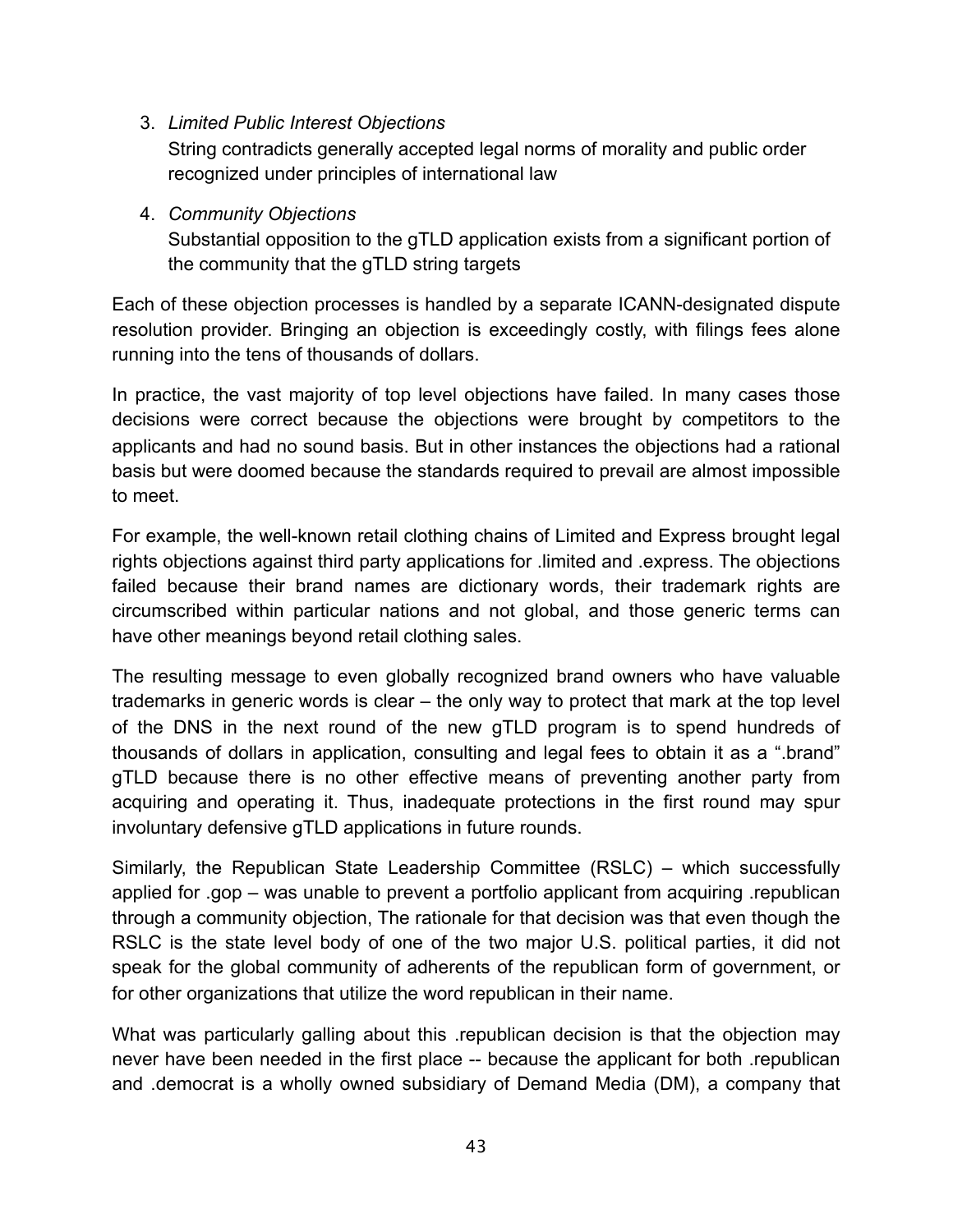has been accused of long record of cybersquatting and that should arguably have been disqualified as a gTLD applicant under a provision of the Applicant Guidebook stating:

In the absence of exceptional circumstances, applications from any entity with or including any individual with convictions or decisions of the types listed in  $(a)$  – (m) below will be automatically disqualified from the program.…

m. has been involved in a pattern of adverse, final decisions indicating that the applicant or individual named in the application was engaged in cybersquatting as defined in the Uniform Domain Name Dispute Resolution Policy (UDRP), the Anti-Cybersquatting Consumer Protection Act (ACPA), or other equivalent legislation, or was engaged in reverse domain name hijacking under the UDRP or bad faith or reckless disregard under the ACPA or other equivalent legislation. Three or more such decisions with one occurring in the last four years will generally be considered to constitute a pattern.

ICANN was advised in July 2012[79](#page-62-12) of that documented history of cybersquatting and received a second letter on this subject in April 2013, $80$  after it failed to disqualify Demand Media as an applicant. The first letter advised ICANN that Demand Media appeared to be coordinating many of its gTLD applications with Donuts (which is headed by former DM company executives) and that there were an:

extraordinary number of rulings against Demand Media companies by UDRP panels – based on findings of bad faith, cybersquatting and/or typosquatting – which rulings demonstrate Demand Media's ineligibility to pass ICANN's Background Screening…Public filings reveal that the Demand Media Group has, collectively, suffered at least 39 adverse UDRP decisions. This number includes 33 cases where the respondent was "Demand Domains" or some variation thereof, five cases where the respondent was "eNom" or some variation thereof, and one case where the respondent was "Acquire This Name", another member of the Demand Media Group…Possibly more important is that, of the 39 rulings against the Demand Media Group, the tribunals made express findings of "bad faith," "typosquatting" and/or "cybersquatting" on the part of the named member of the Demand Media Group in 24 – almost two-thirds – of those cases. Of these 39 rulings against the Demand Media Group, 22 have been rendered within the past four years.

The April 2013 letter was directed to ICANN as well as to three top officials of the NTIA. It again targeted the business relationship between Demand Media and Donuts and argued: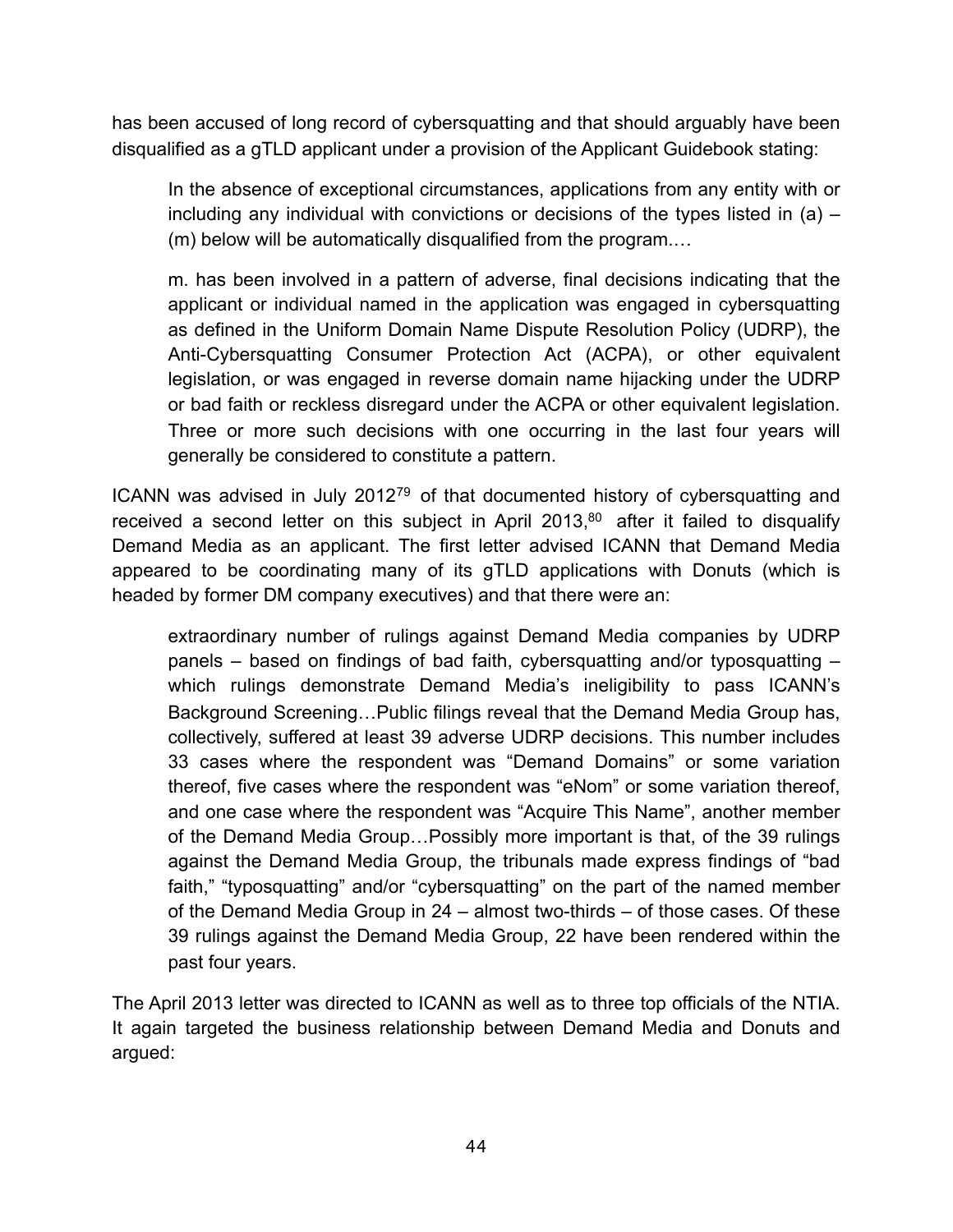In light of these facts, it is beyond question that Donuts is serving as a "backdoor" for Demand Media to acquire control over new gTLDs when Demand Media, itself, is barred by ICANN's rules from doing so.

Although it is possible that Demand Media's trick -- of forming a new entity to participate in the gTLD process to obscure its own indirect participation -- has simply deceived the ICANN personnel administering the gTLD program, that explanation would be troublesome. The alternative scenario would, however, be far uglier: that ICANN personnel made a thoughtful decision to ignore Donuts's relationship with Demand Media and to approve Donuts's continued participation in the gTLD process, knowing that -- in so doing -- they were approving Demand Media's acquisition of control of gTLDs in contradiction to ICANN's eligibility rules.

Either way, a full and reasoned explanation is necessary: not only to fulfill ICANN's obligation of transparency, but to address facts that -- left unexplained - buttress the concerns of many that ICANN is not yet prepared to oversee the Internet without active supervision by governmental authorities, and particularly the US Department of Commerce.

ICANN has never explained how Demand Media passed its new gTLD applicant background check $81$ , which is supposed to be the first line of defense against abuse of the new gTLD program. United TLD Holdco, the applicant for .republican, has also applied for and will operate .democrat. As there are no restrictions regarding registrants at these gTLDs, they are likely to be used for a variety of websites that confuse Internet users/U.S. voters regarding the actual positions of major party political candidates, and may even be utilized to gather donations by entities with whom the contributors disagree because of confusion regarding the actual sponsorship and control of websites. They may even be used to host "adult content" – as one August 2013 article speculated, "Could www.Vote.Republican Be a Porn Site Next Year?["82](#page-62-15) United TLD Holdco, a wholly owned subsidiary of Demand Media, recently changed its name to Rightside;<sup>83</sup> its January 2014 registration statement confirms that it has interests in Donuts and will provide it with back end registry services.

String confusion objections have been another area of intense controversy. The problem is grounded in the fact that ICANN tends to outsource qualitative decisions to "outside experts". So-called experts retained by ICANN informed it that the public would not be confused by singular and plural versions of a gTLD "string" that were differentiated solely by an "s". Despite widespread outcry from its own community ICANN has maintained its position that it will not second-guess such "experts". Yet, when string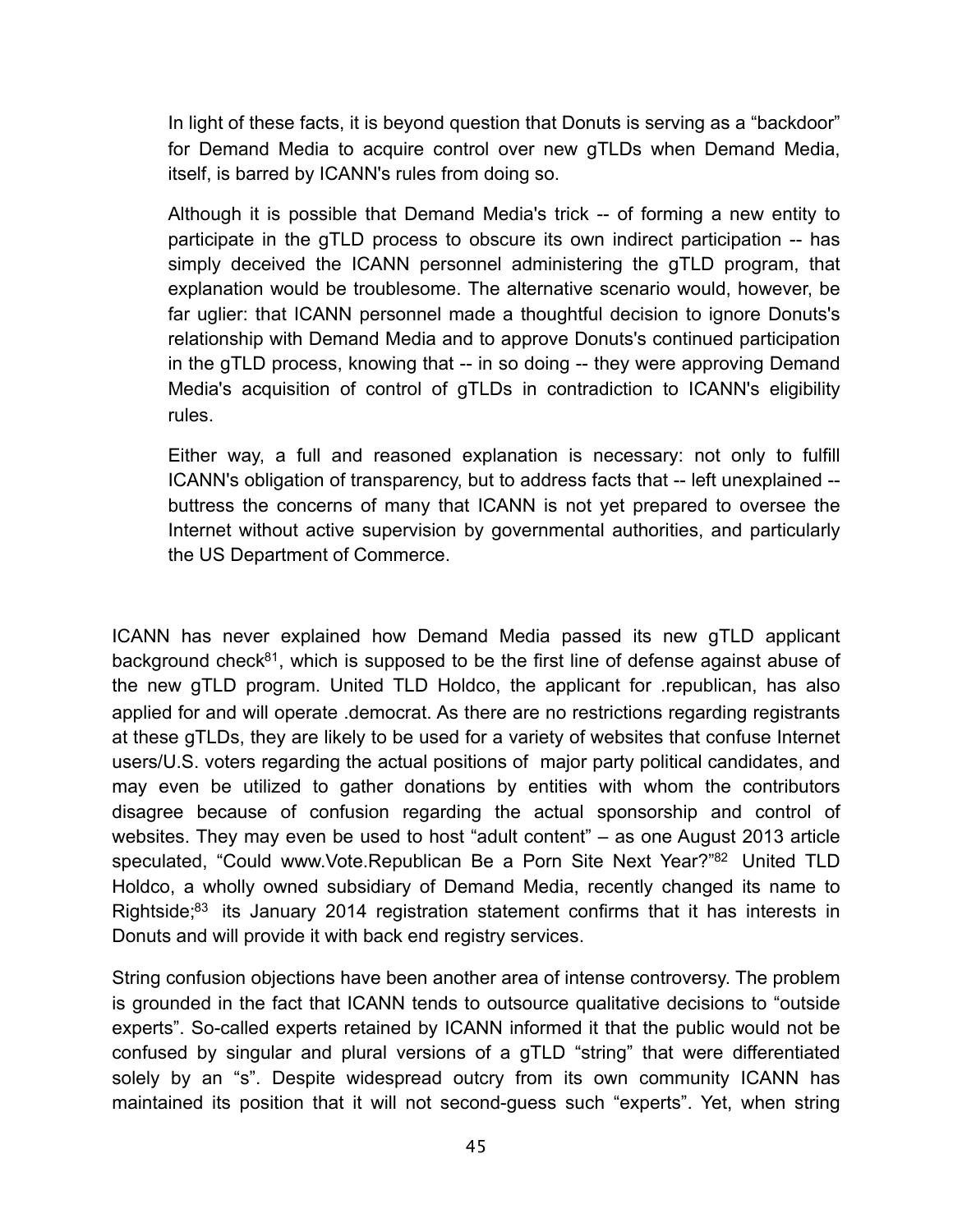objections involving singulars and plurals were filed with arbitrators at the International Centre for Dispute Resolution (ICDR) their separate "experts" came up with conflicting decisions, sometimes involving the very same string. Some of those arbitrators felt that they, unlike ICANN's Board, were not bound by the prior expert panel's determination that singulars and plurals were not confusing.

On February 11, 2014 the NGPC published for public comment a proposed review mechanism to address the Perceived Inconsistent Expert Determinations in certain New gTLD Program String Confusion Objection proceedings.<sup>84</sup> While the NGPC characterizes these inconsistent decisions as "perceived" they are in fact quite real and the entire situation has become confusing to the point of embarrassment. It is also noteworthy that this is not a proposal to modify the Reconsideration Process to address inconsistent expert determinations, or to modify the operation or foundational standards of the objection review panels to minimize or prevent future inconsistencies in future gTLD application rounds, but only a limited one-time procedure. The NGPC has without explanation narrowly defined 'Inconsistent SCO Expert Determinations' as "objections raised by the same objector against different applications for the same string, where the outcomes of the SCOs differ" -- which excludes situations in which different objectors raised concerns about the same string and received different expert determinations. This results in having the proposed mechanisms apply only to disputes involving .com/.cam and .car/.cars but not to other objections that yielded inconsistent results.

As for the proposed standard of review – "Could the Expert Panel have reasonably come to the decision reached on the underlying SCO through an appropriate application of the standard of review as set forth in the Applicant Guidebook and procedural rules?" – that is unlikely to resolve anything in practice, as it would require a three-member expert panel of the ICDR to determine that one of their colleagues had previously reached an unreasonable determination. Excluding the .com/.cam dispute, most of the other inconsistent decisions are grounded in the initial expert report accepted by ICANN stating that singulars and plurals of the same string were not confusingly similar. Given that foundational document, it is hard to envision how the proposed standard of review would alter the outcome for the .car/.cars situation.

Summing up, the objection processes established by ICANN to protect parties against infringing or other troublesome applications at the top level of the DNS have proven in practice to be expensive, ineffective, and inconsistent. The NGPC's limited proposal to address two string confusion cases barely scratches the surface of the work required to reform and enhance these processes for any future round of new gTLDs.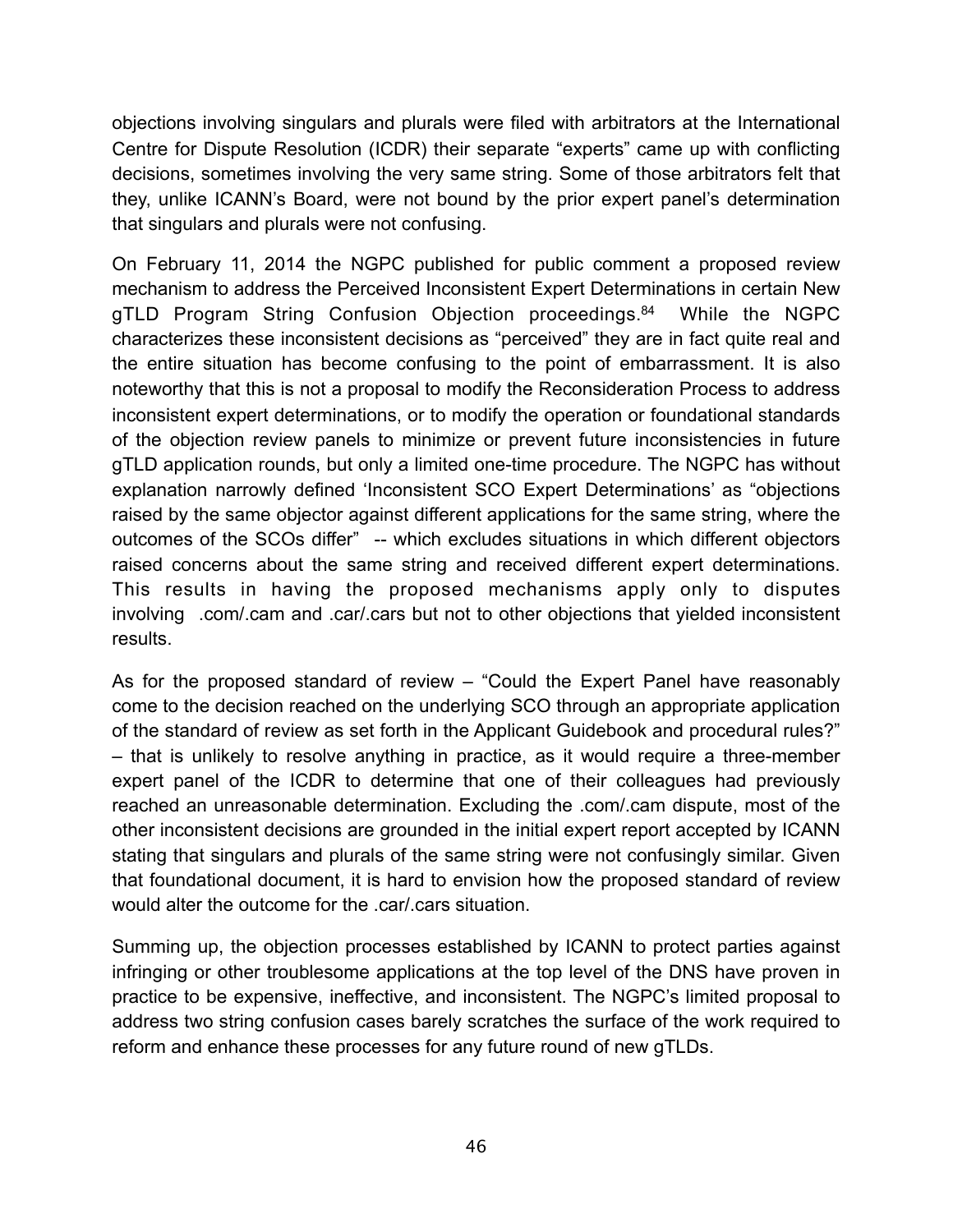It should also be noted that ICANN has established a Post-Delegation Dispute Resolution Policy (PDDRP) that is designed to shut down a registry that is operated in an inappropriate manner. That mechanism has yet to be tested.

# Lack of Adequate Public Protections for New gTLDs relating to Regulated Industries and Professions

In addition to trademark infringement, "bad actors" can utilize domains to perpetrate scams on unsuspecting Internet users. That ability may be enhanced when domains are registered at new gTLDs that implicate regulated industries and professions. Consumers may reasonably believe that a domain registered at such a gTLD connotes that a domain registrant meets the qualifications for and possesses the necessary credentials to participate in the regulated industry or profession. If high registrant validation and eligibility requirements are not maintained it then becomes far easier to perpetrate scams on consumers relying on the gTLD label as evidence of legitimacy.

Seeking to protect the public by diminishing that potential for abuse, in April 2013 the GAC addressed this matter in its Beijing Communique<sup>85</sup>. Annex I of the Communique, under the heading of "Consumer Protection, Sensitive Strings, and Regulated Markets", notes, "Strings that are linked to regulated or professional sectors should operate in a way that is consistent with applicable laws. These strings are likely to invoke a level of implied trust from consumers, and carry higher levels of risk associated with consumer harm."

The GAC then proposed a series of safeguards applicable to a non-exclusive list of dozens of applied-for gTLDs encompassing such sectors as children, health and fitness, financial services, charitable organizations, intellectual property, and professions. The GAC also proscribed additional safeguards for gTLDs related to industries and professions with clear and/or regulated entry requirements.

The NGPC finally took action on the GAC's request through a Resolution adopted on February 5, 2013[.86](#page-62-19) Annex  $2^{87}$  $2^{87}$  $2^{87}$  of that Resolution displays the NGPC's proposed approach to resolving the GAC concerns and protecting the general public against illicit activities based in new gTLDs related to regulated sectors.

Several things are noteworthy about this NGPC action:

The majority of the strings originally identified by the GAC are relegated to a category requiring only three minimal safeguards, not the full scope of eight safeguards. The reason for the differentiation is unclear and unexplained – for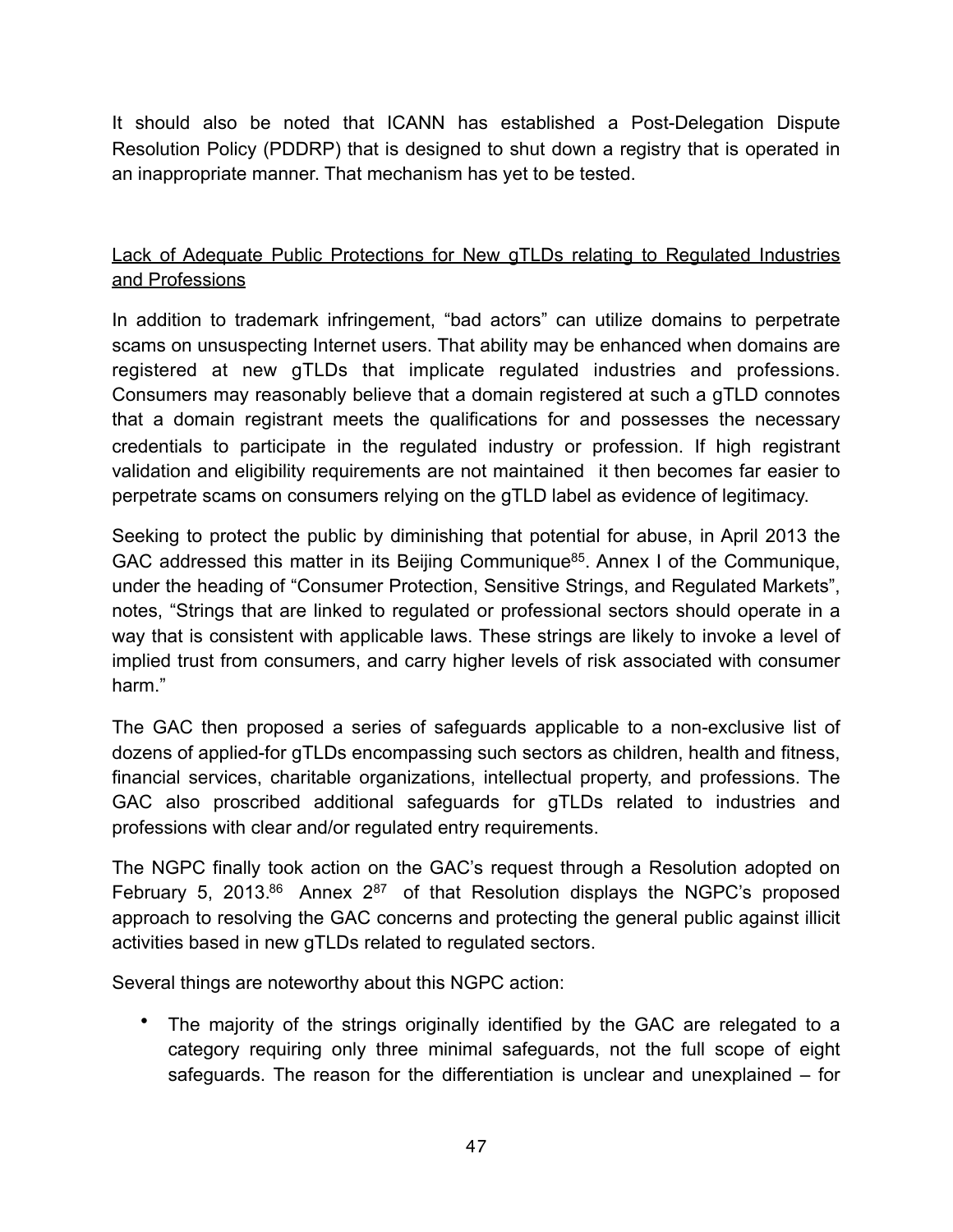example, it is not obvious why .medical is subject all safeguards but .health is not; likewise for .creditcard versus .credit, etc.

- Registry operators are required to include various safeguard requirements in their Registry-Registrar Agreements, but have no ongoing obligations to actively monitor and enforce such provisions.
- Registry operators are, for those gTLDs subject to the full panoply of safeguards, required to "clear a pathway" for working relationships with regulators and selfregulatory bodies in order to develop risk-mitigation strategies aimed at fraudulent and illegal other activities – but are not required to develop such relationships with other expert stakeholders such as civil society consumer advocacy and protection groups and similar entities.
- And, in perhaps the biggest flaw, registries for the full safeguards gTLDs are only required to include a provision in their Registry-Registrar Agreements that require registrars to obtain "a representation" from registrants that they possess any necessary authorizations, charters, licenses, or other credentials for participation in the sector associated with the gTLD string. Scam artists who provide false WHOIs contact data and intend to perpetrate frauds will have no hesitation clicking on a box or engaging in whatever other action is requested to make such a non-validated and false representation.

That watered down requirement was strongly criticized in a February  $4<sup>th</sup>$ , 2014 letter sent to ICANN Board Chairman Stephen Crocker by U.S. Assistant Secretary for Communications and Information Lawrence Stickling,<sup>88</sup> Secretary Strickling emphasized that "the concept of "representation" is different from the affirmative obligation for the registry operator to verify or validate the credentials of domain names registrants that indicate participation in certain professional and regulated sectors, as the GAC requested". His letter also indicates continuing questions regarding whether the NGPC action effectively prevents a gTLD registry operator using restricted registration policies from granting undue preference to any particular party, or subjecting potential registrants to any undue disadvantage. This dilution of the GAC's requested safeguards appears at odds with one of ICANN's Core Values, as stated in Section I. 2.11 of the Bylaws $89$  :

In performing its mission, the following core values should guide the decisions and actions of ICANN:

11. While remaining rooted in the private sector, recognizing that governments and public authorities are responsible for public policy and duly taking into account governments' or public authorities' recommendations.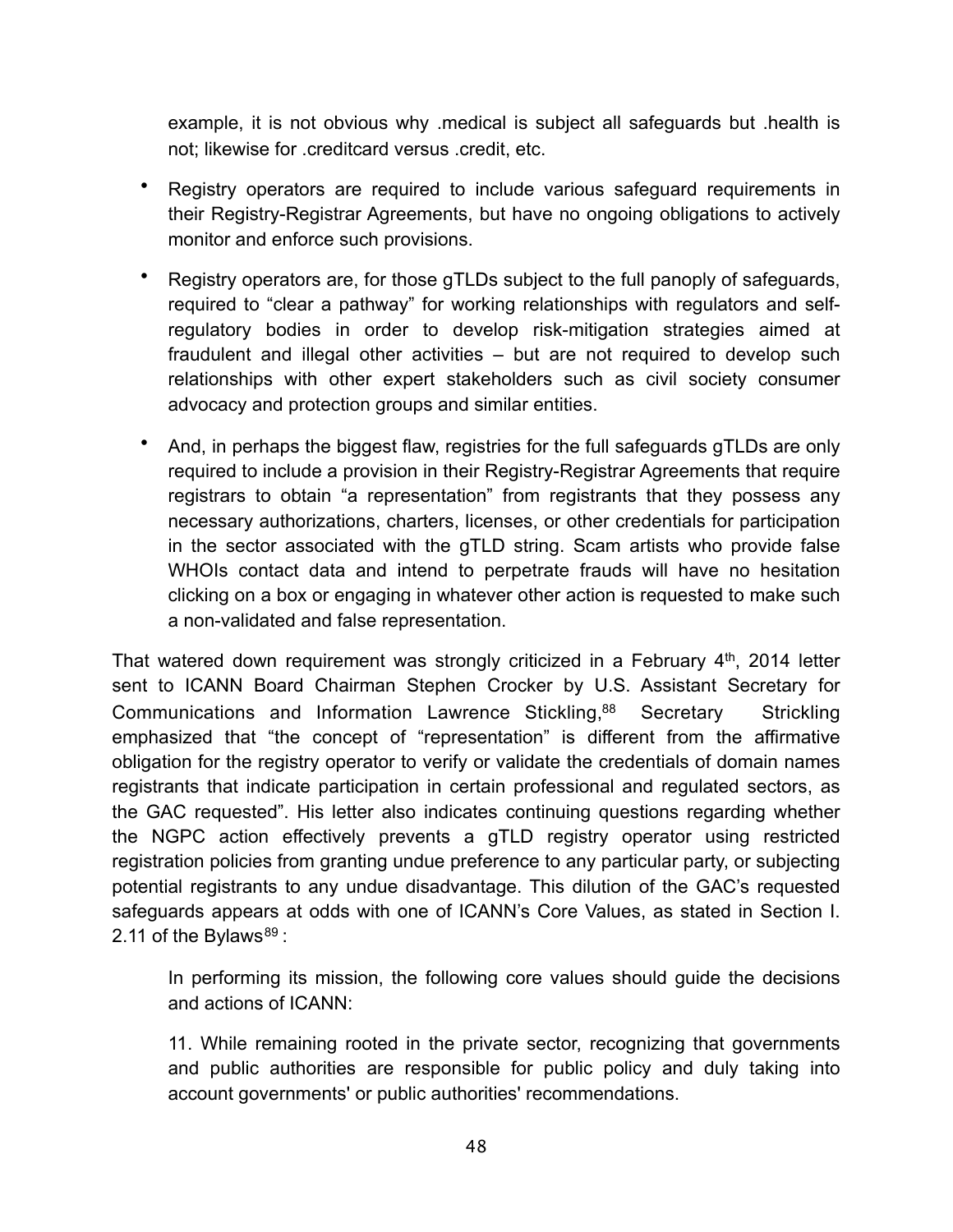Various other ICANN stakeholders are also concerned about the perceived weakness of public safeguards for strings related to regulated sectors. Leading members of the Business Constituency and the At-Large Advisory Committee sent a letter<sup>[90](#page-63-3)</sup> to the Chairman of the NGPC on January 27, 2014 requesting that a proposed model for a Public Advisory Board (PAB) that could include all relevant stakeholders in setting applicable policies for regulated sector gTLDs be published by ICANN for public comment in order to inform discussion at the upcoming Singapore meeting. That letter was responded to on February 4<sup>t[h91](#page-63-4)</sup> by ICANN's Vice-President for gTLD Operations in which they were told that ICANN would not put the PAB model out for comment – but which noted that registry operators were free to voluntarily adopt such a model. The proponents followed up with a response<sup>[92](#page-63-5)</sup> to that refusal on February  $14<sup>th</sup>$ .

That negative response is indicative of a new gTLD division that views gTLD applicants as customers and public policy concerns as beyond its remit. As a consequence, the potential cost to registry operators of implementing effective safeguards (which could readily be priced into the cost of domains for regulated sectors) takes precedence over the potential costs to consumers who rely on new gTLD labels as evidence of bona fide registrants, as well as the enforcement costs placed on government consumer protection and competition authorities to address scams based in such new gTLDs and assure pro-competitive practices.

ICANN's other proposed route to protecting the public is through requirements on new gTLD operators to develop Public Interest Commitment specifications (PICS). Specification 11 of the Updated Registry Agreement<sup>93</sup>, "Public Interest Commitments", sets forth a series of binding contractual requirements on a new gTLD registry operator that collectively aim to ensure that it will conduct its activities in a manner consistent with the public interest; with the registry operator's written obligations enforceable by ICANN as well as a Public Interest Commitment Dispute Resolution Process (PICDRP). Section 3(c) obliges the registry operator to "operate the TLD in a transparent manner consistent with general principles of openness and non---discrimination by establishing, publishing and adhering to clear registration policies".

While Section 11 is a useful start, it fails to adequately address the GAC concerns because it leaves it to the registry operator to propose its own PICS without accountability or safeguards solicited from the full range of stakeholders affected by a given gTLD. Indeed, some of the PICS proposed in current applications include wording that enables the registry operator to arbitrarily change or eliminate PIC components without consequence or recourse, post-delegation.

For example, the PICS<sup>94</sup> proposed by Donuts, the applicant for the largest number of new gTLDs, in regard to thirty-nine separate gTLDs implicating such regulated/restricted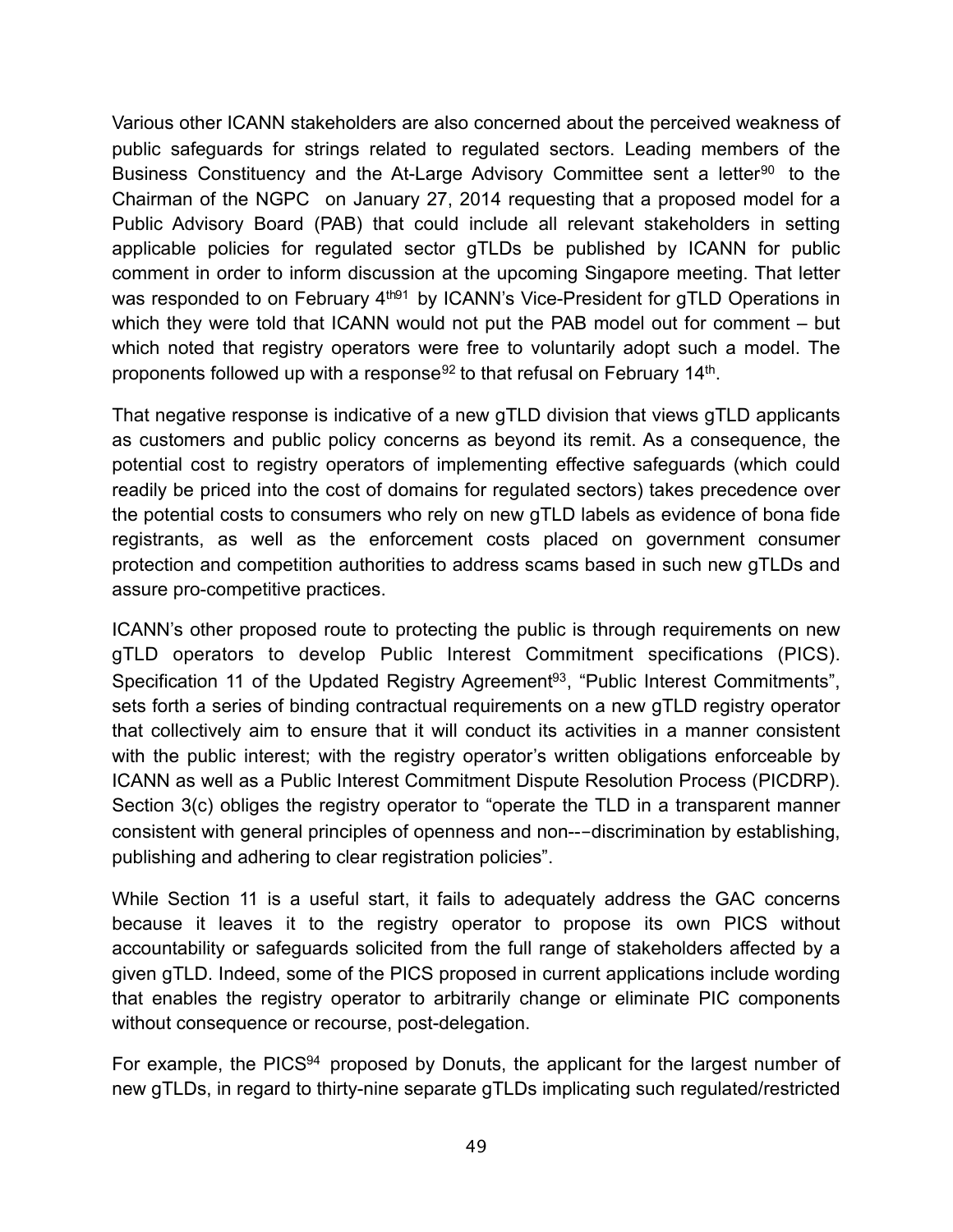access sectors as the practice of law and accounting, provision of medical and dental services, and lending and investment services, fails to address basic safeguards requested by the GAC in its Beijing Communique, including the establishment of working relationships with relevant regulatory and industry self-regulatory bodies in order to mitigate the threats of fraud and other illegal activities (and many of these strings fall within the low safeguard group as designated by the NGPC in its recent Resolution and will therefore be exempt from such requirements). Donuts' bid for the .charity gTLD is particularly demonstrative of the need for verifiable registrant qualification criteria that protects Internet users, given well-documented and numerous infringements of legitimate charities as well as the fraudulent "charity" solicitations that proliferate after natural disasters and other human calamities. Further, Donuts' PICS proposal rejects being subject to any future form of the Registrar Accreditation Agreement (RAA) and reserves the right to modify or discontinue any and all of its own PICS commitments as of January 2016. This is hardly the formula for enforceable longterm commitments that PICS were intended to serve. And, weak as the PICS approach currently stands, there is no assurance that ICANN's enforcement will be consistent or effective.

#### Name Collisions

"Name collisions" occur when new gTLD strings (e.g., .corp or .mail) match names used internally by business and other installed computer systems. Names that formerly did not resolve at the top level of the DNS now will, and the resulting conflicts can cause internal systems to malfunction or crash, and also circumvents several widely deployed security protection measures (e.g., X.509 PKI certificates for secure communications and privacy scoping for "super cookies" in browsers), thereby creating vulnerabilities that can be exploited by adversaries seeking access to valuable or sensitive proprietary data.

Even though ICANN spent more than three years developing the Applicant Guidebook (AG) for the new gTLD program, culminating in Board approval the program in June 2011 and an application acceptance period extending from January through April 2012, the issue of name collisions and effective means for dealing with it was not publicly raised until January 2013<sup>95</sup>. ICANN's Security and Stability Advisory Committee (SSAC) completed an "Advisory on Internal name certificates that was publicly released on March 15, 2013<sup>[96](#page-63-9)</sup>.

That document's Executive Summary made clear the very serious nature of the potential risk: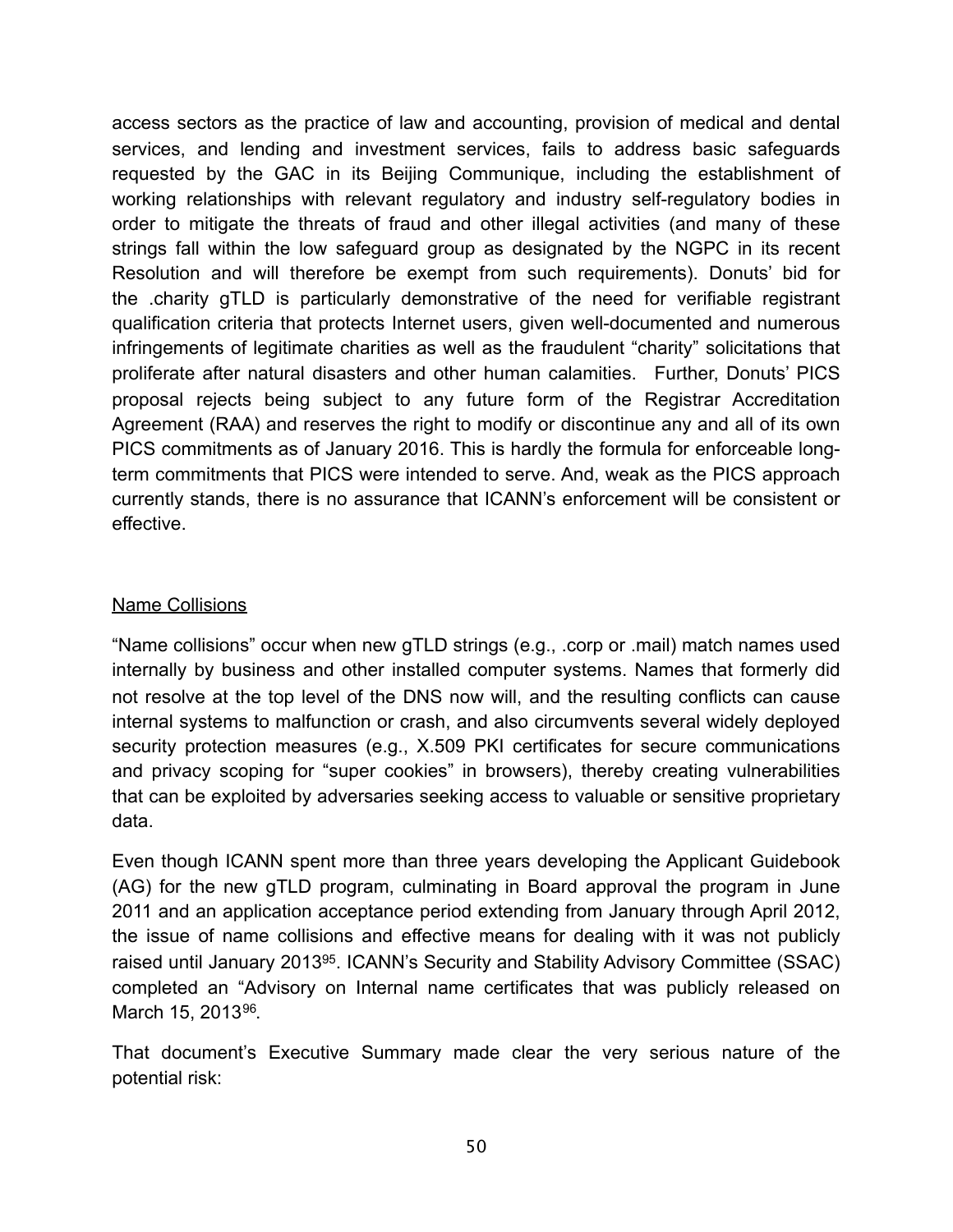The SSAC has identified a Certificate Authority (CA) practice that, if widely exploited, could pose a significant risk to the privacy and integrity of secure Internet communications. This CA practice could impact the new gTLD program. The SSAC thus advises ICANN take immediate steps to mitigate the risks.

Further reporting on its own empirical analysis, the SSAC stated:

As shown in our empirical analysis, there are at least 37,000 internal name certificates used in thousands of enterprises. Although this practice *might* make sense in the previous two autonomous systems (DNS and CAs), with the introduction of new gTLDs, namespace collisions and other man-in-the-middle attacks (see Finding 4) will become more apparent. In addition, because many of the applied for TLDs are common, generic terms the risk of collisions increases.

Two findings in this report are particularly salient regarding the scope and duration of new risks related to the gTLD program:

**Finding 4: The practice for issuing internal name certificates allows a person, not related to an applied for TLD, to obtain a certificate for the TLD with little or no validation, and launch a man-in-the-middle attack more effectively.**

and

**Finding 5: The CA / Browser (CA/B) forum is aware of this issue and requests its members to stop this practice by October 2016. The vulnerability window to new gTLDs is at least 3 years.**

… Although this is welcome news, this is still *problematic* because ICANN plans to delegate new TLDs in 2013, introducing vulnerability for potential new gTLDs until October 2016.

That SSAC Advisory ended with this recommendation:

# **Recommendation: The ICANN Security Team should immediately develop and execute a risk mitigation plan.**

An entry in the Advisory's Appendix again highlights the significant potential level of risk:

Due to the sensitive nature of this issue, the SSAC did not follow its customary publication procedures; instead, the SSAC delivered an interim advisory to the ICANN Security Team. The ICANN Security Team took immediate action.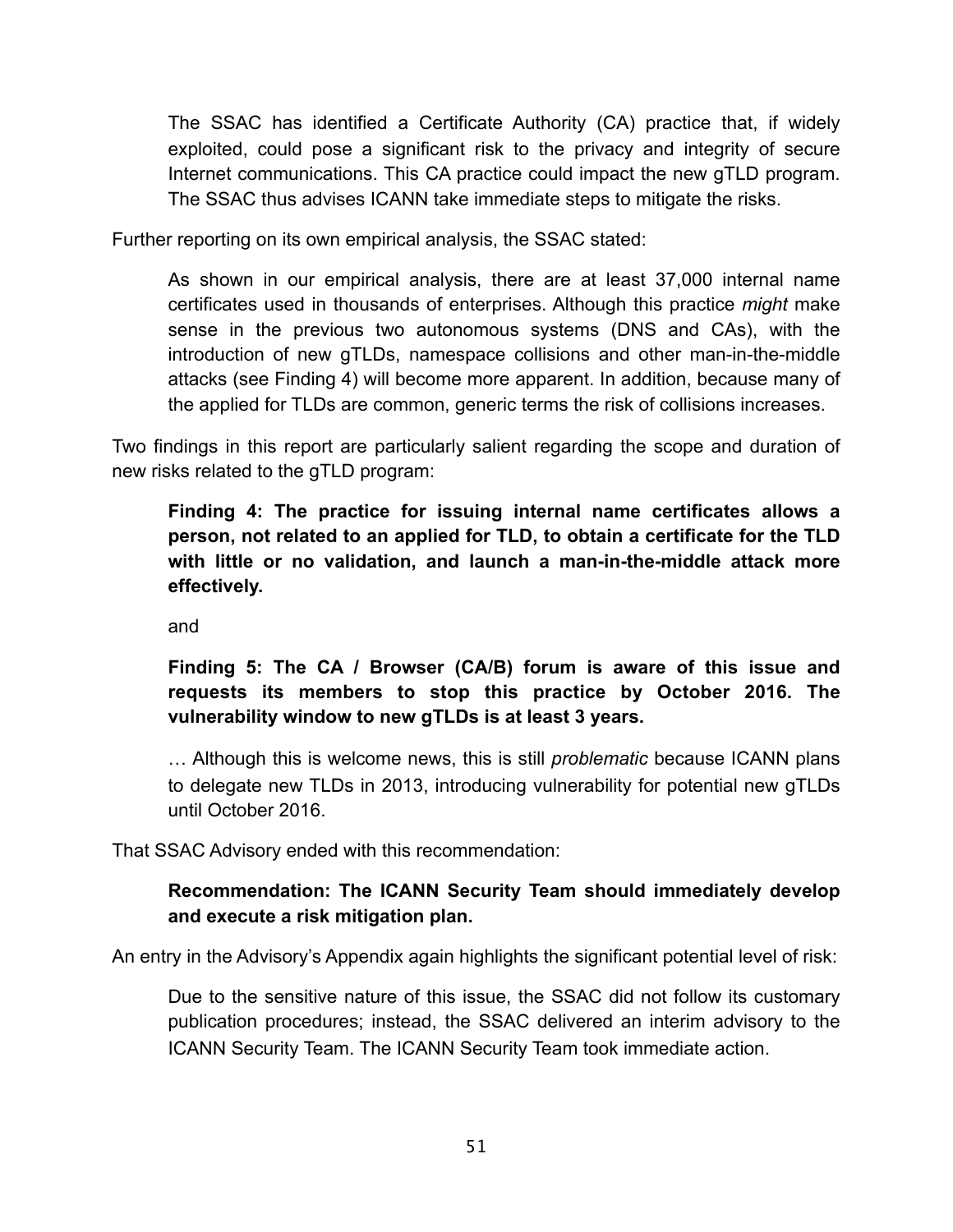Two weeks after the publication of that SSAC Advisory, VeriSign sent a letter<sup>[97](#page-63-10)</sup> to the attention of ICANN's President and CEO and its Chairman, as well as the Assistant Secretary for Communications and Information at the Department of Commerce, accompanying a report on "New gTLD Security and Stability Considerations" prepared by Verisign Labs. That analysis identified a multitude of issues beyond CA practices that needed to be addressed to ensure the security and stability of the DNS.

Its Abstract summed up its findings:

*Abstract*—The introduction of multitudes of new generic Top Level Domains (gTLDs) into the DNS (the Internet's de facto name mapping system) will have far-reaching effects. Any party concerned with the issues of privacy, trust, confidence, or the overall security of the DNS after the addition of new gTLDs (either from the consumer or the operator perspective) is implicitly depending on the Internet Corporation for Assigned Names and Numbers (ICANN) and the broader DNS community to appropriately address these issues before delegating any new gTLDs. The risk of a misstep during the process of introducing new gTLDs to the global DNS could have far-reaching and longlasting residual implications.

Many of the issues cataloged in this report focus on work that is currently *not* done, and should be completed before any new gTLDs can be deployed in a safe and secure manner. To both illustrate the concerns that exist and to clearly identify the rationale behind these concerns, the general areas of focus in this report are: Root Server System implications, Operational Readiness for gTLD Registries, and Risks of Name Collisions on the Internet, all of which will potentially have a considerable impact on the security and consumption of new gTLDs, as well as on the broader existing DNS ecosystem.

On April 18, 2013 the SSAC issued a response<sup>98</sup> to a Board Resolution adopted on September 13, 2012 that requested the SSAC to provide advice on how "interdisciplinary studies of security and stability implications from expanding the root zone more than an order of magnitude should be carried out and whom else should be consulted". That letter made it implicitly clear that prior inquiry during the development of the new gTLD program had been inadequate, stating, "The SSAC believes that the community would benefit from additional inquiry into areas in which uncertainty remains relating to the expansion of the root zone." It recommended that one goal of the studies should be to, "Engage with communities that may not have been fully consulted by previous investigations on the impacts of the new generic Top Level Domain (gTLD) program" and noted that, "Additional interdisciplinary studies should add to the work that has already been done by including the perspective of communities that may not have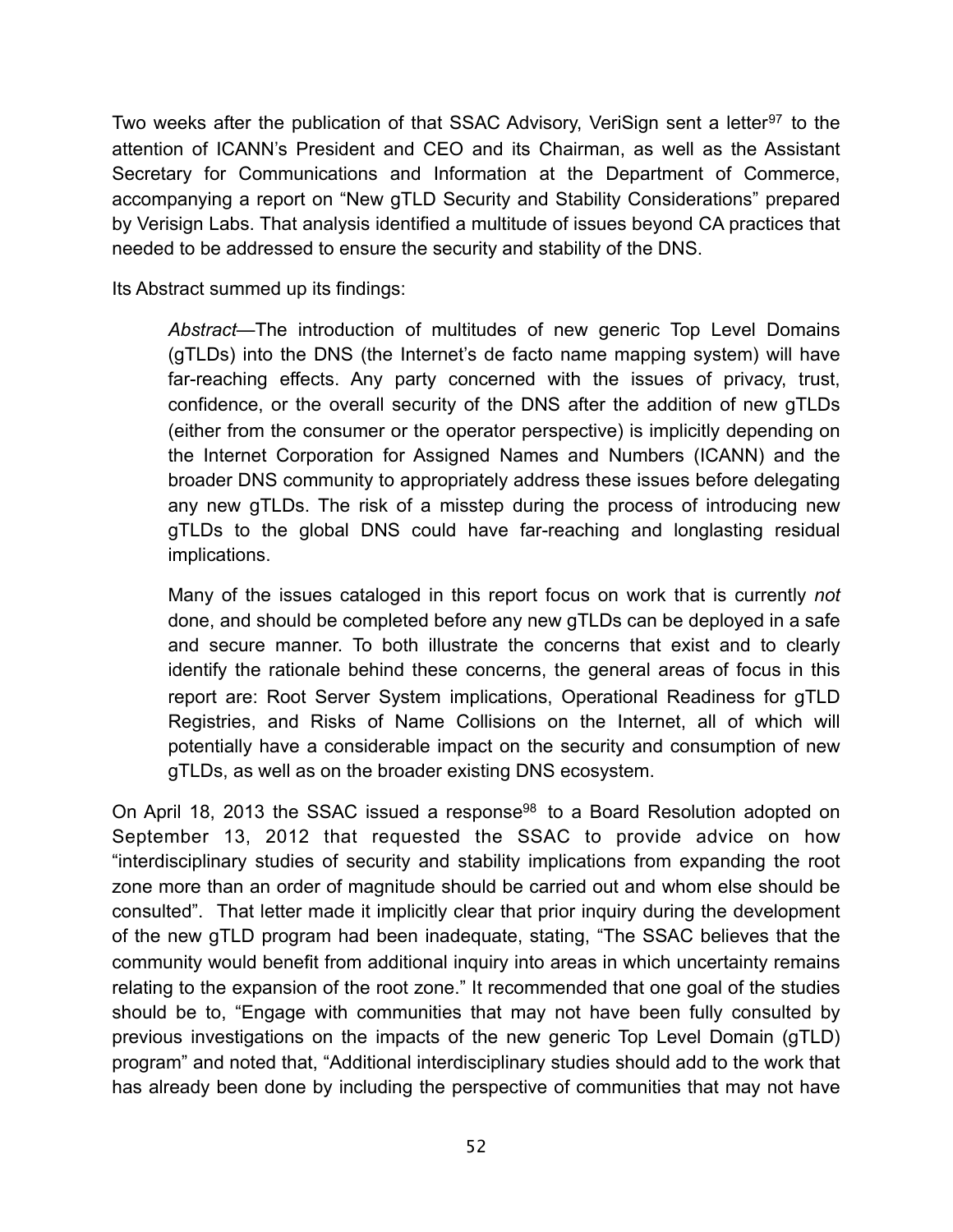been fully consulted or engaged during previous investigations into the impacts of the new gTLD program."

In addition to the technical concerns of protocol, namespace and DNS Security Extensions (DNSSEC) issues, the SSAC also recommended that further inquiry be made into the non-technical concerns of economic, business, end user and Law Enforcement/Internet Crime actors. Their description of that final issue is particularly telling in regard to the unresolved risks still remaining at this late stage of new gTLD program development:

The potential for phishing or pharming attacks to take advantage of a more diverse top-level namespace; the control and accessibility of registration data; takeover of a registry or registrar by criminal elements; the implications of a significant increase in the size of TLD zone files on the ability to monitor for abusive or malicious registrations; coordination of abuse reporting among a larger and more diverse community of registries and registrars; changes in the registrar/reseller landscape including more accredited registrars and more nonaccredited registrars that ccTLDs can choose from; and Domain Generation Algorithms that span 1000 registries and the related matter of sink-holing, blocking, or transferring registrations.

The Conclusion of that SSAC response also clarified that prior inquiries and responses had been incomplete and that many concerns remained unresolved:

The SSAC believes that the community would benefit from further inquiry into lingering issues related to expansion of the root zone as a consequence of the new gTLD program. Specifically, the SSAC recommends those issues that previous public comment periods have suggested were inadequately explored as well as issues related to cross-functional interactions of the changes brought about by root zone growth should be examined. The SSAC believes the use of experts with experience outside of the fields on which the previous studies relied would provide useful additional perspective regarding stubbornly unresolved concerns about the longer-term management of the expanded root zone and related systems.

During this period the name collision discussion generated some friction between VeriSign and NTIA. On May 30, 2013 a letter<sup>99</sup> was sent from VeriSign to NTIA in which it noted that, while working with ICANN to improve the root zone system, there were significant issues not addressed in a letter sent by ICANN to NTIA on May 16. Their letter went on, "We have discussed these issues with ICANN but ICANN declined to include these points in our joint letter to you…These are important points on which it is critical that there be no misunderstanding as we strongly believe certain issues have not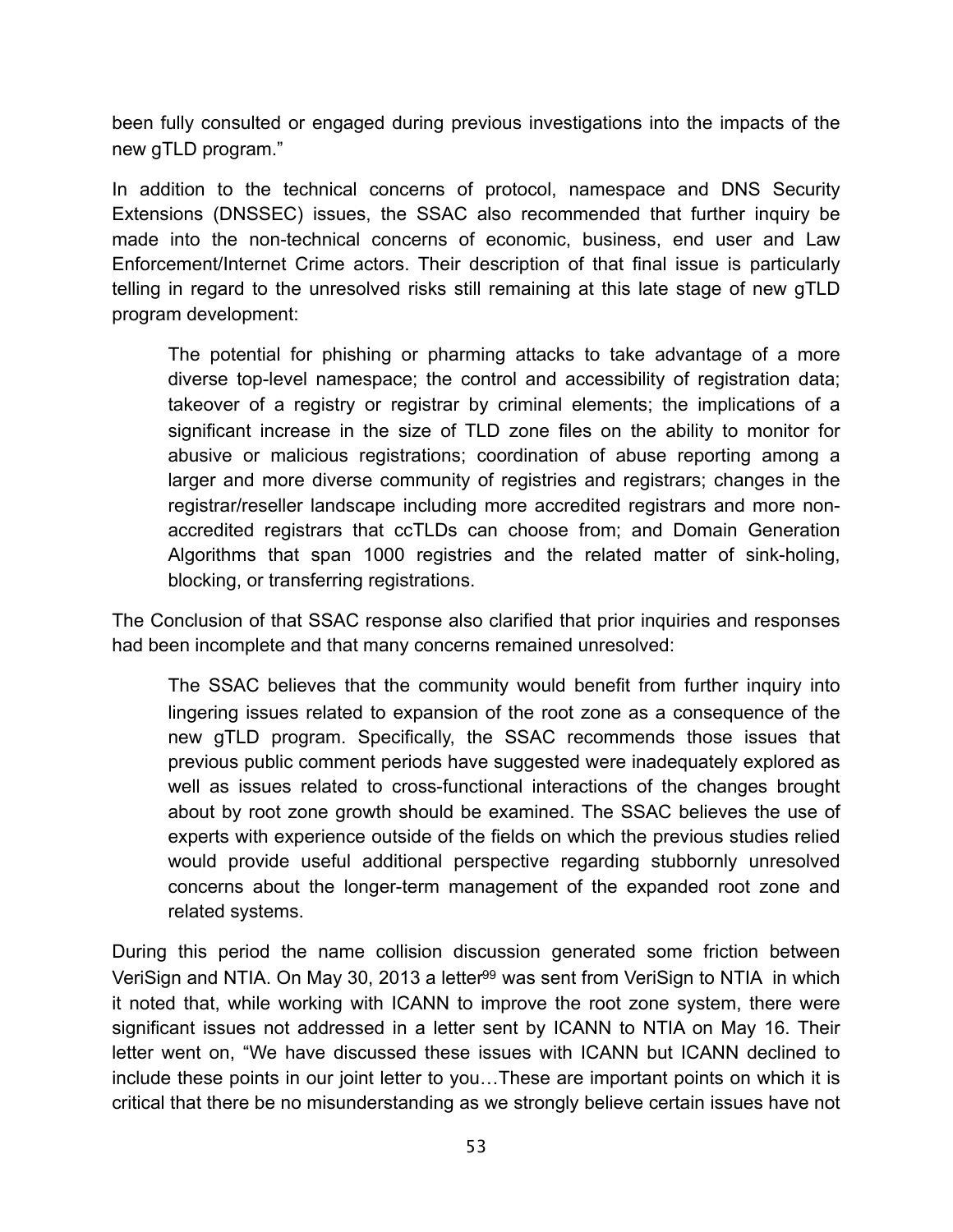been addressed and must be addressed before any root zone managers, including Verisign, are ready to implement the new gTLD program." The letter went on to make a number of recommendations and offered assistance in developing policy in conjunction with ICANN and NTIA in Verisign's role as Root Zone Maintainer and operator of 2 of the 13 global root servers.

That letter received a delayed response<sup>[100](#page-63-13)</sup> dated August 2, 2013, in which NTIA stated it was "very surprised" to receive that input and then went on to state, in reference to development of an early warning system for challenges to the DNS root server system as a result of new gTLDs, that "we expect and encourage your active participation and leadership in concluding work in time for the launch of the new gTLD program within the time frame articulated by ICANN's senior management". That letter concluded:

NTIA and VeriSign have historically had a strong working relationship, but inconsistencies in VeriSign's position in recent months are troubling. Given your obligations under the *Agreement*, NTIA fully expects VeriSign to process change requests when it receives an authorization to delegate a new gTLD.

That letter concluded by asking VeriSign to confirm in writing by August 16th its willingness to process change requests for the new gTLD program. VeriSign provided that assurance on August  $8<sup>th</sup>$ , but its letter<sup>[101](#page-63-14)</sup> noted the difference between the "ability" and "advisability" of adding up to 100 TLDs to the root zone weekly, and noted that under its Cooperative Agreement with the Department of Commerce it had a duty "to serve the public interest in the continued security and stability of the Internet domain name system". That letter also noted that concerns about security issues raised by the introduction of new gTLDs went back as far as a 2005 National Research Council report and that ICANN's SSAC had first issued advisories in 2009 that ICANN take certain steps prior to introducing new gTLDs, but that these steps had never been implemented. The letter also alleged that ICANN has been "dismissive" of the March Verisign labs report –but, noting ICANN's repeated postponement of the start of new gTLD delegations, claimed that "Verisign's efforts very likely helped prevent substantial damage and disruption to users of global Internet infrastructure….ICANN must be more receptive to multi-stakeholder input, which will enable it to be less reactive in planning the rollout of new gTLDs". Finally, in regard to forewarning users of the potential impact of new gTLDs, the letter declares that, "This pre-delegation responsibility fell squarely on ICANN. However, on August 5, 2013, ICANN unilaterally and abruptly proposed to shift this obligation …and associated liabilities, to applicants and new gTLD registry operators who are not ideally positioned to discharge these obligations."

Some new gTLD applicants have alleged that VeriSign has raised concerns regarding name collisions and other technical vulnerabilities in order to delay the exposure of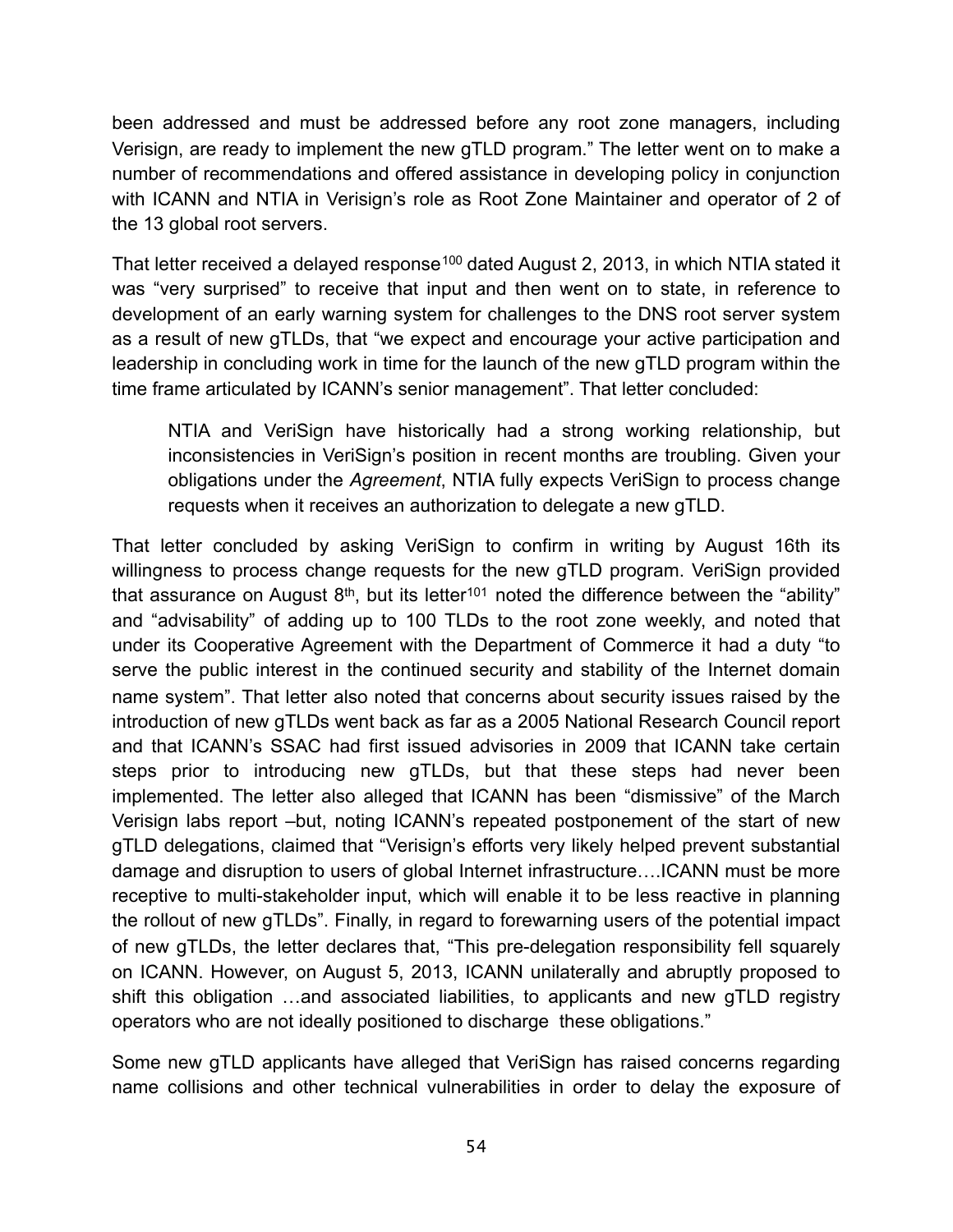its .com and .net registries to new competition. However, VeriSign has itself submitted applications for fourteen new gTLDs and has been selected to provide back end registry services for 220 other applications. In any event, the SSAC advisories confirm that its concerns have merit and that critical issues remain unresolved.

ICANN issued a proposal to mitigate name collision risks in August 2013[.102](#page-63-15) In October 2013 the NGPC adopted a Resolution for Addressing the Consequences of Name Collisions<sup>[103](#page-63-16)</sup> that includes a New gTLD Collision Occurrence Management Plan<sup>[104](#page-63-17)</sup> That plan includes an "alternative path to delegation" that allows a registry operator to proceed to delegation prior to receiving its SLD collision occurrence assessment report (subject to established processes and procedures); if the registry operator chooses this alternative path to delegation, it must initially block *all* SLDs that appear in the "day in the life of the Internet" (DITL) dataset while the assessment is conducted. Also, on November 11, 2013 ICANN signed an agreement with JAS Global Advisors LLC to lead the development of the Name Collision Occurrence Management Framework<sup>105</sup>. However, the Framework being developed by JAS is behind schedule.

There remain substantial concerns that ICANN's adopted approach is sufficient. A January 17, 2014 letter<sup>106</sup> from senior executives at VeriSign to the new gTLD division charges that "name collision risks are rapidly becoming endemic" and notes that the "alternative path" was not the product of an open technical effort but simply announced as is. With the pace of new gTLD delegations rapidly advancing it will soon become evident whether these concerns are justified and whether diverse Internet users will experience technical failures and unnecessary vulnerabilities.

However, it is apparent there are some very real concerns in the technical community related to the risks name collisions pose. There are also legitimate questions as to whether ICANN has undertaken sufficient efforts to communicate the risks of name collisions resulting from new gTLD delegations to the technical community, and perhaps more importantly, the broader set of potentially impacted parties, so that they may take prophylactic steps to minimize risks and the impacts in their environments. It is also noteworthy that ICANN is delegating new gTLDs and addressing name collisions in a period when the technical manager of the DNS lacks its own head of technical operations[.107](#page-63-20)

## Concerns over Use of Auctions as Exclusive Method for Resolving Contention Sets

Although it is a non-profit corporation charged with protecting the public interest, and has touted the new gTLD program as encouraging the development of innovative and more competitive business models, ICANN nonetheless determined that in all cases of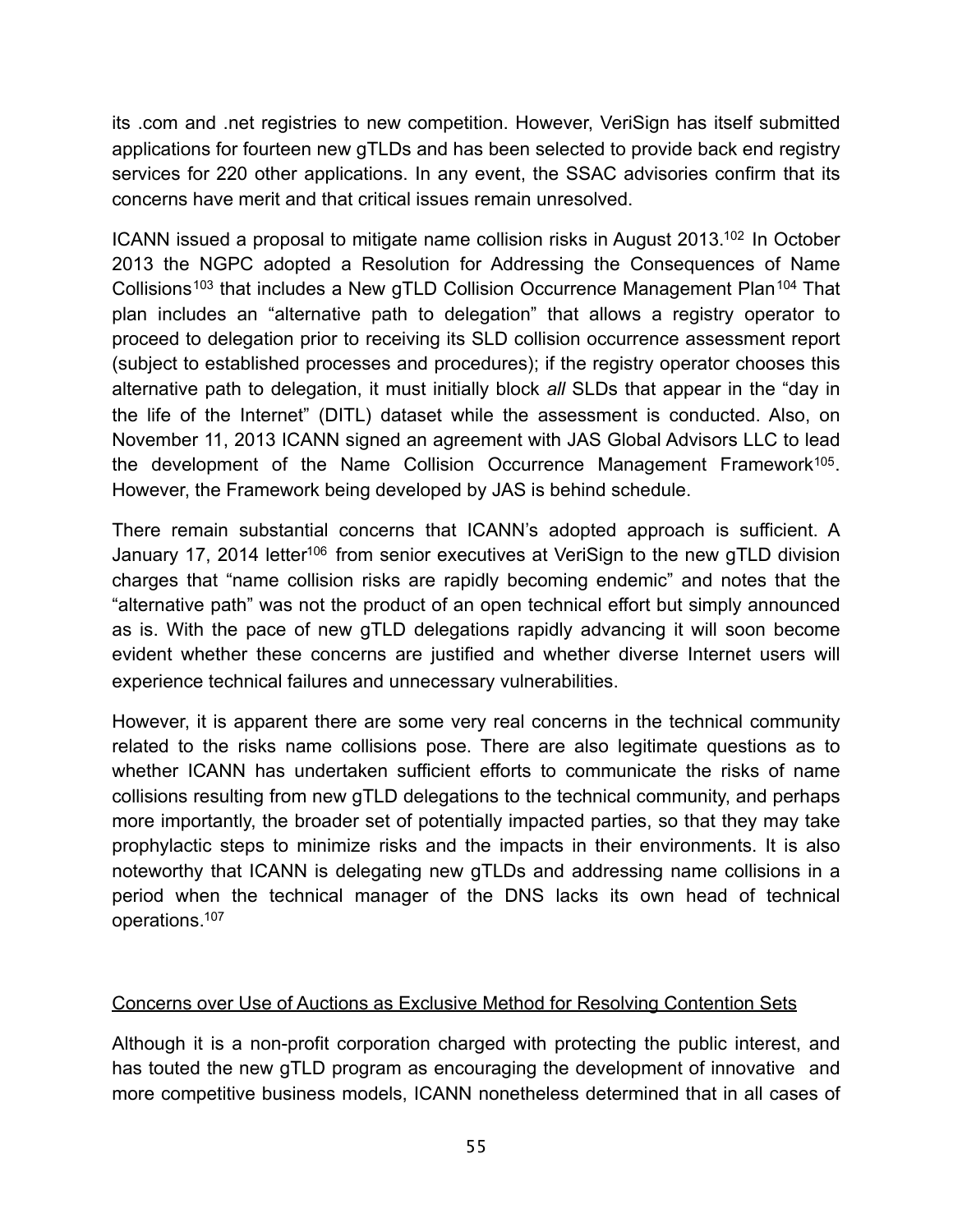"contention sets" – more than one application for the same new gTLD – the registry contract would be awarded to the highest bidder in an ICANN-conducted public auction if the competing applicants were unable to reach agreement among themselves by other means<sup>108</sup>. This can readily translate into the wealthiest applicant taking control of the string regardless of the merits of its proposed business model. ICANN has a tendency to utilize such "objective" means of resolving disputes rather than engage in more subjective determinations that might be the basis for litigation brought by a disgruntled party.

The result of this reliance on wealth as the ultimate determinant resulted in the October 2013 withdrawal of the DotGreen charitable organization applicant for the .green gTLD. DotGreen had not sought to be designated as a community applicant, the only way to avoid the auction process, because of the extremely high requirements that ICANN set for such "community" designation, with a need to show extensive organizational history and global reach.

In a statement issued at the time of its withdrawal, DotGreen CEO Annalisa Roger stated:

While DotGreen supported the New gTLD program, we believe we exhausted all options within the framework of the New gTLD applicant guidebook and the multistakeholder model for procuring .green management. DotGreen remains locked in contention facing an auction among three registry competitors from the Internet industry. Unfortunately it is impossible for DotGreen to proceed within these circumstances[.109](#page-63-22)

DotGreen had planned to use proceeds of its registry operation to fund worthy environmental projects around the globe, but was locked in contention with portfolio applicants Demand Media, Afilias, and Top Level Domain Holdings, all of which are seeking to operate the .green gTLD for profit. Applicants in contention sets have already resolved many of them through negotiations or private auctions, which are encouraged by ICANN. An August 2013 private auction involving eight separate gTLDs yielded an average winning bid of  $$1.2$  million<sup>110</sup>. These private auctions are structured so that losing bidders get a portion of the overall bids, providing them with new funds for other auctions; in October 2013 it was reported that portfolio applicant Top Level Domain Holding (TLDH) has raised \$4.8 million by losing bids for the .lawyer and .website gTLDs<sup>111</sup>. In January 2014 it was reported that TLDH had raised an additional \$33.6 million through an institutional investor share placement, raising its total war chest to about \$63 million<sup>[112](#page-64-1)</sup>.

On December 17, 2013 ICANN opened a public comment period on New gTLD Auction Rules[.113](#page-64-2) Applicants' bidding limits will be determined by their initial deposits – deposits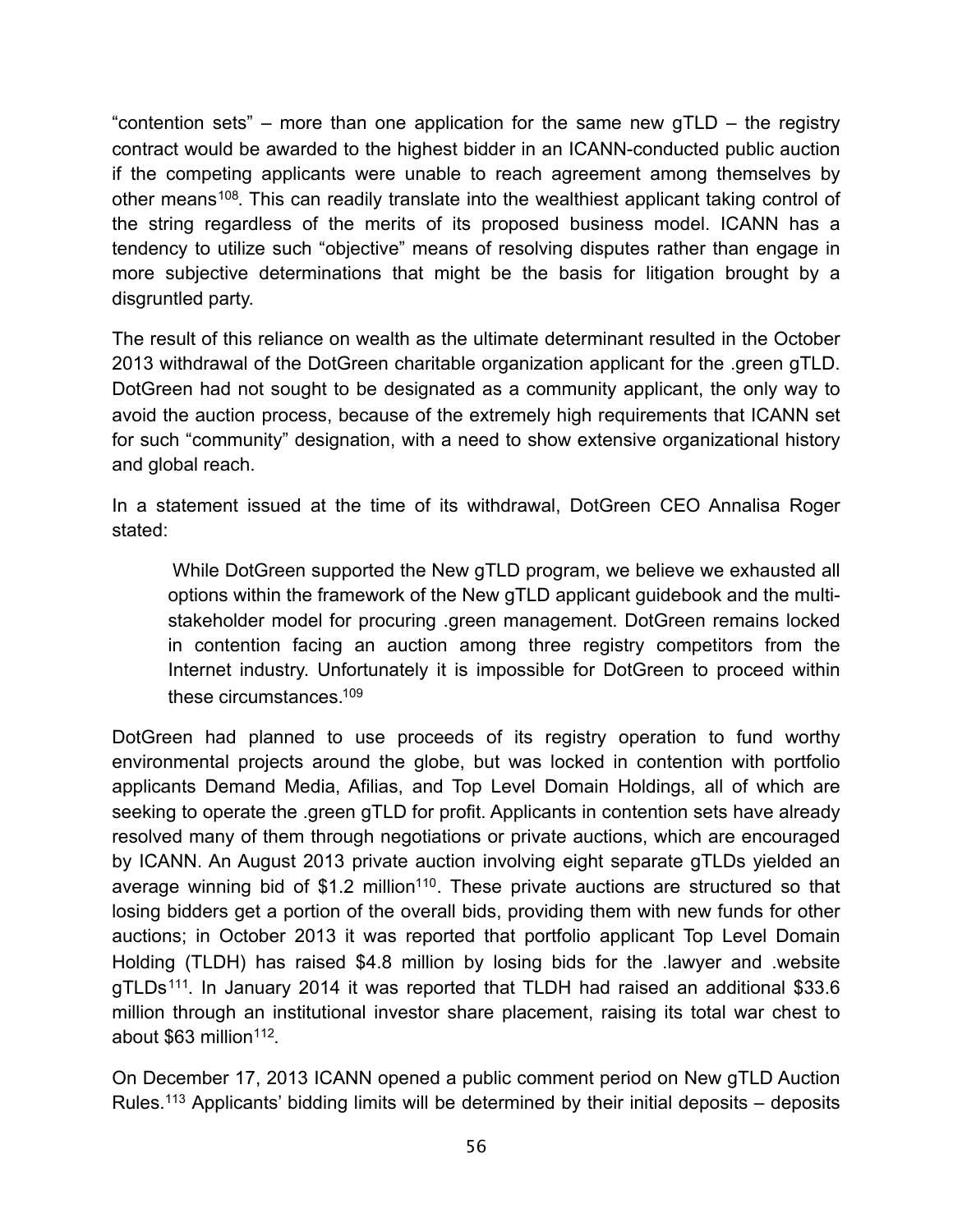under \$2 million will be capped at ten times that amount, but there is no upper limit when the deposit is  $$2$  million or more<sup>114</sup>.

Tellingly, the European Union (EU) filed a comment strongly questioning the use of auctions as the sole determinant for resolving contention sets, <sup>[115](#page-64-4)</sup> stating:

We are deeply concerned about the implications that the Auction Rules in the gTLD program may have for the protection of public policy interests, competition, openness and innovation…As expressed in several comments already submitted during the comment period, **the current Auction Rules are advantageous for portfolio applicants rather than for small, innovative and community applicants, which is at odds with the "diversity and innovation" policy that ICANN seeks to promote**…It would be desirable to give these applicants a more even playing field when they come up against larger portfolio holders in the contention process. Also, ICANN's auction rules has not yet proven convincing to the community and deserves being revisited in light of the input received…There seems not to be any incentive for financially strong applicants to solve the contention 'through voluntary agreement among the involved applicants'…This solution places an unnecessary burden on applicants and departs from the artificial assumption that parties are eager to negotiate. (Emphasis added)

The comment period on the auction Rules closed on February 4, 2014 and it remains to be seen whether ICANN will modify them in any way in response to the criticisms received from the EU and other parties. Making a change at this late date would undoubtedly cause consternation among the largest portfolio applicants, regarded as "customers["116](#page-64-5) to be serviced, who have provided ICANN with millions of dollars in revenue since each new gTLD application required a \$185,000 fee – and would also reduce ICANN income from auctions. ICANN has yet to decide how it will use the additional tens or hundreds of millions of dollars likely to be derived from public auctions.

Although comments were solicited on Auction Rules in December, it has recently emerged that ICANN awarded an extremely lucrative contract to manage its public auctions on September 13, 2013. This contract<sup>117</sup> was awarded without any publicly issued Request for Proposals that would have surely attracted competing entities and lowered ICANN's overall costs. As characterized by one potential auction administration competitor:

On 13 September 2013, ICANN entered into what may well be the most lucrative contract ever granted in ICANN's history with Power Auctions LLC to conduct its Last Resort Auctions for new gTLD strings with more than one applicant...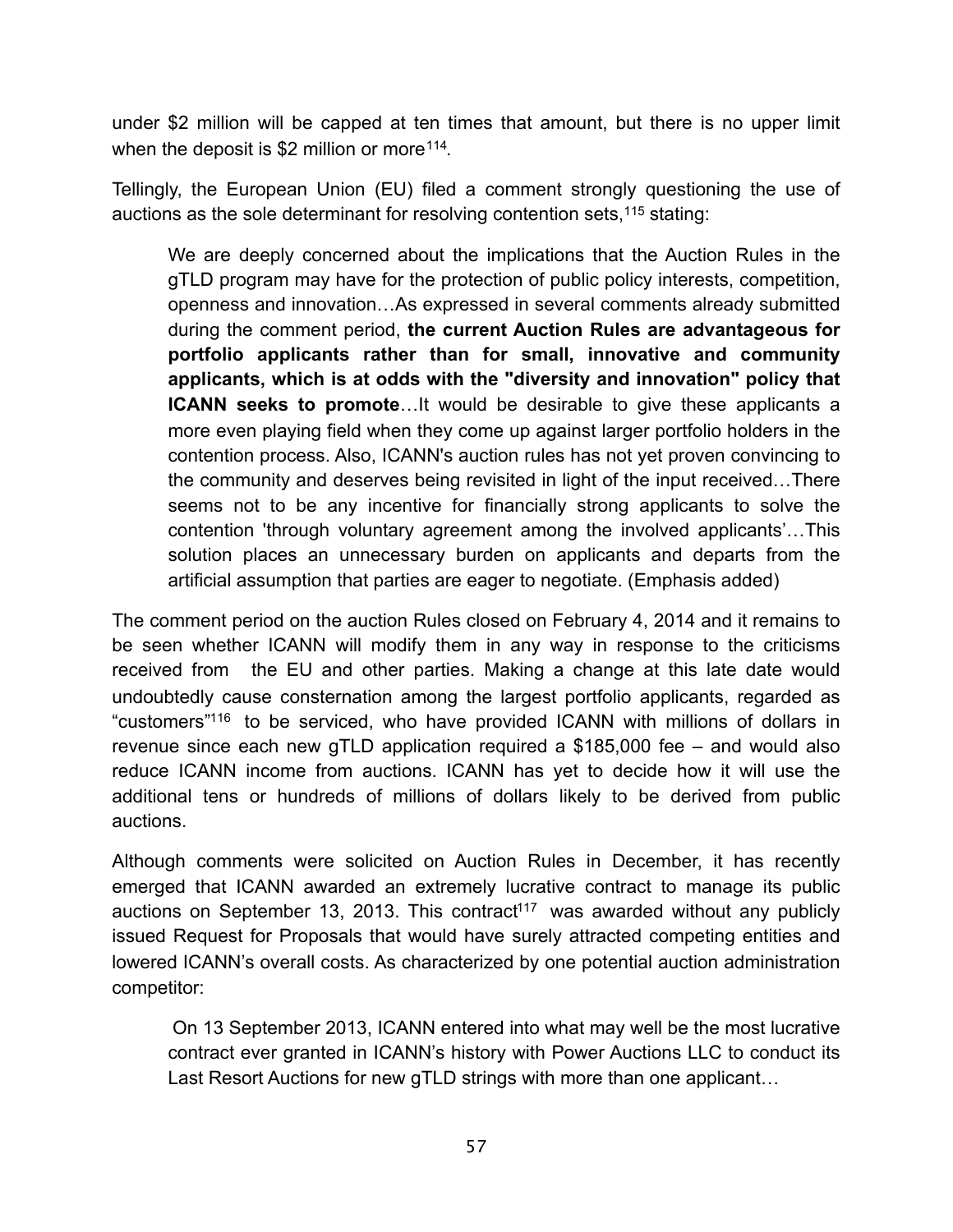Under the agreement ICANN paid Power Auctions \$230,000 which is "intended to cover the development of the auction rules, the auction system and system user manual".

So ICANN is covering all the costs of Power Auction development of the auction platform.

The contract with PowerAuctions is one of no downside, all costs have been paid by ICANN leaving Power Auctions only with Tremendous upside which can easily reach tens of millions of dollars in fees.

Moreover it seems the same platform that ICANN paid Power Auctions \$230,000 to develop that they are using under a related company, Applicant Auction, to hold private auctions to settle contention between new gTLD applicants…

The fact that ICANN clearly anticipated new gTLD auctions going over the \$10 million mark on some strings indicates that both ICANN and Power Auctions anticipated that they system they designed was designed to increase the prices paid by the applicants which would increase the amount of money paid by the winning applicants to ICANN and increase the amount of money Power Auction made from the auctions.<sup>118</sup>

Other key aspects of the uncontested contract awarded to PowerAuctions include:

- Power Auctions will be paid an auction management fee of four percent of the winning bid up to \$10 million (which would translate into \$400,000 for a single \$10 million auction), and an additional two percent of all bids in excess of \$10 million.
- The minimum per auction fee will be \$15,000 regardless of the amount of the winning bid.
- An auction management fee of \$10,000 will be paid for auctions that are scheduled but where participants resolve their differences prior to it being conducted.
- There is a guaranteed minimum of \$135,000 in total auction management fees to be paid even if no auctions are ever held.

Summing up, ICANN's decision to utilize auctions as the sole means of resolving contention sets favors deep-pocket portfolio applicants and seems at odds with its stated goal of fostering diversity and innovation in applicants and application proposals. The awarding of a lucrative contract to conduct the auctions without any public notice or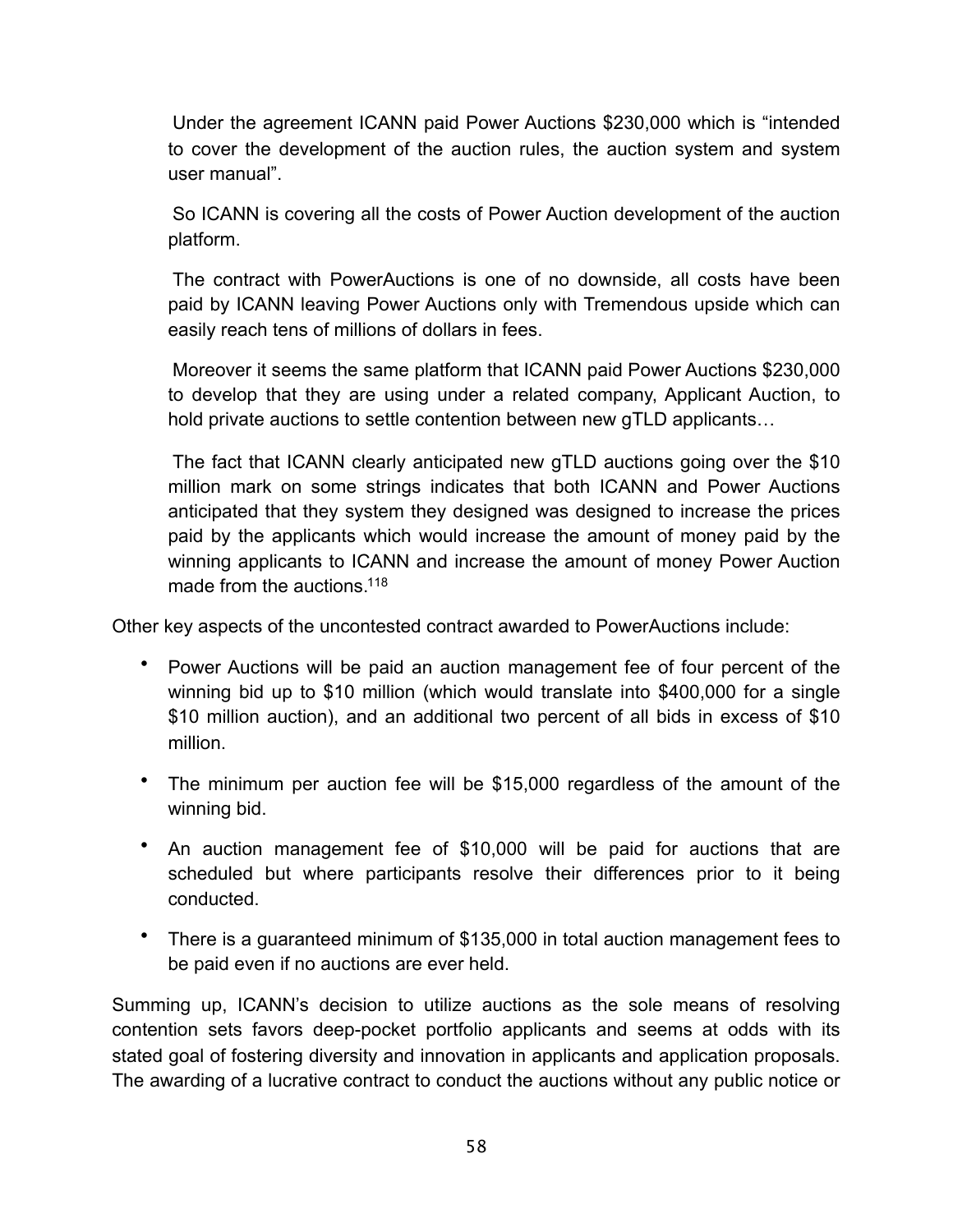bidding competition raises serious questions regarding ICANN's transparency and business practices.

## **Conclusions and Next Steps**

This status report has documented a wide range of concerns and questions regarding ICANN's current operations and future plans. Central to all of them is the issue of whether ICANN is currently operating with sufficient accountability and transparency, through a bottom-up consensus process, and in the interest of the global Internet-using public. The answers to these questions will determine the future stability and security of the domain name system and the growing global e-commerce that it supports.

As ICANN has deliberately precipitated a new global debate on the question of whether the IANA function contract should be transferred from the United States to another entity, it is incumbent that the U.S. government engage in an open and public discussion of the legal requirements for and implications of such action. Given the likelihood that any such transfer may require implementing legislation, and in any event should only be undertaken by the Executive Branch with the unmistakable backing of Congress, there is a clear and present need for all of the Congressional committees with jurisdictions and responsibilities related to this critical issue to begin to engage in focused oversight, investigation, analysis and decision-making. Given the history of the development of the DNS this responsibility falls upon the U.S. and should not be shirked.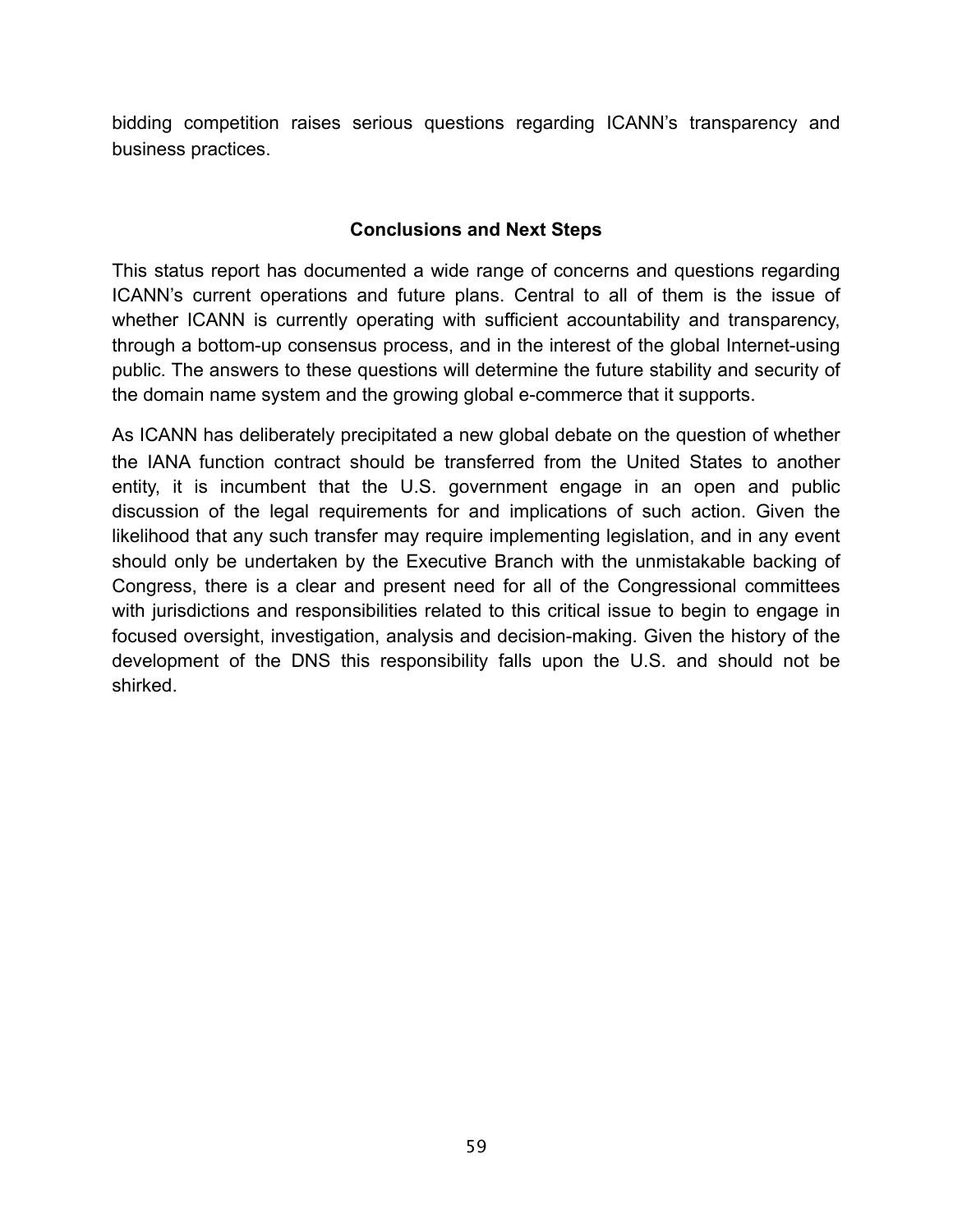<span id="page-59-0"></span><sup>1</sup> http://www.huffi[ngtonpost.com/2014/01/24/fadi-chehade-davos\\_n\\_4635949.html](http://www.huffingtonpost.com/2014/01/24/fadi-chehade-davos_n_4635949.html)

<span id="page-59-1"></span><sup>2</sup> [http://www.icann.org/en/about/agreements/aoc/a](http://www.icann.org/en/about/agreements/aoc/affirmation-of-commitments-30sep09-en.htm)ffirmation-of-commitments-30sep09[en.htm](http://www.icann.org/en/about/agreements/aoc/affirmation-of-commitments-30sep09-en.htm)

<span id="page-59-2"></span><sup>3</sup> [http://www.apnic.net/publications/news/2013/montevideo-statement-on-future-of](http://www.apnic.net/publications/news/2013/montevideo-statement-on-future-of-internet-cooperation)[internet-cooperation](http://www.apnic.net/publications/news/2013/montevideo-statement-on-future-of-internet-cooperation)

<span id="page-59-3"></span><sup>4</sup> [http://www.internetgovernance.org/2014/02/19/do-the-nsa-revelations-have-anything-to](http://www.internetgovernance.org/2014/02/19/do-the-nsa-revelations-have-anything-to-do-with-internet-governance/)[do-with-internet-governance/](http://www.internetgovernance.org/2014/02/19/do-the-nsa-revelations-have-anything-to-do-with-internet-governance/)

<span id="page-59-4"></span><sup>5</sup> <https://www.iana.org/>

<span id="page-59-5"></span><sup>6</sup> <http://www.icann.org/en/groups/board/documents/resolutions-28sep13-en.htm>

<span id="page-59-6"></span><sup>7</sup> <http://www.icann.org/en/groups/board/documents/minutes-28sep13-en.htm>

<span id="page-59-7"></span><sup>8</sup> <http://www.icann.org/en/groups/board/documents/secretarys-notice-07oct13-en.htm>

<span id="page-59-8"></span>9 http://www.icann.org/en/groups/board/documents/resolutions-17nov13-en.htm

<span id="page-59-9"></span><sup>10</sup> The Preliminary report of the November  $8<sup>th</sup>$  Special Meeting of the ICANN Board does state, "The Board received an update from the CEO regarding the ongoing work following from the 28 September 2013 resolution of the Board regarding Internet coordination eforts, and how this work could continue into ICANN Buenos Aires meeting. **The Board agreed that this would be an appropriate time to make the 28 September 2013 resolution public."** (Emphasis added) <http://www.icann.org/en/groups/board/documents/prelim-report-08nov13-en.htm>

<span id="page-59-10"></span><sup>11</sup> <http://www.icann.org/en/news/announcements/announcement-30apr12-en.htm>

<span id="page-59-11"></span><sup>12</sup> <http://www.icann.org/en/groups/board/documents/resolutions-17nov13-en.htm>

<span id="page-59-12"></span><sup>13</sup> [http://blog.planalto.gov.br/brasil-vai-sediar-encontro-mundial-sobre-governanca-da](http://blog.planalto.gov.br/brasil-vai-sediar-encontro-mundial-sobre-governanca-da-internet-em-2014/)[internet-em-2014/](http://blog.planalto.gov.br/brasil-vai-sediar-encontro-mundial-sobre-governanca-da-internet-em-2014/)

<span id="page-59-13"></span><sup>14</sup> [http://www.scribd.com/document\\_downloads/170601718?](http://www.scribd.com/document_downloads/170601718?extension=pdf&from=embed&source=embed) [extension=pdf&from=embed&source=embed](http://www.scribd.com/document_downloads/170601718?extension=pdf&from=embed&source=embed)

<span id="page-59-14"></span><sup>15</sup> For additional background on the events leading to the Brazil Internet Governance meeting see [http://www.circleid.com/posts/20131115\\_icann15\\_born\\_in\\_the\\_usa\\_but\\_will\\_it\\_stay\\_api1/](http://www.circleid.com/posts/20131115_icann15_born_in_the_usa_but_will_it_stay_api1/)

<span id="page-59-15"></span><sup>16</sup> [http://www.circleid.com/posts/](http://www.circleid.com/posts/20140124_usg_provides_first_official_statement_on_montevideo_brazil/) 20140124 usg\_provides\_first\_offi[cial\\_statement\\_on\\_montevideo\\_brazil/](http://www.circleid.com/posts/20140124_usg_provides_first_official_statement_on_montevideo_brazil/)

<span id="page-59-16"></span><sup>17</sup> <http://1net.org/>

<span id="page-59-17"></span> $18$  http://www.cgi.br/, he original press release announcing the meeting can be found at <http://www.nic.br/imprensa/releases/2013/rl-2013-62.htm>

<span id="page-59-18"></span><sup>19</sup> [http://www.circleid.com/posts/20140203\\_downsizing\\_sao\\_paulo/](http://www.circleid.com/posts/20140203_downsizing_sao_paulo/)

<span id="page-59-19"></span><sup>20</sup> [http://netmundial.br/blog/2014/02/06/announcement-of-nine-countries-at-the-high](http://netmundial.br/blog/2014/02/06/announcement-of-nine-countries-at-the-high-level-multistakeholder-committee/)[level-multistakeholder-committee/](http://netmundial.br/blog/2014/02/06/announcement-of-nine-countries-at-the-high-level-multistakeholder-committee/)

<span id="page-59-20"></span><sup>21</sup> http://www.itu.int/net/pressoffi[ce/press\\_releases/2014/05.aspx#.UwdKqBaEzzI](http://www.itu.int/net/pressoffice/press_releases/2014/05.aspx)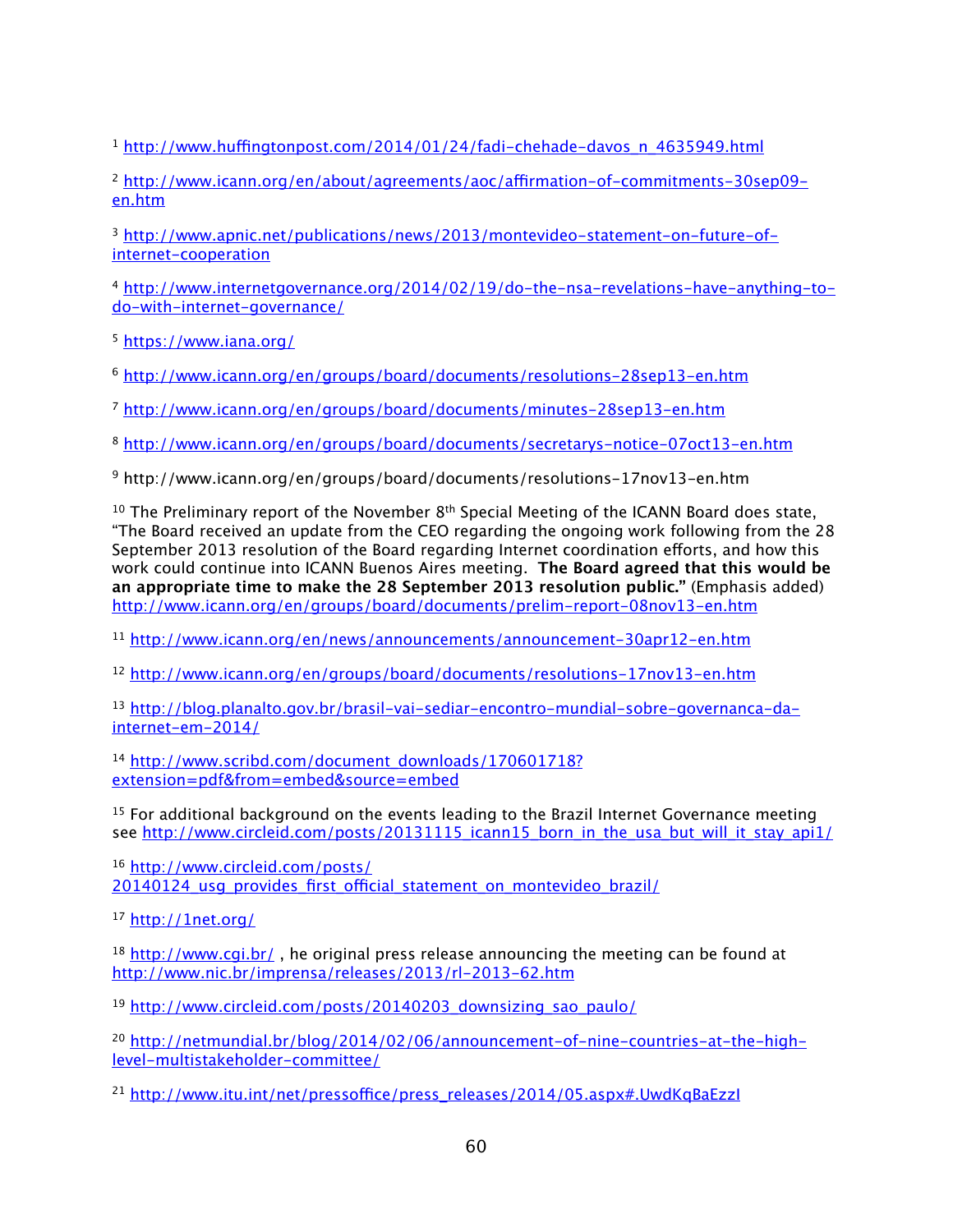<span id="page-60-0"></span><sup>22</sup> For additional background on the Brazil meeting see [http://www.nic.br/imprensa/releases/](http://www.nic.br/imprensa/releases/2013/rl-2013-62.htm) [2013/rl-2013-62.htm](http://www.nic.br/imprensa/releases/2013/rl-2013-62.htm), <http://cgi.br/brmeeting/announcement2.html>, <http://netmundial.br/>, and [http://mm.icann.org/pipermail/ccwg-internet-governance/attachments/](http://mm.icann.org/pipermail/ccwg-internet-governance/attachments/20140131/397c4789/EMC1stmeetingJan27_Executivereport.pdf) [20140131/397c4789/EMC1stmeetingJan27\\_Executivereport.pdf](http://mm.icann.org/pipermail/ccwg-internet-governance/attachments/20140131/397c4789/EMC1stmeetingJan27_Executivereport.pdf)

- <span id="page-60-1"></span>23 http://europa.eu/rapid/press-release IP-14-142 en.htm
- <span id="page-60-2"></span><sup>24</sup> [http://ec.europa.eu/information\\_society/newsroom/cf/dae/document.cfm?doc\\_id=4453](http://ec.europa.eu/information_society/newsroom/cf/dae/document.cfm?doc_id=4453)
- <span id="page-60-3"></span><sup>25</sup> <http://www.politico.com/morningtech/0214/morningtech13007.html>
- <span id="page-60-4"></span>26 http://www.icann.org/en/news/announcements/announcement-15jan14-en.htm
- <span id="page-60-5"></span><sup>27</sup> <http://www.icann.org/en/groups/board/documents/resolutions-17feb14-en.htm>
- <span id="page-60-6"></span><sup>28</sup> <http://www.gao.gov/assets/90/89949.pdf>

<span id="page-60-7"></span><sup>29</sup> [http://www.ntia.doc.gov/other-publication/2005/us-principles-internets-domain-name](http://www.ntia.doc.gov/other-publication/2005/us-principles-internets-domain-name-and-addressing-system)[and-addressing-system](http://www.ntia.doc.gov/other-publication/2005/us-principles-internets-domain-name-and-addressing-system)

- <span id="page-60-8"></span><sup>30</sup> <http://blog.icann.org/2014/01/new-year-new-momentum/>
- <span id="page-60-9"></span>31 Video of address at <http://www.ustream.tv/recorded/38212109>
- <span id="page-60-10"></span><sup>32</sup> <http://domainincite.com/14390-no-icann-isnt-moving-to-switzerland>
- <span id="page-60-11"></span><sup>33</sup> <http://stats.oecd.org/glossary/detail.asp?ID=1434>
- <span id="page-60-12"></span><sup>34</sup> <http://domainincite.com/14795-us-raises-itu-bogeyman-as-chehade-pushes-for-exit>
- <span id="page-60-13"></span><sup>35</sup> [https://community.icann.org/display/gseeuropewkspc/ICANN+Engagement+Strategy+for](https://community.icann.org/display/gseeuropewkspc/ICANN+Engagement+Strategy+for+Europe) [+Europe](https://community.icann.org/display/gseeuropewkspc/ICANN+Engagement+Strategy+for+Europe)
- <span id="page-60-14"></span><sup>36</sup> Contemporaneous notes of reliable anonymous source present at Brussels meeting.
- <span id="page-60-15"></span><sup>37</sup> <http://domainincite.com/15816-icann-heading-to-geneva-after-all>
- <span id="page-60-16"></span><sup>38</sup> <http://www.icann.org/en/about/agreements/white-paper>
- <span id="page-60-17"></span><sup>39</sup> [http://siliconangle.com/blog/2014/01/10/icanns-fadi-chehade-says-we-have-18-months](http://siliconangle.com/blog/2014/01/10/icanns-fadi-chehade-says-we-have-18-months-to-find-new-governance-for-a-single-internet-or-else/?angle=silicon)[to-find-new-governance-for-a-single-internet-or-else/?angle=silicon](http://siliconangle.com/blog/2014/01/10/icanns-fadi-chehade-says-we-have-18-months-to-find-new-governance-for-a-single-internet-or-else/?angle=silicon)
- <span id="page-60-18"></span><sup>40</sup> http://www.huffi[ngtonpost.com/2014/01/24/fadi-chehade-davos\\_n\\_4635949.html](http://www.huffingtonpost.com/2014/01/24/fadi-chehade-davos_n_4635949.html)
- <span id="page-60-19"></span><sup>41</sup> [http://www.thedomains.com/2014/02/19/is-icann-leaving-the-us-here-is-akram-atallah](http://www.thedomains.com/2014/02/19/is-icann-leaving-the-us-here-is-akram-atallah-of-icanns-answer/)[of-icanns-answer/](http://www.thedomains.com/2014/02/19/is-icann-leaving-the-us-here-is-akram-atallah-of-icanns-answer/)
- <span id="page-60-20"></span><sup>42</sup> <http://domainincite.com/15837-board-confirms-icann-seeks-non-us-hq>
- <span id="page-60-21"></span><sup>43</sup> <http://www.icann.org/en/about/aoc-review/atrt/final-recommendations-31dec13-en.pdf>
- <span id="page-60-22"></span><sup>44</sup> <http://www.icann.org/en/news/announcements/announcement-09jan14-en.htm>
- <span id="page-60-23"></span><sup>45</sup> <http://blog.icann.org/2014/02/how-icann-is-accountable-to-the-global-community/>
- <span id="page-60-24"></span><sup>46</sup> <http://www.icann.org/en/news/announcements/announcement-15jul13-en.htm>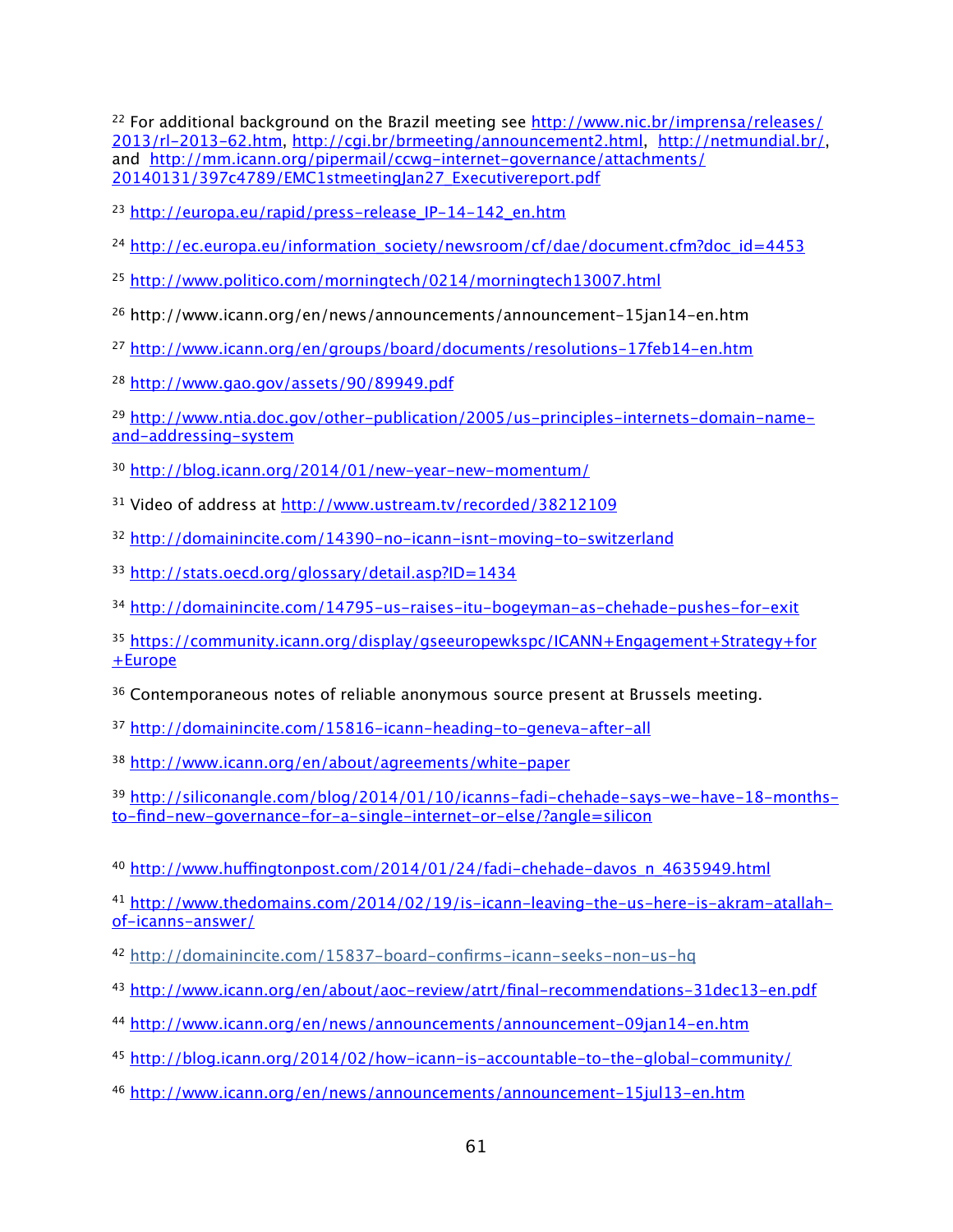<span id="page-61-0"></span>47 See, for example, [http://www.icann.org/en/news/announcements/announcement-12feb14](http://www.icann.org/en/news/announcements/announcement-12feb14-en.htm) [en.htm](http://www.icann.org/en/news/announcements/announcement-12feb14-en.htm)

<span id="page-61-1"></span><sup>48</sup> [http://www.icann.org/en/about/planning/strategic-engagement/multistakeholder](http://www.icann.org/en/about/planning/strategic-engagement/multistakeholder-innovation)[innovation](http://www.icann.org/en/about/planning/strategic-engagement/multistakeholder-innovation)

<span id="page-61-2"></span>49 Transcript of "CEO/Community Leaders Conference Call", Tuesday, 18 February 2014 at 1300UTC,

Transcript -20140216\_CEO\_Community

<span id="page-61-3"></span><sup>50</sup> <https://gacweb.icann.org/display/GACADV/Ethics+and+Conflict+of+Interest>

<span id="page-61-4"></span><sup>51</sup> <http://www.icann.org/en/news/public-comment/board-coi-review-11mar12-en.htm>

<span id="page-61-5"></span><sup>52</sup> <http://www.icann.org/en/groups/board/governance/coi>

<span id="page-61-6"></span><sup>53</sup> <http://www.icann.org/en/about/governance/coi/summary-ethics-review-13may13-en.pdf>

<span id="page-61-7"></span><sup>54</sup> <http://www.icann.org/en/groups/board/new-gtld>

<span id="page-61-8"></span><sup>55</sup> [http://www.icann.org/en/groups/board/documents/resolutions-07feb14](http://www.icann.org/en/groups/board/documents/resolutions-07feb14-en.htm) [en.htm#2.b.rationale](http://www.icann.org/en/groups/board/documents/resolutions-07feb14-en.htm)

<span id="page-61-9"></span><sup>56</sup> <http://thedna.org/>

<span id="page-61-10"></span><sup>57</sup> <http://thedna.org/members.html>

<span id="page-61-11"></span><sup>58</sup> <http://www.icann.org/en/help/dndr/udrp/policy>

<span id="page-61-12"></span><sup>59</sup> <http://newgtlds.icann.org/en/about/trademark-clearinghouse>

<span id="page-61-13"></span> $60$  ICANN has also adopted a "Trademark-Plus-Fifty" (TM+50) implementation of the TMCH, which allows a rights holder to register up to fifty variations of each mark that have been recovered in a UDRP or litigation. In practice TM+50 has not been utilized to any significant extent.

<span id="page-61-14"></span>61 See [http://www.thedomains.com/2013/12/19/youve-got-to-be-kidding-25k-for-a-sucks](http://www.thedomains.com/2013/12/19/youve-got-to-be-kidding-25k-for-a-sucks-domain-name-registration/)[domain-name-registration/](http://www.thedomains.com/2013/12/19/youve-got-to-be-kidding-25k-for-a-sucks-domain-name-registration/) and [http://domainnamewire.com/2013/12/19/this-one-graphic](http://domainnamewire.com/2013/12/19/this-one-graphic-threatens-to-derail-progress-in-the-new-tld-program/)[threatens-to-derail-progress-in-the-new-tld-program/](http://domainnamewire.com/2013/12/19/this-one-graphic-threatens-to-derail-progress-in-the-new-tld-program/)

<span id="page-61-15"></span>62 See [http://domainincite.com/15293-tmch-extends-trademark-claims-indefinitely-kinda,](http://domainincite.com/15293-tmch-extends-trademark-claims-indefinitely-kinda) [http://domainnamewire.com/2013/12/12/trademark-clearinghouse-extends-alert-service](http://domainnamewire.com/2013/12/12/trademark-clearinghouse-extends-alert-service-beyond-90-days/)[beyond-90-days/](http://domainnamewire.com/2013/12/12/trademark-clearinghouse-extends-alert-service-beyond-90-days/), and [http://domainnamewire.com/2013/12/13/a-little-bit-more-about](http://domainnamewire.com/2013/12/13/a-little-bit-more-about-the-trademark-clearinghouses-extended-alert-service/)[the-trademark-clearinghouses-extended-alert-service/](http://domainnamewire.com/2013/12/13/a-little-bit-more-about-the-trademark-clearinghouses-extended-alert-service/) Generation of Trademark Claims Notices to registrants is limited by ICANN policy to the first 90 days of a new gTLD's operation, and was not afected by this change.

<span id="page-61-16"></span><sup>63</sup> [http://domainnamewire.com/2014/02/10/how-common-words-like-pizza-money-and](http://domainnamewire.com/2014/02/10/how-common-words-like-pizza-money-and-shopping-ended-up-in-the-trademark-clearinghouse-for-new-tlds/)[shopping-ended-up-in-the-trademark-clearinghouse-for-new-tlds/](http://domainnamewire.com/2014/02/10/how-common-words-like-pizza-money-and-shopping-ended-up-in-the-trademark-clearinghouse-for-new-tlds/)

<span id="page-61-17"></span><sup>64</sup> [http://www.adweek.com/news/technology/icann-brands-are-risk-domain-abuse-new-top](http://www.adweek.com/news/technology/icann-brands-are-risk-domain-abuse-new-top-level-domains-155584)[level-domains-155584](http://www.adweek.com/news/technology/icann-brands-are-risk-domain-abuse-new-top-level-domains-155584)

<span id="page-61-18"></span><sup>65</sup> [http://www.ipprotheinternet.com/ipprotheinternetnews/article.php?](http://www.ipprotheinternet.com/ipprotheinternetnews/article.php?article_id=3513) [article\\_id=3513#.Uvwfh16YZaS](http://www.ipprotheinternet.com/ipprotheinternetnews/article.php?article_id=3513)

<span id="page-61-19"></span>66 "Domain Names", Washington Internet Daily, February 21, 2014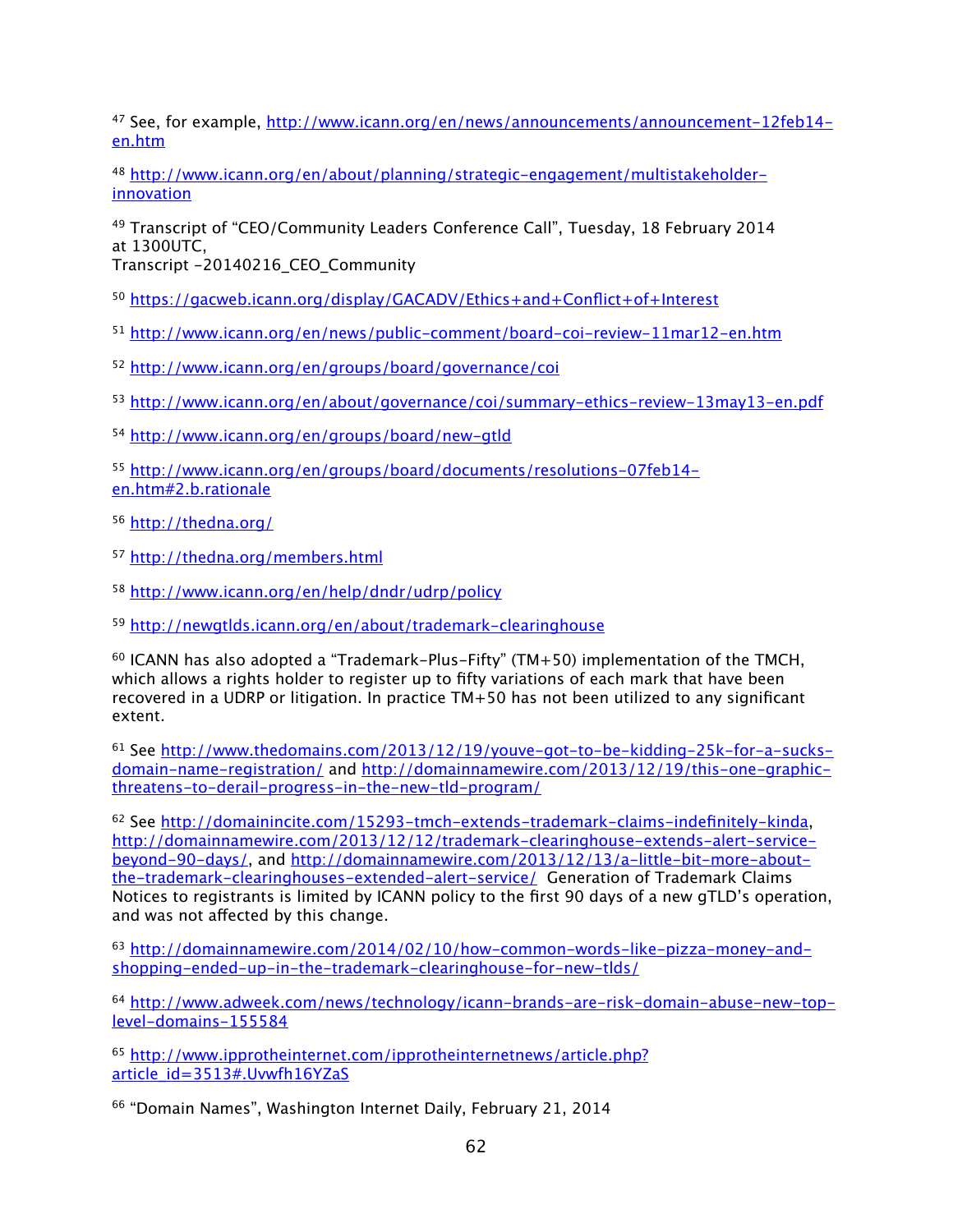<span id="page-62-0"></span><sup>67</sup> <http://newgtlds.icann.org/en/applicants/urs>

<span id="page-62-1"></span><sup>68</sup> [http://www.thedomains.com/2014/02/11/1st-aftermarket-of-guru-domains-launches-is](http://www.thedomains.com/2014/02/11/1st-aftermarket-of-guru-domains-launches-is-full-of-trademarks/)[full-of-trademarks/](http://www.thedomains.com/2014/02/11/1st-aftermarket-of-guru-domains-launches-is-full-of-trademarks/)

<span id="page-62-2"></span>69 See [http://www.thedomains.com/2014/02/13/ibm-wins-its-urs-on-ibm-ventures-ibm](http://www.thedomains.com/2014/02/13/ibm-wins-its-urs-on-ibm-ventures-ibm-guru-6-days-after-filling/)[guru-6-days-after-filling/](http://www.thedomains.com/2014/02/13/ibm-wins-its-urs-on-ibm-ventures-ibm-guru-6-days-after-filling/) and [http://domainincite.com/15755-ibm-files-urs-complaints](http://domainincite.com/15755-ibm-files-urs-complaints-against-guy-who-spent-6000-on-two-domains)[against-guy-who-spent-6000-on-two-domains](http://domainincite.com/15755-ibm-files-urs-complaints-against-guy-who-spent-6000-on-two-domains)

<span id="page-62-3"></span><sup>70</sup> [http://m.reedsmith.com/report-on-the-initial-gtld-launch-taking-a-ride-with](http://m.reedsmith.com/report-on-the-initial-gtld-launch-taking-a-ride-with-bike-02-11-2014/)[bike-02-11-2014/](http://m.reedsmith.com/report-on-the-initial-gtld-launch-taking-a-ride-with-bike-02-11-2014/)

<span id="page-62-4"></span><sup>71</sup> <http://www.donuts.co/dpml/>

<span id="page-62-5"></span><sup>72</sup> <http://domainincite.com/14546-donuts-trademark-block-list-goes-live-pricing-revealed>

<span id="page-62-6"></span><sup>73</sup> [http://www.thedomains.com/2014/01/30/day-1-donuts-trademark-review-only-12](http://www.thedomains.com/2014/01/30/day-1-donuts-trademark-review-only-12-of-27-top-brands-bought-the-donuts-block-dpml/) [of-27-top-brands-bought-the-donuts-block-dpml/](http://www.thedomains.com/2014/01/30/day-1-donuts-trademark-review-only-12-of-27-top-brands-bought-the-donuts-block-dpml/)

<span id="page-62-7"></span>74 http://www.icann.org/en/news/announcements/announcement-2-21jan14-en.htm

<span id="page-62-8"></span>75 http://www.thedomains.com/2014/02/20/new-gtld-registrations-top-125k-as-todaytechnology-land-directory-open-up-strong/

<span id="page-62-9"></span>76 See [http://www.commerce.senate.gov/public/index.cfm?](http://www.commerce.senate.gov/public/index.cfm?p=PressReleases&ContentRecord_id=3f52b7aa-fa5f-4abe-9b77-3081f1dc7e13&ContentType_id=77eb43da-aa94-497d-a73f-5c951ff72372&Group_id=505cc3fa-a767-40f4-8ac2-4b8326b44e94&MonthDisplay=12&YearDisplay=2011) [p=PressReleases&ContentRecord\\_id=3f52b7aa](http://www.commerce.senate.gov/public/index.cfm?p=PressReleases&ContentRecord_id=3f52b7aa-fa5f-4abe-9b77-3081f1dc7e13&ContentType_id=77eb43da-aa94-497d-a73f-5c951ff72372&Group_id=505cc3fa-a767-40f4-8ac2-4b8326b44e94&MonthDisplay=12&YearDisplay=2011)[fa5f-4abe-9b77-3081f1dc7e13&ContentType\\_id=77eb43da-aa94-497d](http://www.commerce.senate.gov/public/index.cfm?p=PressReleases&ContentRecord_id=3f52b7aa-fa5f-4abe-9b77-3081f1dc7e13&ContentType_id=77eb43da-aa94-497d-a73f-5c951ff72372&Group_id=505cc3fa-a767-40f4-8ac2-4b8326b44e94&MonthDisplay=12&YearDisplay=2011)a73f-5c951f[72372&Group\\_id=505cc3fa](http://www.commerce.senate.gov/public/index.cfm?p=PressReleases&ContentRecord_id=3f52b7aa-fa5f-4abe-9b77-3081f1dc7e13&ContentType_id=77eb43da-aa94-497d-a73f-5c951ff72372&Group_id=505cc3fa-a767-40f4-8ac2-4b8326b44e94&MonthDisplay=12&YearDisplay=2011) $a767-40f4-8ac2-4b8326b44e94&Monthly$ MonthDisplay=12&YearDisplay=2011 and [http://](http://www.commerce.senate.gov/public/?a=Files.Serve&File_id=0b2bb368-f3a1-4173-9e24-3392fd1677dc) [www.commerce.senate.gov/public/?a=Files.Serve&File\\_id=0b2bb368](http://www.commerce.senate.gov/public/?a=Files.Serve&File_id=0b2bb368-f3a1-4173-9e24-3392fd1677dc) [f3a1-4173-9e24-3392fd1677dc](http://www.commerce.senate.gov/public/?a=Files.Serve&File_id=0b2bb368-f3a1-4173-9e24-3392fd1677dc)

<span id="page-62-10"></span><sup>77</sup> <http://www.icann.org/en/news/correspondence/rockefeller-to-crocker-26jun13-en.pdf>

<span id="page-62-11"></span><sup>78</sup> <http://newgtlds.icann.org/en/program-status/odr>

<span id="page-62-12"></span><sup>79</sup> <http://www.icann.org/en/news/correspondence/stoler-to-crocker-et-al-28jul12-en>

<span id="page-62-13"></span><sup>80</sup> <https://www.icann.org/en/news/correspondence/stoler-to-crocker-et-al-06apr13-en.pdf>

<span id="page-62-14"></span><sup>81</sup> [http://domainincite.com/13211-icann-wont-say-how-demand-media-passed-its-new](http://domainincite.com/13211-icann-wont-say-how-demand-media-passed-its-new-gtld-background-check)[gtld-background-check](http://domainincite.com/13211-icann-wont-say-how-demand-media-passed-its-new-gtld-background-check)

<span id="page-62-15"></span><sup>82</sup> [http://www.nationaljournal.com//congress/could-www-vote-republican-be-a-porn-site](http://www.nationaljournal.com//congress/could-www-vote-republican-be-a-porn-site-next-year-20130826)[next-year-20130826](http://www.nationaljournal.com//congress/could-www-vote-republican-be-a-porn-site-next-year-20130826)

<span id="page-62-16"></span><sup>83</sup> <http://rightside.co/>

<span id="page-62-17"></span><sup>84</sup> [http://www.icann.org/en/news/public-comment/sco-framework-principles-11feb14](http://www.icann.org/en/news/public-comment/sco-framework-principles-11feb14-en.htm) [en.htm](http://www.icann.org/en/news/public-comment/sco-framework-principles-11feb14-en.htm)

<span id="page-62-18"></span><sup>85</sup> [https://gacweb.icann.org/download/attachments/27132037/Beijing%20Communique](https://gacweb.icann.org/download/attachments/27132037/Beijing%20Communique%20april2013_Final.pdf?version=1&modificationDate=1365666376000&api=v2) [%20april2013\\_Final.pdf?version=1&modificationDate=1365666376000&api=v2](https://gacweb.icann.org/download/attachments/27132037/Beijing%20Communique%20april2013_Final.pdf?version=1&modificationDate=1365666376000&api=v2)

<span id="page-62-19"></span><sup>86</sup> <http://www.icann.org/en/groups/board/documents/resolutions-new-gtld-05feb14-en.htm>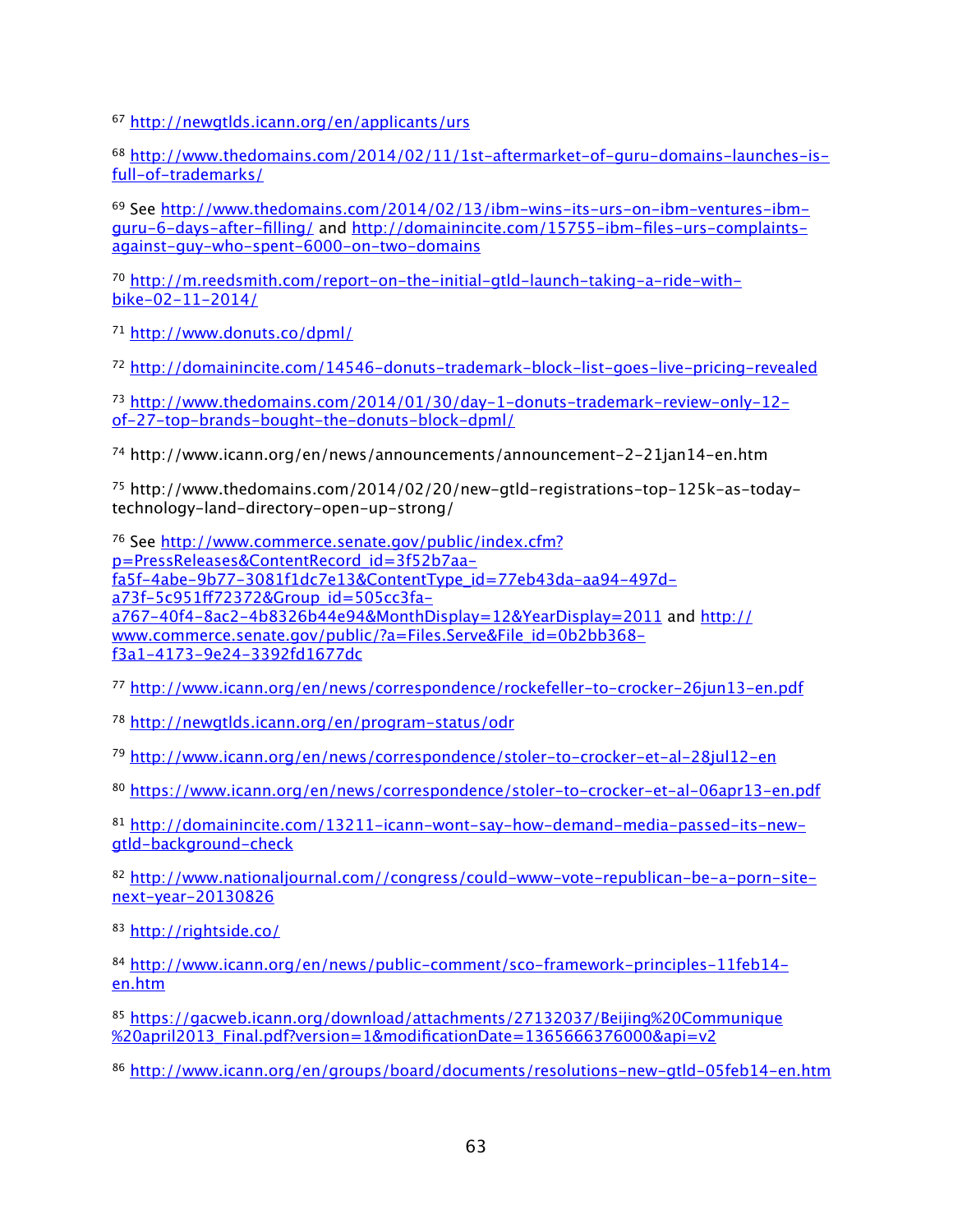<span id="page-63-0"></span> [http://www.icann.org/en/groups/board/documents/resolutions-new-gtld](http://www.icann.org/en/groups/board/documents/resolutions-new-gtld-annex-2-05feb14-en.pdf)[annex-2-05feb14-en.pdf](http://www.icann.org/en/groups/board/documents/resolutions-new-gtld-annex-2-05feb14-en.pdf)

<span id="page-63-1"></span><http://bit.ly/LQUAnC>

<span id="page-63-2"></span><http://www.icann.org/en/about/governance/bylaws>

<span id="page-63-3"></span>[http://www.icann.org/en/news/correspondence/andru](http://www.icann.org/en/news/correspondence/andruff-et-al-to-chalaby-27jan14-en)ff-et-al-to-chalaby-27jan14-en

<span id="page-63-4"></span>[http://www.icann.org/en/news/correspondence/willett-to-andru](http://www.icann.org/en/news/correspondence/willett-to-andruff-et-al-04feb14-en)ff-et-al-04feb14-en

<span id="page-63-5"></span>[http://www.icann.org/en/news/correspondence/andru](http://www.icann.org/en/news/correspondence/andruff-et-al-to-chalaby-14feb14-en)ff-et-al-to-chalaby-14feb14-en

<span id="page-63-6"></span><http://newgtlds.icann.org/en/applicants/agb/agreement-approved-20nov13-en.pdf>

<span id="page-63-7"></span>[https://gtldresult.icann.org/application-result/applicationstatus/](https://gtldresult.icann.org/application-result/applicationstatus/applicationdetails:downloadpicposting/734?t:ac=734) [applicationdetails:downloadpicposting/734?t:ac=734](https://gtldresult.icann.org/application-result/applicationstatus/applicationdetails:downloadpicposting/734?t:ac=734)

<span id="page-63-8"></span>95 See<http://www.icann.org/en/news/announcements/announcement-3-05aug13-en.htm> for background

<span id="page-63-9"></span><http://www.icann.org/en/groups/ssac/documents/sac-057-en.pdf>

<span id="page-63-10"></span><https://www.verisigninc.com/assets/gtld-ssr-v2.1-final.pdf>

<span id="page-63-11"></span><http://www.icann.org/en/groups/ssac/documents/sac-059-en.pdf>

<span id="page-63-12"></span><http://www.icann.org/en/news/correspondence/kane-to-harris-30may13-en.pdf>

<span id="page-63-13"></span><http://www.icann.org/en/news/correspondence/harris-to-kane-02aug13-en.pdf>

<span id="page-63-14"></span> [http://www.icann.org/en/news/correspondence/kane-mcpherson-to-harris-08aug13](http://www.icann.org/en/news/correspondence/kane-mcpherson-to-harris-08aug13-en.pdf) [en.pdf](http://www.icann.org/en/news/correspondence/kane-mcpherson-to-harris-08aug13-en.pdf)

<span id="page-63-15"></span><http://www.icann.org/en/news/announcements/announcement-2-05aug13-en.htm>

<span id="page-63-16"></span><http://www.icann.org/en/news/announcements/announcement-08oct13-en.htm>

<span id="page-63-17"></span> [http://www.icann.org/en/groups/board/documents/resolutions-new-gtld](http://www.icann.org/en/groups/board/documents/resolutions-new-gtld-annex-1-07oct13-en.pdf)[annex-1-07oct13-en.pdf](http://www.icann.org/en/groups/board/documents/resolutions-new-gtld-annex-1-07oct13-en.pdf) . Also see [http://blog.icann.org/2013/12/name-collision](http://blog.icann.org/2013/12/name-collision-mitigation/)[mitigation/](http://blog.icann.org/2013/12/name-collision-mitigation/)

<span id="page-63-18"></span>105 https://community.icann.org/display/alsocialmedia/2013/11/12/News+Alert+--+ICANN +Selects+Lead+for+Development+of+Name+Collision+Occurrence+Management+Framework

<span id="page-63-19"></span> [http://www.icann.org/en/news/correspondence/kaliski-kane-to-atallah-crain-17jan14](http://www.icann.org/en/news/correspondence/kaliski-kane-to-atallah-crain-17jan14-en.pdf) [en.pdf](http://www.icann.org/en/news/correspondence/kaliski-kane-to-atallah-crain-17jan14-en.pdf)

<span id="page-63-20"></span><http://blog.icann.org/2014/01/new-year-new-momentum/>

<span id="page-63-21"></span><http://newgtlds.icann.org/en/applicants/auctions>

<span id="page-63-22"></span> [http://domainincite.com/14695-dotgreen-calls-it-quits-with-impossible-gtld-auction](http://domainincite.com/14695-dotgreen-calls-it-quits-with-impossible-gtld-auction-looming)[looming](http://domainincite.com/14695-dotgreen-calls-it-quits-with-impossible-gtld-auction-looming)

<span id="page-63-23"></span><http://domainincite.com/14182-second-private-auction-nets-1-2m-per-gtld>